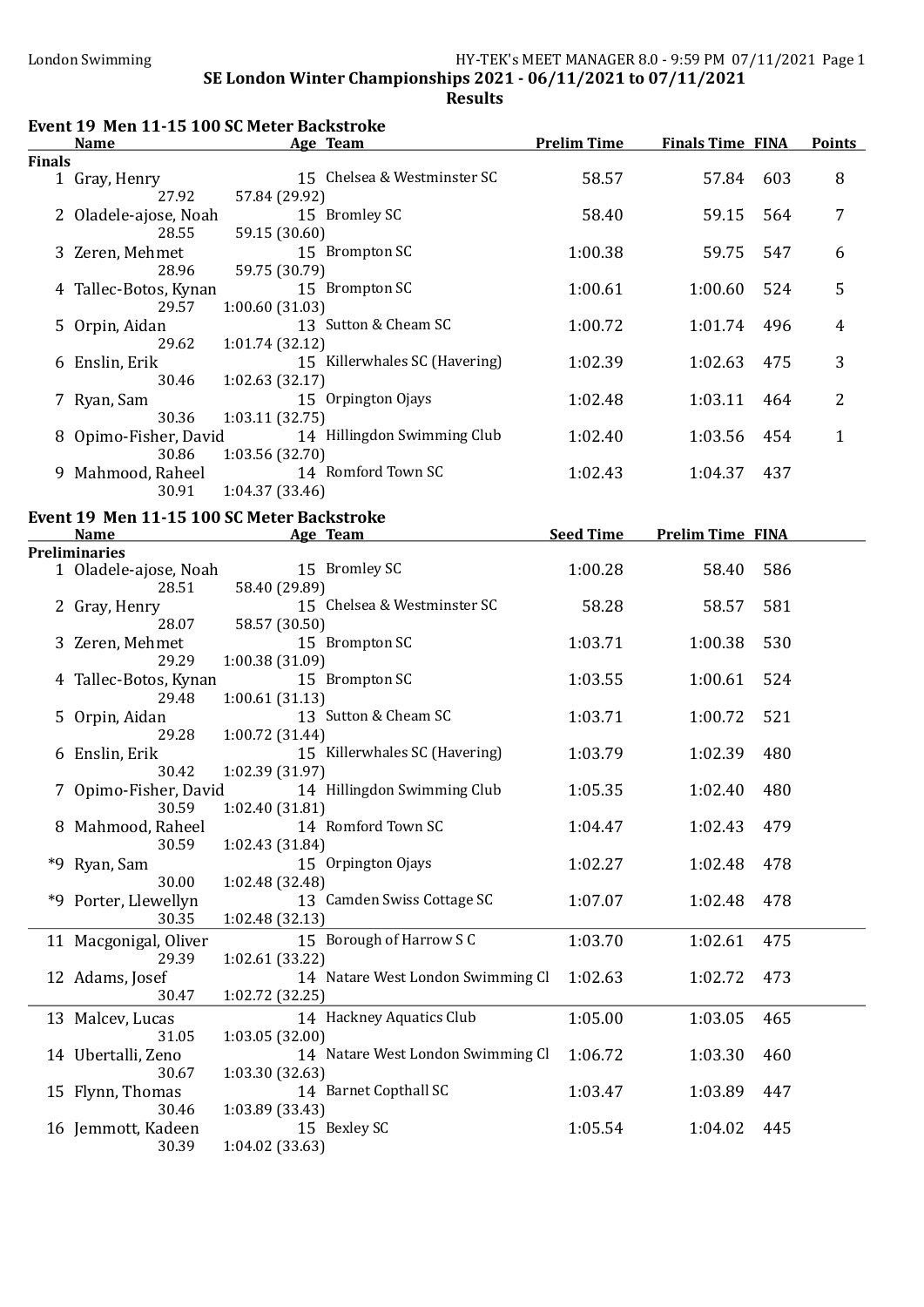### Preliminaries ... (Event 19 Men 11-15 100 SC Meter Backstroke)

| <b>Name</b>                          | Age Team                                             | <b>Seed Time</b> | <b>Prelim Time FINA</b> |     |
|--------------------------------------|------------------------------------------------------|------------------|-------------------------|-----|
| 17 Roberts, Owen<br>31.34            | 13 Borough of Harrow S C<br>1:04.55(33.21)           | 1:08.41          | 1:04.55                 | 434 |
| 18 Blanks, Baylan<br>31.01           | 14 Sutton & Cheam SC<br>1:04.65(33.64)               | 1:04.33          | 1:04.65                 | 432 |
| 19 Lea, Tom<br>31.15                 | 15 Hackney Aquatics Club<br>1:04.84 (33.69)          | 1:05.84          | 1:04.84                 | 428 |
| 20 Norman, Henry<br>31.30            | 14 Bromley SC<br>1:05.05(33.75)                      | 1:06.00          | 1:05.05                 | 424 |
| 21 Khairul, Hadi<br>31.50            | 15 Newham & University of East Lo<br>1:05.26(33.76)  | 1:05.66          | 1:05.26                 | 420 |
| 22 Pratt, Lanre<br>31.60             | 15 Chelsea & Westminster SC<br>1:05.87 (34.27)       | 1:05.70          | 1:05.87                 | 408 |
| 23 Al-Khudairy, Yahya<br>31.63       | 15 Teddington SC<br>1:05.99 (34.36)                  | 1:06.40          | 1:05.99                 | 406 |
| 24 Hawkins, Tom<br>32.12             | 14 Bexley SC<br>1:06.07 (33.95)                      | 1:09.01          | 1:06.07                 | 404 |
| 25 Drelev, Denis<br>31.67            | 15 Romford Town SC<br>1:06.12 (34.45)                | 1:09.07          | 1:06.12                 | 404 |
| 26 Adams, Sam<br>32.29               | 14 Hackney Aquatics Club<br>1:06.21 (33.92)          | 1:10.78          | 1:06.21                 | 402 |
| 27 Chittock, Thomas<br>31.90         | 14 Bor of Waltham Forest (Gators)<br>1:06.31 (34.41) | 1:04.69          | 1:06.31                 | 400 |
| 28 Ellis, Luke<br>30.90              | 15 Beckenham SC<br>1:06.33(35.43)                    | 1:05.37          | 1:06.33                 | 400 |
| 29 Jarrett, Lewis<br>32.05           | 15 Romford Town SC<br>1:06.46 (34.41)                | 1:07.61          | 1:06.46                 | 397 |
| 30 Thomas, Taran                     | 15 Anaconda SC                                       | 1:06.74          | 1:06.50                 | 397 |
| 31 Bryl, Lucas                       | 14 Bromley SC                                        | 1:07.75          | 1:06.54                 | 396 |
| 31.44<br>32 Ellender, Max            | 1:06.54(35.10)<br>14 Dulwich Dolphins                | 1:09.44          | 1:06.60                 | 395 |
| 32.48<br>33 Kisic, Damjan            | 1:06.60 (34.12)<br>15 Chelsea & Westminster SC       | 1:06.49          | 1:06.72                 | 393 |
| 31.95<br>34 Abdulhafiz, Rami         | 1:06.72 (34.77)<br>14 Dulwich Dolphins               | 1:07.16          | 1:06.99                 | 388 |
| 31.14<br>35 Hassaballa, Omar         | 1:06.99(35.85)<br>15 Hackney Aquatics Club           | 1:09.50          | 1:07.20                 | 384 |
| 32.25<br>36 Dawood, Ahmad            | 1:07.20 (34.95)<br>15 Newham & University of East Lo | 1:10.25          | 1:07.95                 | 372 |
| 32.48<br>37 Benidir, Sami            | 1:07.95(35.47)<br>14 Newham & University of East Lo  | 1:07.25          | 1:08.00                 | 371 |
| 32.79<br>38 Landeman, Sonny          | 1:08.00 (35.21)<br>13 Bromley SC                     | 1:10.65          | 1:08.17                 | 368 |
| 32.49<br>39 Hossain, Aman            | 1:08.17 (35.68)<br>13 Barking & Dagenham Aquatics Cl | 1:09.87          | 1:08.25                 | 367 |
| 32.85<br>40 Barrot, Gabriel          | 1:08.25 (35.40)<br>14 Camden Swiss Cottage SC        | 1:09.19          | 1:08.51                 | 363 |
| 32.96<br>41 Farquhar-Smith, Ben      | 1:08.51(35.55)<br>15 Teddington SC                   | 1:11.07          | 1:08.71                 | 360 |
| 32.76<br>42 Montanari Brown, Francis | 1:08.71 (35.95)<br>14 Greenwich Royals SC            | 1:08.31          | 1:08.76                 | 359 |
| 32.91<br>43 Turner, Patrick          | 1:08.76(35.85)<br>14 Croydon Amphibians SC           | 1:09.39          | 1:08.86                 | 357 |
| 33.06<br>44 Holder, Jakob            | 1:08.86 (35.80)<br>14 Teddington SC                  | 1:09.79          | 1:09.00                 | 355 |
| 33.35<br>45 Heggenhougen, Storm      | 1:09.00(35.65)<br>13 Hackney Aquatics Club           | 1:11.37          | 1:09.78                 | 343 |
| 32.98                                | 1:09.78 (36.80)                                      |                  |                         |     |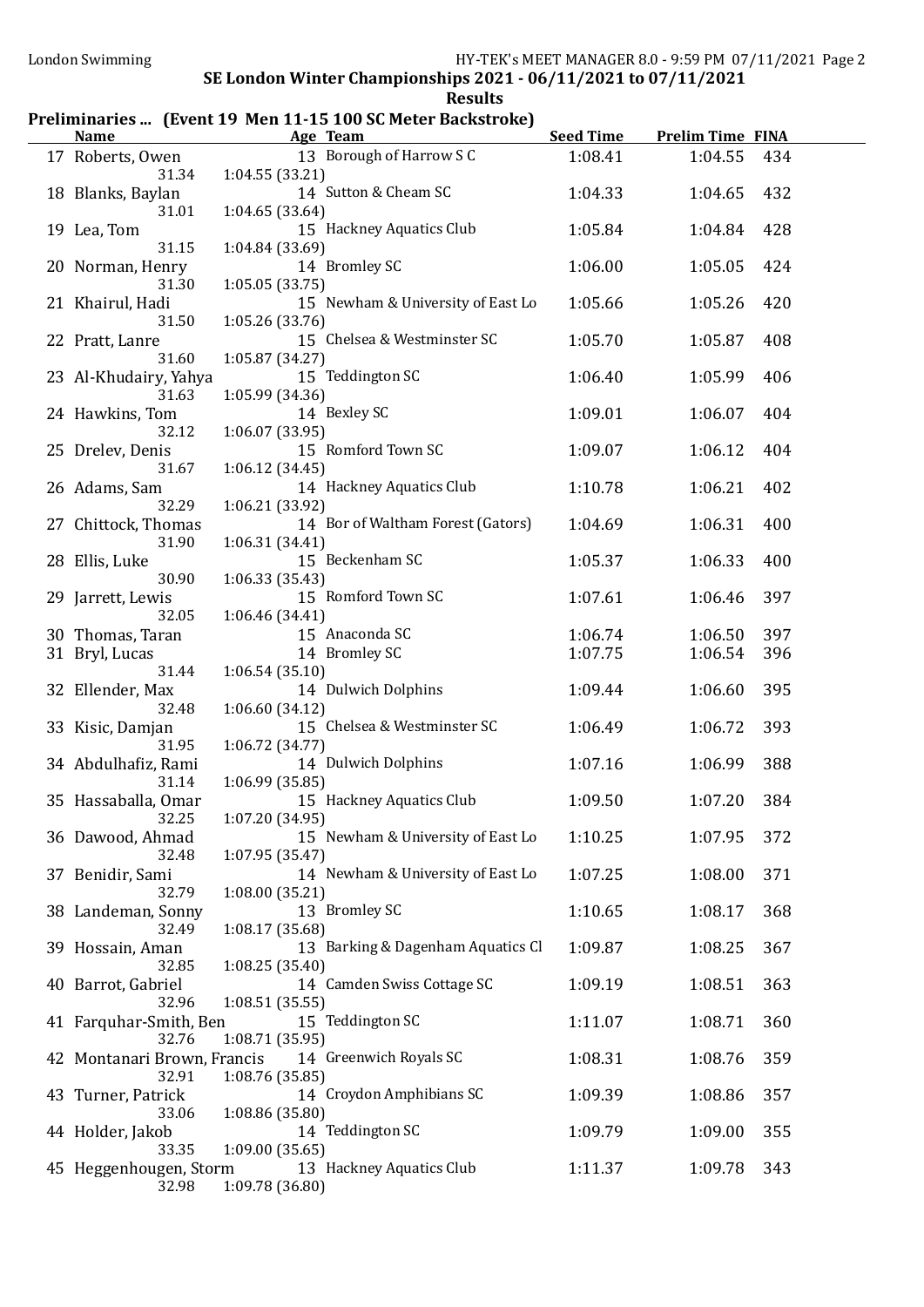### Preliminaries ... (Event 19 Men 11-15 100 SC Meter Backstroke)

|               | <b>Name</b>              | Chininal ics  (Livent 19 Then 11 15 100 56 Meter Daenströße)<br>Age Team | <b>Seed Time</b>   | <b>Prelim Time FINA</b> |     |               |
|---------------|--------------------------|--------------------------------------------------------------------------|--------------------|-------------------------|-----|---------------|
|               | 46 Robinson, Jack        | 13 Kingston Royals SC                                                    | 1:08.27            | 1:09.88                 | 342 |               |
|               | 33.68                    | 1:09.88 (36.20)                                                          |                    |                         |     |               |
|               | 47 Pasheli, Sapir        | 13 Camden Swiss Cottage SC                                               | 1:10.27            | 1:10.14                 | 338 |               |
|               | 33.36                    | 1:10.14 (36.78)                                                          |                    |                         |     |               |
|               | 48 Biss, Leon            | 12 Camden Swiss Cottage SC                                               | 1:10.69            | 1:10.27                 | 336 |               |
|               | 34.27                    | 1:10.27 (36.00)                                                          |                    |                         |     |               |
|               | 49 Cotorobai, Sebastian  | 14 Newham & University of East Lo                                        | 1:10.68            | 1:10.34                 | 335 |               |
|               | 33.13                    | 1:10.34 (37.21)                                                          |                    |                         |     |               |
|               | 50 Laniyan, Tarelle      | 14 Newham & University of East Lo                                        | 1:10.33            | 1:10.36                 | 335 |               |
|               | 33.91                    | 1:10.36 (36.45)                                                          |                    |                         |     |               |
|               | 51 Platonovs, Aleksandr  | 15 Newham & University of East Lo                                        | 1:10.64            | 1:10.81                 | 328 |               |
|               | 34.50                    | 1:10.81 (36.31)                                                          |                    |                         |     |               |
|               | 52 Buchbinder, Jonas     | 14 Kingston Royals SC                                                    | 1:10.55            | 1:10.99                 | 326 |               |
|               | 33.70                    | 1:10.99 (37.29)                                                          |                    |                         |     |               |
|               | 53 Yuen, Marco           | 14 Romford Town SC                                                       | 1:10.78            | 1:11.09                 | 325 |               |
|               | 34.21<br>54 Knight, Luke | 1:11.09 (36.88)<br>12 Brompton SC                                        | 1:11.28            | 1:13.03                 | 299 |               |
|               | 36.37                    | 1:13.03(36.66)                                                           |                    |                         |     |               |
|               |                          |                                                                          |                    |                         |     |               |
|               |                          | Event 19 Men 16 & Over 100 SC Meter Backstroke                           |                    |                         |     |               |
| <b>Finals</b> | <b>Name</b>              | Age Team                                                                 | <b>Prelim Time</b> | <b>Finals Time FINA</b> |     | <b>Points</b> |
|               | 1 Ubertalli, Pietro      | 17 Natare West London Swimming Cl                                        | 56.27              | 55.36                   | 688 | 8             |
|               | 26.75                    | 55.36 (28.61)                                                            |                    |                         |     |               |
|               | 2 Gencas, Daniel         | 18 Barking & Dagenham Aquatics Cl                                        | 57.17              | 56.41                   | 650 | 7             |
|               | 27.21                    | 56.41 (29.20)                                                            |                    |                         |     |               |
|               | 3 McPhail, Jordon        | 18 Natare West London Swimming Cl                                        | 58.20              | 57.20                   | 624 | 6             |
|               | 27.39                    | 57.20 (29.81)                                                            |                    |                         |     |               |
|               | 4 Mahmutoglu, Jason      | 17 Chelsea & Westminster SC                                              | 57.66              | 57.43                   | 616 | 5             |
|               | 27.63                    | 57.43 (29.80)                                                            |                    |                         |     |               |
|               | 5 Bartley, Joseph        | 17 Sutton & Cheam SC                                                     | 58.60              | 58.51                   | 583 | 4             |
|               | 28.09                    | 58.51 (30.42)                                                            |                    |                         |     |               |
|               | 6 Bennett, Adam<br>28.86 | 17 Hillingdon Swimming Club                                              | 59.09              | 58.97                   | 569 | 3             |
|               | 7 Soulas, Oskar          | 58.97 (30.11)<br>20 Enfield Swim Squad                                   | 58.57              | 59.06                   | 566 | 2             |
|               | 28.11                    | 59.06 (30.95)                                                            |                    |                         |     |               |
|               | 8 Bowden, Piers          | 20 Ealing SC                                                             | 1:00.20            | 1:00.22                 | 534 | $\mathbf{1}$  |
|               | 28.62                    | 1:00.22 (31.60)                                                          |                    |                         |     |               |
|               | 9 Wilson, Aaron          | 19 Barking & Dagenham Aquatics Cl                                        | 1:00.09            | 1:00.76                 | 520 |               |
|               | 29.00                    | 1:00.76 (31.76)                                                          |                    |                         |     |               |
|               | 10 Sproston, James       | 16 Erith & District SC                                                   | 1:00.39            | 1:03.59                 | 454 |               |
|               | 28.57                    | 1:03.59 (35.02)                                                          |                    |                         |     |               |
|               |                          | Event 19 Men 16 & Over 100 SC Meter Backstroke                           |                    |                         |     |               |
|               | <u>Name</u>              | Age Team                                                                 | <b>Seed Time</b>   | <b>Prelim Time FINA</b> |     |               |

|  | <b>Preliminaries</b> |  |
|--|----------------------|--|
|  |                      |  |

Preliminaries 1 Ubertalli, Pietro 17 Natare West London Swimming Cl 55.67 56.27 655 27.08 56.27 (29.19) 2 Gencas, Daniel 18 Barking & Dagenham Aquatics Cl 1:01.81 57.17 625<br>27.57 57.17 (29.60) 27.57 57.17 (29.60) 3 Mahmutoglu, Jason 17 Chelsea & Westminster SC 58.75 57.66 609 27.77 57.66 (29.89) 4 McPhail, Jordon 18 Natare West London Swimming Cl 57.27 58.20 592 27.16 58.20 (31.04) 5 Soulas, Oskar 20 Enfield Swim Squad 1:00.52 58.57 581 28.30 58.57 (30.27) 6 Bartley, Joseph 17 Sutton & Cheam SC 58.67 58.60 580 27.87 58.60 (30.73)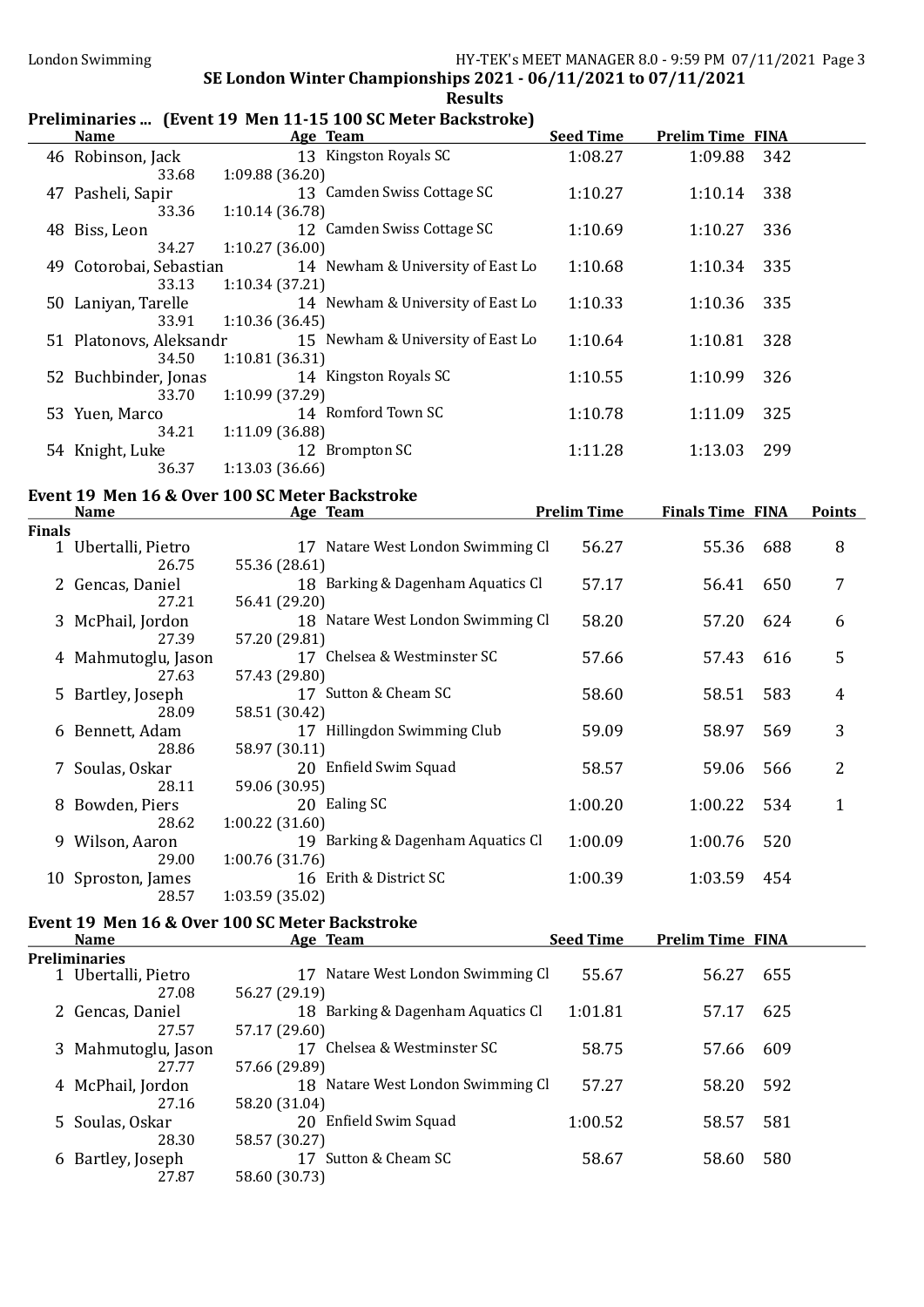### Preliminaries ... (Event 19 Men 16 & Over 100 SC Meter Backstroke)

| <b>Name</b>                                               |                 | Age Team                          | <b>Seed Time</b> | <b>Prelim Time FINA</b> |     |
|-----------------------------------------------------------|-----------------|-----------------------------------|------------------|-------------------------|-----|
| 7 Bennett, Adam<br>28.97                                  | 59.09 (30.12)   | 17 Hillingdon Swimming Club       | 1:01.60          | 59.09                   | 566 |
| 8 Wilson, Aaron<br>28.63                                  | 1:00.09(31.46)  | 19 Barking & Dagenham Aquatics Cl | 1:02.31          | 1:00.09                 | 538 |
| 9 Bowden, Piers<br>28.81                                  | 1:00.20 (31.39) | 20 Ealing SC                      | 1:00.14          | 1:00.20                 | 535 |
| 10 Sproston, James<br>28.53                               | 1:00.39 (31.86) | 16 Erith & District SC            | 1:02.41          | 1:00.39                 | 530 |
| 11 Biss, Brandon                                          |                 | 16 Camden Swiss Cottage SC        | 1:00.11          | 1:00.49                 | 527 |
| 29.37<br>12 Wilding, Daniel                               | 1:00.49(31.12)  | 17 Erith & District SC            | 1:01.76          | 1:01.35                 | 505 |
| 29.08<br>13 Morgan, Aaron                                 | 1:01.35(32.27)  | 24 Ealing SC                      | 1:06.79          | 1:01.84                 | 493 |
| 29.16                                                     | 1:01.84 (32.68) |                                   |                  |                         |     |
| 14 Barretta, Luca<br>29.76                                | 1:01.94 (32.18) | 18 Croydon Amphibians SC          | 1:02.25          | 1:01.94                 | 491 |
| 15 Chou, Nevan                                            |                 | 16 Bromley SC                     | 1:02.44          | 1:02.11                 | 487 |
| 29.31<br>16 Japal, Lewis                                  | 1:02.11 (32.80) | 18 Enfield Swim Squad             | 1:05.04          | 1:02.16                 | 486 |
| 29.57                                                     | 1:02.16 (32.59) |                                   |                  |                         |     |
| 17 Vencatachellum, Brandon-N 18 South Croydon SC<br>29.70 | 1:02.18 (32.48) |                                   | 1:02.87          | 1:02.18                 | 485 |
| 18 Irvine, William                                        |                 | 16 Sutton & Cheam SC              | 1:01.48          | 1:02.44                 | 479 |
| 29.86<br>*19 Callaway, Jasper                             | 1:02.44 (32.58) | 16 Dulwich Dolphins               | 1:02.02          | 1:03.16                 | 463 |
| 30.12<br>*19 Langdown, Ben                                | 1:03.16 (33.04) | 17 Orpington Ojays                | 1:04.43          | 1:03.16                 | 463 |
| 30.33                                                     | 1:03.16 (32.83) |                                   |                  |                         |     |
| 21 Corner, Jago<br>29.95                                  | 1:03.23 (33.28) | 17 Hackney Aquatics Club          | 1:06.51          | 1:03.23                 | 461 |
| 22 Rudd, Jonathan<br>30.14                                | 1:03.50 (33.36) | 16 Chelsea & Westminster SC       | 1:03.13          | 1:03.50                 | 456 |
| 23 Williams, Harrison<br>30.90                            | 1:03.70 (32.80) | 17 Ealing SC                      | 1:03.93          | 1:03.70                 | 451 |
| 24 Hoole, Haydn                                           |                 | 17 Haringey Aquatics              | 1:04.12          | 1:04.00                 | 445 |
| 31.13<br>25 Mccarthy, Connor                              | 1:04.00 (32.87) | 16 Romford Town SC                | 1:03.37          | 1:04.42 436             |     |
| 30.71<br>26 Brenner Tran, Thomas                          | 1:04.42(33.71)  | 16 Teddington SC                  | 1:04.81          | 1:04.82                 | 428 |
| 31.56                                                     | 1:04.82 (33.26) |                                   |                  |                         |     |
| 27 Tunsley, Jamie<br>31.68                                | 1:05.16 (33.48) | 17 Bexley SC                      | 1:04.16          | 1:05.16                 | 422 |
| *28 Morse, Oliver<br>32.26                                | 1:05.29(33.03)  | 17 Bexley SC                      | 1:04.56          | 1:05.29                 | 419 |
| *28 Dufour, Lorenzo                                       |                 | 17 Brompton SC                    | 1:06.09          | 1:05.29                 | 419 |
| 30.73<br>30 Borak, Yuriy                                  | 1:05.29(34.56)  | 16 Chelsea & Westminster SC       | 1:06.27          | 1:05.58                 | 414 |
| 31.46<br>31 Harden-Wilson, Stephen                        | 1:05.58 (34.12) | 16 Haringey Aquatics              | 1:09.28          | 1:07.27                 | 383 |
| 32.30<br>32 Farquhar-Smith, Tom                           | 1:07.27 (34.97) | 17 Teddington SC                  | 1:09.13          | 1:07.55                 | 378 |
| 33.46<br>33 Revenko, Andrei                               | 1:07.55 (34.09) | 16 Hillingdon Swimming Club       | 1:11.37          | 1:09.58                 | 346 |
| 32.87                                                     | 1:09.58 (36.71) |                                   |                  |                         |     |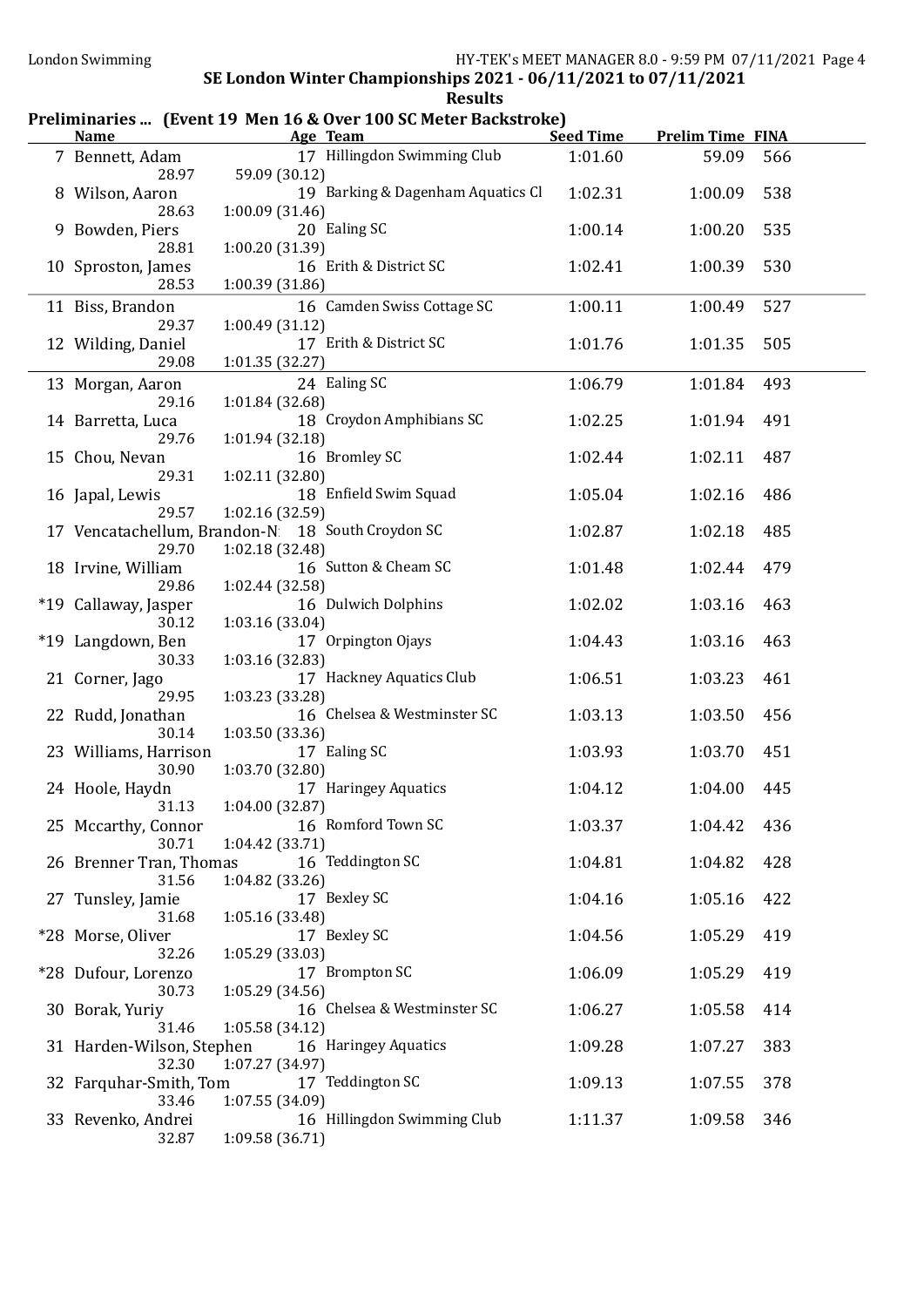| Event 19 Men 100 SC Meter Backstroke Multi-Class<br><b>Name</b> |                 | Age Team                                                       |                 | <b>Seed Time</b> | <b>Prelim Time Para</b> |     |               |
|-----------------------------------------------------------------|-----------------|----------------------------------------------------------------|-----------------|------------------|-------------------------|-----|---------------|
| <b>Preliminaries</b>                                            |                 |                                                                |                 |                  |                         |     |               |
| 1 Bradshaw, Balthazar S10                                       |                 | 15 Brompton SC                                                 |                 | 1:16.66          | 1:17.22                 | 408 |               |
| 37.04                                                           | 1:17.22(40.18)  |                                                                |                 |                  |                         |     |               |
|                                                                 |                 | 2 Paredes-Flores, Darren S10 16 Newham & University of East Lo |                 | 1:27.54          | 1:20.59                 | 359 |               |
| 38.77                                                           | 1:20.59(41.82)  |                                                                |                 |                  |                         |     |               |
|                                                                 |                 |                                                                |                 |                  |                         |     |               |
| Event 20 Women 11-15 400 SC Meter Freestyle<br><b>Name</b>      |                 | Age Team                                                       |                 | <b>Seed Time</b> | <b>Finals Time FINA</b> |     | <b>Points</b> |
| 1 Bernholt, Tsala                                               |                 | 15 Barnet Copthall SC                                          |                 | 4:24.66          | 4:26.73                 | 674 | 8             |
| 30.38                                                           | 1:03.75(33.37)  | 1:37.59 (33.84)                                                | 2:11.72 (34.13) |                  |                         |     |               |
| 2:45.93 (34.21)                                                 | 3:20.03(34.10)  | 3:54.53 (34.50)                                                | 4:26.73 (32.20) |                  |                         |     |               |
| 2 Mew, Lauren                                                   |                 | 15 Barnet Copthall SC                                          |                 | 4:30.22          | 4:26.89                 | 673 | 7             |
| 31.25                                                           | 1:04.66 (33.41) | 1:38.31(33.65)                                                 | 2:12.18(33.87)  |                  |                         |     |               |
| 2:46.02 (33.84)                                                 | 3:19.97 (33.95) | 3:54.22 (34.25)                                                | 4:26.89 (32.67) |                  |                         |     |               |
| 3 Titterton, Kasia                                              |                 | 15 Bromley SC                                                  |                 | 4:39.02          | 4:33.67                 | 624 | 6             |
| 31.56                                                           | 1:05.83(34.27)  | 1:40.85 (35.02)                                                | 2:16.50(35.65)  |                  |                         |     |               |
| 2:51.65(35.15)                                                  | 3:26.37 (34.72) | 4:01.68 (35.31)                                                | 4:33.67 (31.99) |                  |                         |     |               |
| 4 Burns, Lola                                                   |                 | 15 Beckenham SC                                                |                 | 4:41.77          | 4:33.81                 | 623 | 5             |
| 31.28                                                           | 1:05.55(34.27)  | 1:40.71(35.16)                                                 | 2:16.06(35.35)  |                  |                         |     |               |
| 2:51.23 (35.17)                                                 | 3:26.07 (34.84) | 4:00.99 (34.92)                                                | 4:33.81 (32.82) |                  |                         |     |               |
| 5 Guimond-Beetham, Ines                                         |                 | 13 Camden Swiss Cottage SC                                     |                 | 4:44.79          | 4:39.17                 | 588 | 4             |
| 31.16                                                           | 1:06.42(35.26)  | 1:42.70 (36.28)                                                | 2:18.64 (35.94) |                  |                         |     |               |
| 2:53.55 (34.91)                                                 | 3:30.03 (36.48) | 4:04.87 (34.84)                                                | 4:39.17 (34.30) |                  |                         |     |               |
| 6 Jeffs, Beatrice                                               |                 | 15 Hillingdon Swimming Club                                    |                 | 4:43.03          | 4:40.12                 | 582 | 3             |
|                                                                 | 1:06.90(        | 1:42.19 (35.29)                                                | 2:17.77 (35.58) |                  |                         |     |               |
| 2:53.36 (35.59)                                                 | 3:29.04 (35.68) | 4:04.95 (35.91)                                                | 4:40.12(35.17)  |                  |                         |     |               |
| 7 Roberts, Isla                                                 |                 | 13 Hackney Aquatics Club                                       |                 | 4:43.45          | 4:41.08                 | 576 | 2             |
| 31.98                                                           | 1:07.93 (35.95) | 1:44.71 (36.78)                                                | 2:21.37 (36.66) |                  |                         |     |               |
| 2:56.86 (35.49)                                                 | 3:32.79 (35.93) | 4:07.30 (34.51)                                                | 4:41.08 (33.78) |                  |                         |     |               |
| 8 Shaw, Charlotte                                               |                 | 15 Camden Swiss Cottage SC                                     |                 | 4:54.43          | 4:42.52                 | 567 | 1             |
| 32.11                                                           | 1:07.35 (35.24) | 1:42.91 (35.56)                                                | 2:18.99 (36.08) |                  |                         |     |               |
| 2:54.34 (35.35)                                                 | 3:30.11(35.77)  | 4:06.61(36.50)                                                 | 4:42.52 (35.91) |                  |                         |     |               |
| 9 Pawlik, Julia                                                 |                 | 15 Hillingdon Swimming Club                                    |                 | 4:45.21          | 4:42.82                 | 565 |               |
| 30.70                                                           | 1:05.50(34.80)  | 1:41.06(35.56)                                                 | 2:17.62(36.56)  |                  |                         |     |               |
| 2:53.76 (36.14)                                                 | 3:30.34 (36.58) | 4:06.96 (36.62)                                                | 4:42.82 (35.86) |                  |                         |     |               |
| 10 Karabacz, Martyna                                            |                 | 13 Greenwich Royals SC                                         |                 | 4:40.41          | 4:43.48                 | 561 |               |
| 31.99                                                           | 1:07.21 (35.22) | 1:43.36 (36.15)                                                | 2:20.09 (36.73) |                  |                         |     |               |
| 2:56.30 (36.21)                                                 | 3:32.76 (36.46) | 4:08.85 (36.09)                                                | 4:43.48 (34.63) |                  |                         |     |               |
| 11 Couzens, Phoebe                                              |                 | 15 Bexley SC                                                   |                 | 4:51.23          | 4:48.56                 | 532 |               |
| 31.45                                                           | 1:06.89 (35.44) | 1:43.20 (36.31)                                                | 2:20.34(37.14)  |                  |                         |     |               |
| 2:57.21 (36.87)                                                 | 3:34.88 (37.67) | 4:12.26 (37.38)                                                | 4:48.56 (36.30) |                  |                         |     |               |
| 12 Coogan, Rebecca                                              |                 | 13 Romford Town SC                                             |                 | 4:52.59          | 4:49.27                 | 528 |               |
| 31.73                                                           | 1:06.52 (34.79) | 1:43.23 (36.71)                                                | 2:19.79 (36.56) |                  |                         |     |               |
| 2:56.91 (37.12)                                                 | 3:34.23 (37.32) | 4:12.18 (37.95)                                                | 4:49.27 (37.09) |                  |                         |     |               |
| 13 De Jager, Tara                                               |                 | 15 Hillingdon Swimming Club                                    |                 | 4:53.24          | 4:50.32                 | 523 |               |
| 32.24                                                           | 1:07.97 (35.73) | 1:44.62(36.65)                                                 | 2:21.97 (37.35) |                  |                         |     |               |
| 2:59.47 (37.50)                                                 | 3:36.67 (37.20) | 4:14.31 (37.64)                                                | 4:50.32 (36.01) |                  |                         |     |               |
| 14 Chadwick, Phoebe                                             |                 | 13 Teddington SC                                               |                 | 4:47.41          | 4:50.86                 | 520 |               |
| 32.02                                                           | 1:07.72 (35.70) | 1:44.50 (36.78)                                                | 2:21.72 (37.22) |                  |                         |     |               |
| 2:59.51 (37.79)                                                 | 3:37.05 (37.54) | 4:14.89 (37.84)                                                | 4:50.86 (35.97) |                  |                         |     |               |
| 15 Cottrell, Annabella                                          |                 | 15 Greenwich Royals SC                                         |                 | 4:44.83          | 4:50.87                 | 520 |               |
| 32.13                                                           | 1:08.13(36.00)  | 1:44.01 (35.88)                                                | 2:20.76 (36.75) |                  |                         |     |               |
| 2:58.38 (37.62)                                                 | 3:36.30 (37.92) | 4:13.93 (37.63)                                                | 4:50.87 (36.94) |                  |                         |     |               |
| 16 Lawrence, Amie                                               |                 | 15 Orpington Ojays                                             |                 | 4:52.74          | 4:52.44                 | 511 |               |
| 31.87                                                           | 1:07.94 (36.07) | 1:44.90 (36.96)                                                | 2:22.58 (37.68) |                  |                         |     |               |
| 3:00.41 (37.83)                                                 | 3:38.54(38.13)  | 4:16.70(38.16)                                                 | 4:52.44 (35.74) |                  |                         |     |               |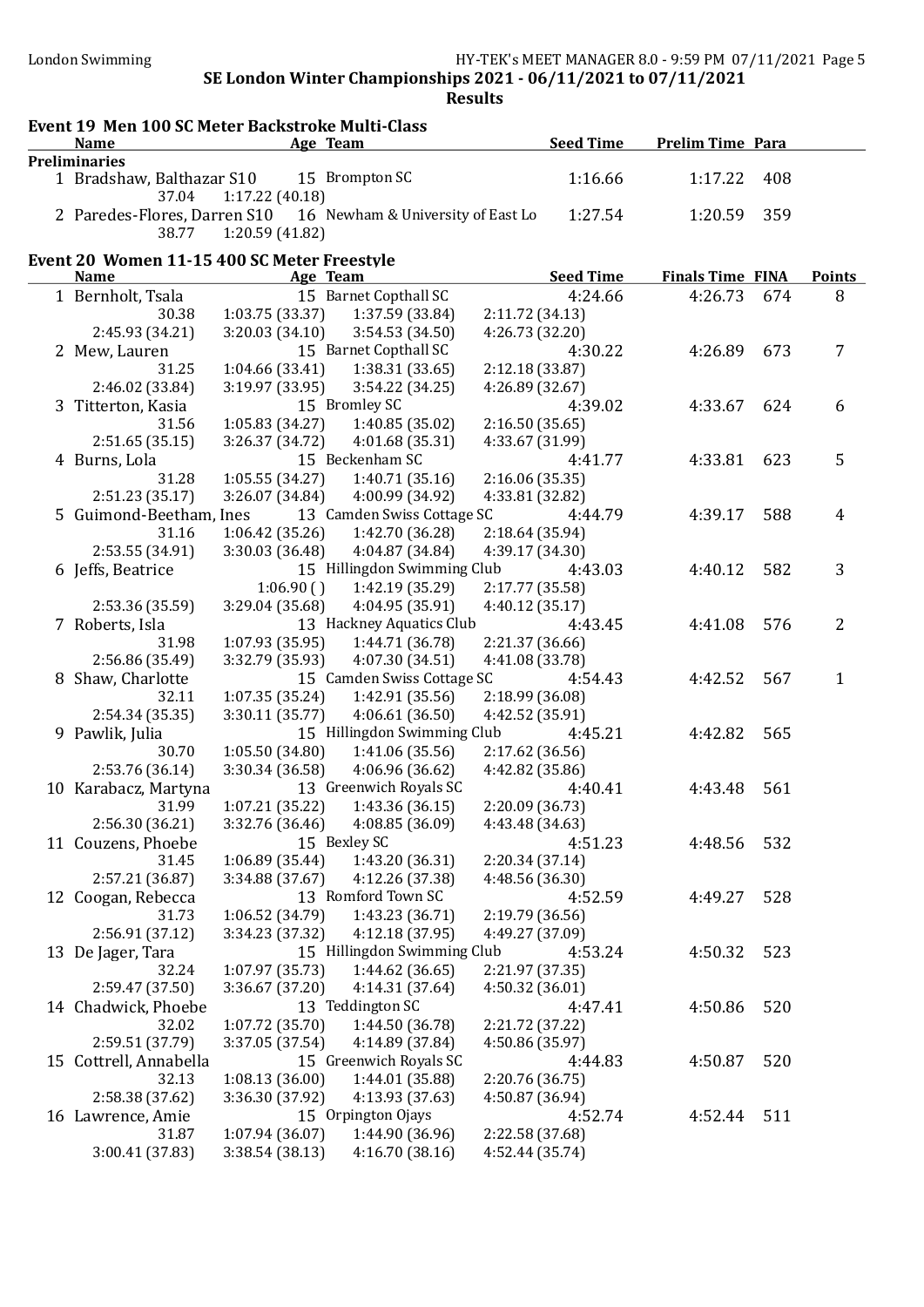#### (Event 20 Women 11-15 400 SC Meter Freestyle) Name Age Team Seed Time Finals Time FINA Points 17 Spence, Indigo 13 Chelsea & Westminster SC 4:48.37 4:52.59 511 34.42 1:11.41 (36.99) 1:48.62 (37.21) 2:26.57 (37.95) 3:04.01 (37.44) 3:41.05 (37.04) 4:18.31 (37.26) 4:52.59 (34.28) 18 Fielding, Lucy 13 Camden Swiss Cottage SC 4:57.16 4:52.61 510<br>33.37 1:10.38 (37.01) 1:48.01 (37.63) 2:25.70 (37.69) 33.37 1:10.38 (37.01) 1:48.01 (37.63) 2:25.70 (37.69) 3:03.25 (37.55) 3:40.16 (36.91) 4:17.20 (37.04) 4:52.61 (35.41) 19 Onobrauche, Malaika 12 Barnet Copthall SC 4:57.94 4:54.59 500 31.61 1:07.64 (36.03) 1:45.17 (37.53) 3:01.88 (38.61) 3:40.28 (38.40) 4:18.29 (38.01) 4:54.59 (36.30) 20 Traynier, Izzy 13 Beckenham SC 4:51.90 4:54.64 500 31.92 1:07.73 (35.81) 1:44.83 (37.10) 2:22.72 (37.89) 3:00.84 (38.12) 3:39.84 (39.00) 4:18.73 (38.89) 4:54.64 (35.91) 21 O'Leary, Aoife 15 Hillingdon Swimming Club 4:46.97 4:55.40 496 32.37 1:08.44 (36.07) 1:45.39 (36.95) 2:22.82 (37.43) 3:00.61 (37.79) 3:38.79 (38.18) 4:17.42 (38.63) 4:55.40 (37.98) 22 Jeffery, Poppy 13 Killerwhales SC (Havering) 4:51.35 4:56.27 492 33.68 1:10.49 (36.81) 1:48.21 (37.72) 2:25.96 (37.75) 3:04.24 (38.28) 3:42.07 (37.83) 4:19.90 (37.83) 4:56.27 (36.37) 23 Carlos, Isabelle 13 Barnet Copthall SC 5:06.13 5:07.65 439 34.04 1:11.48 (37.44) 1:50.66 (39.18) 2:30.19 (39.53) 3:09.90 (39.71) 3:49.83 (39.93) 4:28.97 (39.14) 5:07.65 (38.68) 24 Rogers, Anabel 14 Teddington SC 5:02.61 5:10.07 429 33.22 1:10.89 (37.67) 1:50.87 (39.98) 2:30.49 (39.62) 3:11.07 (40.58) 3:51.53 (40.46) 4:31.42 (39.89) 5:10.07 (38.65) Event 20 Women 16 & Over 400 SC Meter Freestyle Name **Age Team** Age Team Seed Time Finals Time FINA Points 1 Britton, Phyllida 24 Ealing SC 4:12.09 4:18.08 744 8 30.10 1:02.21 (32.11) 1:35.02 (32.81) 2:08.25 (33.23) 2:40.96 (32.71) 3:14.06 (33.10) 3:46.00 (31.94) 4:18.08 (32.08) 2 Child, Tiegan 19 Bromley SC 4:20.90 4:24.34 692 7 29.33 1:01.59 (32.26) 1:34.83 (33.24) 2:08.77 (33.94) 2:42.50 (33.73) 3:16.72 (34.22) 3:51.02 (34.30) 4:24.34 (33.32) 3 Jopson, Isabelle 18 Romford Town SC 4:22.60 4:24.90 688 6 30.42 1:03.59 (33.17) 1:37.36 (33.77) 2:11.11 (33.75) 2:44.65 (33.54) 3:18.18 (33.53) 3:51.69 (33.51) 4:24.90 (33.21) 4 Davis, Evie 17 Bromley SC 4:28.11 4:25.70 682 5 30.34 1:03.62 (33.28) 1:37.77 (34.15) 2:11.64 (33.87) 2:45.85 (34.21) 3:19.51 (33.66) 3:53.03 (33.52) 4:25.70 (32.67) 5 O'Toole, Cara 18 Ealing SC 4:17.68 4:26.91 673 4 30.72 1:03.67 (32.95) 1:37.24 (33.57) 2:11.26 (34.02) 2:45.20 (33.94) 3:19.27 (34.07) 3:53.46 (34.19) 4:26.91 (33.45) 6 Proctor, Lola 17 Sutton & Cheam SC 4:36.91 4:34.94 615 3 31.38 1:04.95 (33.57) 1:39.10 (34.15) 2:13.74 (34.64) 2:48.72 (34.98) 3:24.14 (35.42) 4:00.07 (35.93) 4:34.94 (34.87) 7 Arundale, Jessica 16 Barnet Copthall SC 4:23.29 4:35.16 614 2 31.51 1:05.47 (33.96) 1:40.01 (34.54) 2:14.90 (34.89) 2:50.00 (35.10) 3:25.31 (35.31) 4:00.60 (35.29) 4:35.16 (34.56) 8 Chadwick, Isobel 17 Barnet Copthall SC 4:36.22 4:37.84 596 1 31.94 1:06.72 (34.78) 1:41.77 (35.05) 2:17.24 (35.47) 2:52.63 (35.39) 3:28.02 (35.39) 4:03.26 (35.24) 4:37.84 (34.58) 9 Pagan, Stephanie 16 Bor of Waltham Forest (Gators) 4:44.74 4:40.41 580 30.68 1:04.93 (34.25) 1:40.62 (35.69) 2:16.49 (35.87) 2:52.20 (35.71) 3:28.14 (35.94) 4:04.51 (36.37) 4:40.41 (35.90) 10 Straupenieks, Rae 17 Bromley SC 4:38.34 4:43.30 562<br>31.65 1:06.84 (35.19) 1:42.47 (35.63) 2:18.87 (36.40) 31.65 1:06.84 (35.19) 2:55.59 (36.72) 3:32.42 (36.83) 4:08.80 (36.38) 4:43.30 (34.50)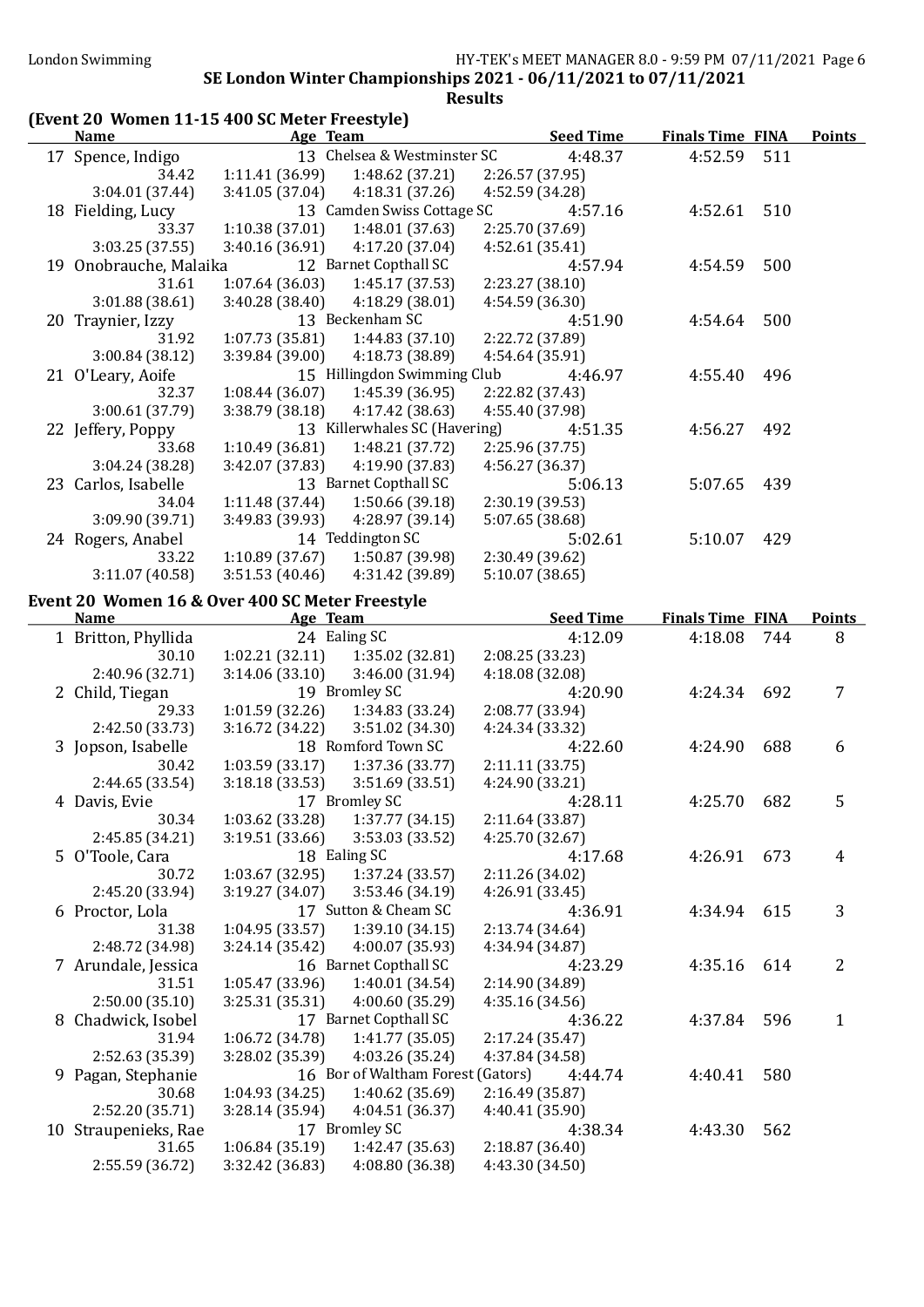### (Event 20 Women 16 & Over 400 SC Meter Freestyle)

| <b>Name</b>         | Age Team                           | <b>Seed Time</b> | <b>Finals Time FINA</b> | <b>Points</b> |
|---------------------|------------------------------------|------------------|-------------------------|---------------|
| 11 Lack, Matilda    | 16 Brompton SC                     | 4:47.32          | 4:45.18                 | 551           |
| 31.65               | 1:07.01(35.36)<br>1:42.98 (35.97)  | 2:19.28 (36.30)  |                         |               |
| 2:55.92 (36.64)     | 3:32.65 (36.73)<br>4:09.46 (36.81) | 4:45.18 (35.72)  |                         |               |
| 12 Griffiths, Betsy | 16 Chelsea & Westminster SC        | 4:48.30          | 4:46.11                 | 546           |
| 31.78               | 1:06.82(35.04)<br>1:43.49 (36.67)  | 2:20.12(36.63)   |                         |               |
| 2:56.73 (36.61)     | 3:33.44(36.71)<br>4:10.39 (36.95)  | 4:46.11 (35.72)  |                         |               |
| 13 Allison, Amy     | 16 Bor of Waltham Forest (Gators)  | 4:47.24          | 4:47.37                 | 539           |
| 31.38               | 1:07.00(35.62)<br>1:43.63 (36.63)  | 2:20.45 (36.82)  |                         |               |
| 2:57.25 (36.80)     | 3:34.01(36.76)<br>4:11.27(37.26)   | 4:47.37 (36.10)  |                         |               |
| 14 Remyn, Ella      | 17 Bor of Waltham Forest (Gators)  | 4:41.99          | 4:49.20                 | 529           |
| 32.39               | 1:07.84(35.45)<br>1:44.27 (36.43)  | 2:21.40 (37.13)  |                         |               |
| 2:58.36 (36.96)     | 3:35.39 (37.03)<br>4:12.70 (37.31) | 4:49.20 (36.50)  |                         |               |
| 15 Hawkins, Amie    | 19 Bexley SC                       | 4:49.25          | 4:51.45                 | 517           |
| 32.44               | 1:07.88(35.44)<br>1:44.45 (36.57)  | 2:21.29 (36.84)  |                         |               |
| 2:58.72 (37.43)     | 3:36.13(37.41)<br>4:14.23(38.10)   | 4:51.45 (37.22)  |                         |               |
| 16 Rayner, Hannah   | 16 Greenwich Royals SC             | 4:48.05          | 4:52.57                 | 511           |
| 32.48               | 1:08.69(36.21)<br>1:45.83(37.14)   | 2:23.16 (37.33)  |                         |               |
| 3:00.47 (37.31)     | 3:38.27 (37.80)<br>4:16.10(37.83)  | 4:52.57 (36.47)  |                         |               |
| 17 Ellender, Olivia | 16 Dulwich Dolphins                | 4:48.11          | 4:54.80                 | 499           |
| 32.70               | 1:08.85(36.15)<br>1:45.78 (36.93)  | 2:23.02 (37.24)  |                         |               |
| 3:01.08 (38.06)     | 3:39.48(38.40)<br>4:17.44 (37.96)  | 4:54.80 (37.36)  |                         |               |
| 18 Pemberton, Ella  | 16 Bor of Waltham Forest (Gators)  | 4:54.91          | 4:56.29                 | 492           |
| 31.56               | 1:07.49 (35.93)<br>1:45.53 (38.04) | 2:23.73 (38.20)  |                         |               |
| 3:02.21 (38.48)     | 3:40.46(38.25)<br>4:19.26 (38.80)  | 4:56.29 (37.03)  |                         |               |
| 19 Pepperday, Rose  | 20 Haringey Aquatics               | 4:47.87          | 5:04.50                 | 453           |
| 33.90               | 1:10.97(37.07)<br>1:48.95 (37.98)  | 2:27.30 (38.35)  |                         |               |
| 3:06.20 (38.90)     | 3:45.53 (39.33)<br>4:25.74(40.21)  | 5:04.50 (38.76)  |                         |               |
| 20 Strover, Hannah  | 16 Orpington Ojays                 | 4:54.15          | 5:15.00                 | 409           |
| 32.86               | 1:09.60(36.74)<br>1:48.89 (39.29)  | 2:29.67 (40.78)  |                         |               |
| 3:10.74(41.07)      | 3:52.62 (41.88)<br>4:34.07 (41.45) | 5:15.00 (40.93)  |                         |               |

### Event 21 Men 11-15 100 SC Meter IM

|               | <b>Name</b>            | Age Team         |                                                                                       | <b>Prelim Time</b> | <b>Finals Time FINA</b> |     | <b>Points</b> |
|---------------|------------------------|------------------|---------------------------------------------------------------------------------------|--------------------|-------------------------|-----|---------------|
| <b>Finals</b> |                        |                  |                                                                                       |                    |                         |     |               |
|               | 1 Whittles, Edward     |                  | 15 Chelsea & Westminster SC                                                           | 1:02.50            | 59.15                   | 613 | 8             |
|               | 26.78                  | 59.15 (32.37)    |                                                                                       |                    |                         |     |               |
|               | 2 Lam, Zain            |                  | 15 Croydon Amphibians SC                                                              | 1:03.70            | 1:02.36                 | 523 | 7             |
|               | 28.81                  | 1:02.36(33.55)   |                                                                                       |                    |                         |     |               |
|               | 3 Mahmood, Raheel      |                  | 14 Romford Town SC                                                                    | 1:03.58            | 1:02.61                 | 517 | 6             |
|               | 29.58                  | 1:02.61(33.03)   |                                                                                       |                    |                         |     |               |
|               | 4 Bohm, Lucas          |                  | 14 Camden Swiss Cottage SC                                                            | 1:03.72            | 1:03.94                 | 485 | 5             |
|               | 30.85                  | 1:03.94 (33.09)  |                                                                                       |                    |                         |     |               |
|               | 5 Zeren, Mehmet        | 15 Brompton SC   |                                                                                       | 1:03.42            | 1:04.13                 | 481 | 4             |
|               | 28.70                  | 1:04.13(35.43)   |                                                                                       |                    |                         |     |               |
|               | 6 Opimo-Fisher, David  |                  | 14 Hillingdon Swimming Club                                                           | 1:04.29            | 1:05.15                 | 459 | 3             |
|               | 31.27                  | 1:05.15(33.88)   |                                                                                       |                    |                         |     |               |
|               | 7 Lea, Tom             |                  | 15 Hackney Aquatics Club                                                              | 1:05.39            | 1:05.99                 | 441 | 2             |
|               | 29.63                  | 1:05.99(36.36)   |                                                                                       |                    |                         |     |               |
|               | 8 Stafford-Davies, Max | 13 Hounslow Jets |                                                                                       | 1:06.67            | 1:06.93                 | 423 | 1             |
|               | 32.61                  | 1:06.93(34.32)   |                                                                                       |                    |                         |     |               |
|               | 9 Cinpoes, Pip         |                  | 14 Kingston Royals SC                                                                 | 1:06.06            | 1:07.53                 | 412 |               |
|               | 31.24                  | 1:07.53(36.29)   |                                                                                       |                    |                         |     |               |
|               | --- Gray, Henry        |                  | 15 Chelsea & Westminster SC                                                           | 1:04.30            | DQ                      |     |               |
|               |                        |                  | 9.4 Finish of each stroke not in accordance with rules for the particular stroke - IM |                    |                         |     |               |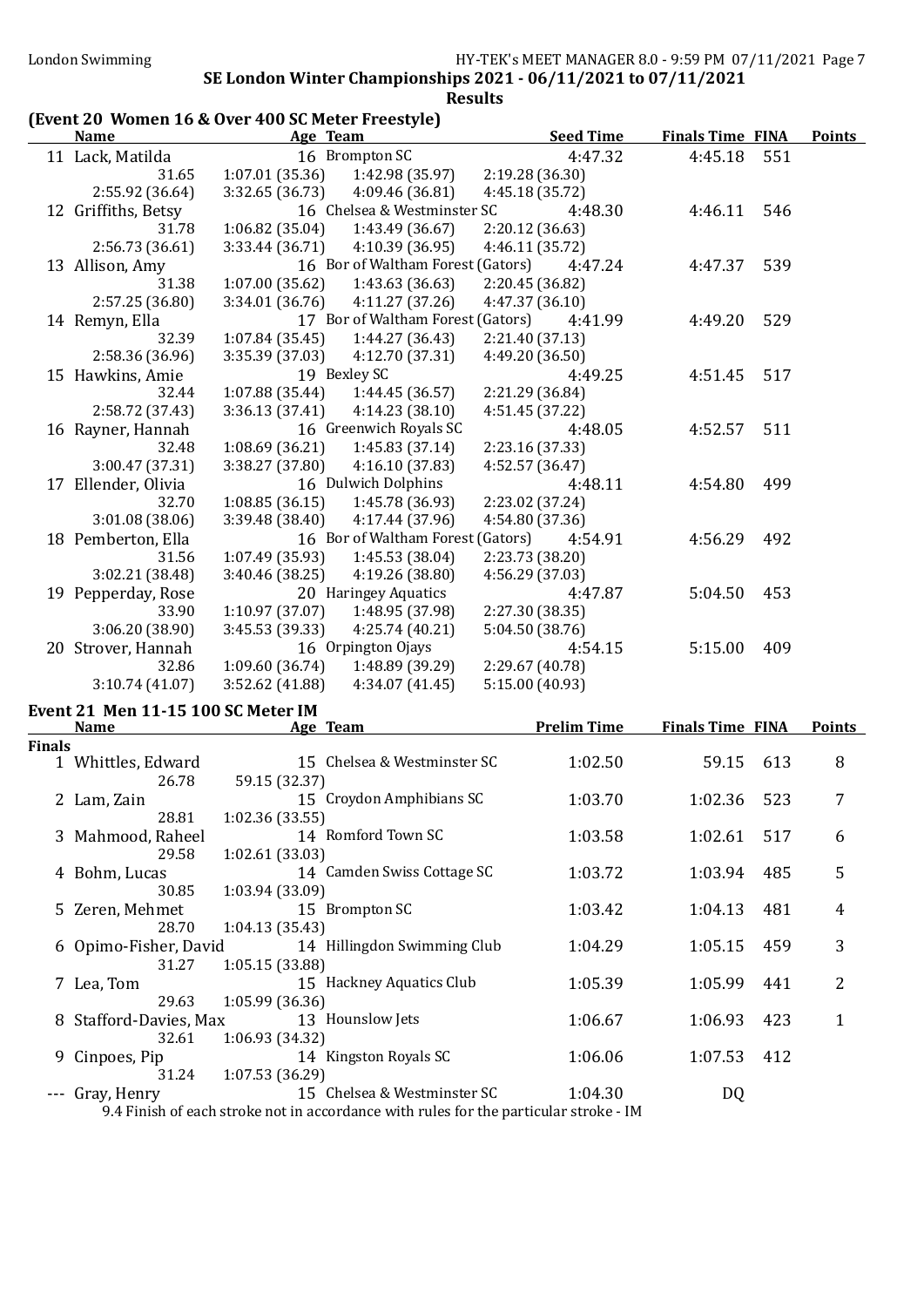# Event 21 Men 11-15 100 SC Meter IM

|   | <b>Name</b>                      |                 | Age Team                          | <b>Seed Time</b> | <b>Prelim Time FINA</b> |     |
|---|----------------------------------|-----------------|-----------------------------------|------------------|-------------------------|-----|
|   | <b>Preliminaries</b>             |                 |                                   |                  |                         |     |
|   | 1 Whittles, Edward<br>29.61      | 1:02.50 (32.89) | 15 Chelsea & Westminster SC       | 59.94            | 1:02.50                 | 520 |
|   | 2 Zeren, Mehmet<br>27.96         | 1:03.42(35.46)  | 15 Brompton SC                    | 1:05.24          | 1:03.42                 | 497 |
|   | 3 Mahmood, Raheel<br>30.02       | 1:03.58(33.56)  | 14 Romford Town SC                | 1:05.69          | 1:03.58                 | 493 |
|   | 4 Lam, Zain<br>29.52             | 1:03.70 (34.18) | 15 Croydon Amphibians SC          | 1:04.24          | 1:03.70                 | 491 |
|   | 5 Bohm, Lucas<br>30.19           | 1:03.72 (33.53) | 14 Camden Swiss Cottage SC        | 1:06.27          | 1:03.72                 | 490 |
|   | 6 Opimo-Fisher, David<br>31.23   | 1:04.29(33.06)  | 14 Hillingdon Swimming Club       | 1:04.95          | 1:04.29                 | 477 |
| 7 | Gray, Henry<br>28.92             | 1:04.30 (35.38) | 15 Chelsea & Westminster SC       | 1:00.64          | 1:04.30                 | 477 |
|   | 8 Lea, Tom<br>29.54              | 1:05.39(35.85)  | 15 Hackney Aquatics Club          | 1:10.47          | 1:05.39                 | 454 |
|   | 9 Cinpoes, Pip<br>30.80          | 1:06.06(35.26)  | 14 Kingston Royals SC             | 1:05.62          | 1:06.06                 | 440 |
|   | 10 Stafford-Davies, Max<br>32.63 | 1:06.67 (34.04) | 13 Hounslow Jets                  | 1:07.47          | 1:06.67                 | 428 |
|   | 11 Biggs, Lincoln<br>31.28       | 1:07.58(36.30)  | 14 Hillingdon Swimming Club       | 1:10.96          | 1:07.58                 | 411 |
|   | 12 Chirita, Josh<br>31.04        | 1:08.12 (37.08) | 12 Hillingdon Swimming Club       | 1:09.45          | 1:08.12                 | 401 |
|   | 13 Morgan, Max<br>32.92          | 1:08.28 (35.36) | 13 Wandsworth SC                  | 1:08.66          | 1:08.28                 | 398 |
|   | 14 Baker, Toby<br>31.76          | 1:08.51(36.75)  | 15 Ealing SC                      | 1:11.38          | 1:08.51                 | 394 |
|   | 15 Chittock, Thomas<br>31.19     | 1:08.93 (37.74) | 14 Bor of Waltham Forest (Gators) | 1:07.53          | 1:08.93                 | 387 |
|   | 16 Pratt, Lanre<br>31.75         | 1:09.37 (37.62) | 15 Chelsea & Westminster SC       | 1:08.97          | 1:09.37                 | 380 |
|   | 17 Thurlow, Sebastian<br>31.28   | 1:09.60 (38.32) | 14 Dulwich Dolphins               | 1:10.18          | 1:09.60                 | 376 |
|   | 18 Thomas, Taran<br>32.25        | 1:09.69 (37.44) | 15 Anaconda SC                    | 1:12.55          | 1:09.69                 | 375 |
|   | 19 Taylor, Louis<br>34.19        | 1:09.82 (35.63) | 14 Orpington Ojays                | 1:11.54          | 1:09.82                 | 373 |
|   | 20 Rolfe-Cane, Travis<br>32.55   | 1:10.32 (37.77) | 15 Ealing SC                      | 1:12.37          | 1:10.32                 | 365 |
|   | 21 Barrett, Tom<br>33.14         | 1:11.78 (38.64) | 14 Orpington Ojays                | 1:12.34          | 1:11.78                 | 343 |
|   | 22 Buchbinder, Jonas<br>32.94    | 1:12.77 (39.83) | 14 Kingston Royals SC             | 1:11.26          | 1:12.77                 | 329 |
|   | 23 Lagzouli, Adam<br>34.08       | 1:13.15(39.07)  | 13 Dulwich Dolphins               | 1:16.50          | 1:13.15                 | 324 |
|   | 24 Zare, Arash<br>33.75          | 1:13.82 (40.07) | 14 Barking & Dagenham Aquatics Cl | 1:21.63          | 1:13.82                 | 315 |
|   | 25 Blackburn, Xavier<br>34.29    | 1:14.97 (40.68) | 13 Dulwich Dolphins               | 1:18.72          | 1:14.97                 | 301 |
|   | 26 Gould, Victor<br>36.23        | 1:15.29 (39.06) | 12 Camden Swiss Cottage SC        | 1:24.12          | 1:15.29                 | 297 |
|   | 27 Eler, Aslan<br>35.07          | 1:16.51(41.44)  | 13 Chelsea & Westminster SC       | 1:20.75          | 1:16.51                 | 283 |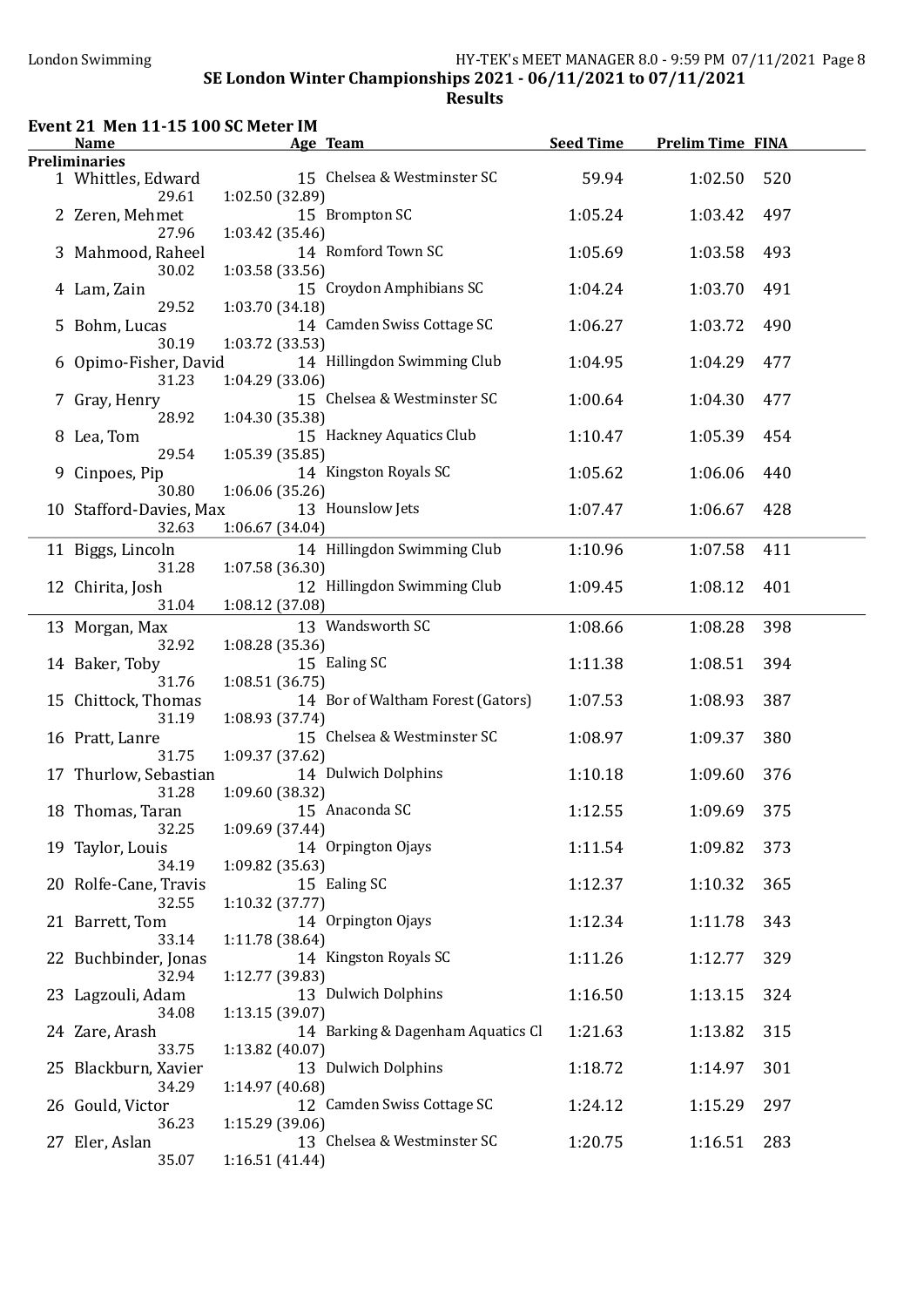|               | <b>Name</b>                               | Preliminaries  (Event 21 Men 11-15 100 SC Meter IM)<br>Age Team                       | <b>Seed Time</b>   | <b>Prelim Time FINA</b> |     |                |
|---------------|-------------------------------------------|---------------------------------------------------------------------------------------|--------------------|-------------------------|-----|----------------|
|               |                                           | 13 Leander SC                                                                         |                    |                         |     |                |
|               | 28 Flood, Ryan<br>36.57                   | 1:16.83(40.26)                                                                        | 1:26.28            | 1:16.83                 | 279 |                |
|               | --- Mohamed Saleem, Shabir                | 12 Barking & Dagenham Aquatics Cl                                                     | 1:24.79            | DQ                      |     |                |
|               |                                           | 9.4 Finish of each stroke not in accordance with rules for the particular stroke - IM |                    |                         |     |                |
|               | --- Knight, Luke                          | 12 Brompton SC                                                                        | 1:12.51            | DQ                      |     |                |
|               |                                           | 9.4 Finish of each stroke not in accordance with rules for the particular stroke - IM |                    |                         |     |                |
|               | Event 21 Men 16 & Over 100 SC Meter IM    |                                                                                       |                    |                         |     |                |
|               | <b>Name</b>                               | Age Team                                                                              | <b>Prelim Time</b> | <b>Finals Time FINA</b> |     | <b>Points</b>  |
| <b>Finals</b> |                                           |                                                                                       |                    |                         |     |                |
|               | 1 Rogers, Matthew                         | 21 Bromley SC                                                                         | 56.93              | 57.04                   | 684 | 8              |
|               | 26.46                                     | 57.04 (30.58)                                                                         |                    |                         |     |                |
|               | 2 Gerber, Yaron                           | 23 Ealing SC                                                                          | 59.06              | 58.46                   | 635 | 7              |
|               | 27.79                                     | 58.46 (30.67)                                                                         |                    |                         |     |                |
|               | 3 Mahendrakumar, Pravin                   | 18 Bromley SC                                                                         | 58.66              | 59.24                   | 610 | 6              |
|               | 28.33                                     | 59.24 (30.91)                                                                         |                    |                         |     |                |
|               | 4 Din, Aryaan<br>27.17                    | 18 Chelsea & Westminster SC                                                           | 1:01.39            | 1:00.38                 | 576 | 5              |
|               | *5 McPhail, Jordon                        | 1:00.38 (33.21)<br>18 Natare West London Swimming Cl                                  | 59.22              | 1:00.84                 | 563 | 3.50           |
|               | 27.64                                     | 1:00.84(33.20)                                                                        |                    |                         |     |                |
|               | *5 Ogden, Kai                             | 18 Hackney Aquatics Club                                                              | 1:01.51            | 1:00.84                 | 563 | 3.50           |
|               | 28.50                                     | 1:00.84 (32.34)                                                                       |                    |                         |     |                |
|               | 7 Bennett, Adam                           | 17 Hillingdon Swimming Club                                                           | 1:01.41            | 1:01.26                 | 552 | $\overline{2}$ |
|               | 28.46                                     | 1:01.26 (32.80)                                                                       |                    |                         |     |                |
|               | 8 Hoole, Haydn                            | 17 Haringey Aquatics                                                                  | 1:01.77            | 1:01.32                 | 550 | $\mathbf{1}$   |
|               | 28.02                                     | 1:01.32(33.30)                                                                        |                    |                         |     |                |
|               | 9 Pauling, Edward                         | 17 Beckenham SC                                                                       | 1:01.29            | 1:01.45                 | 547 |                |
|               | 28.17                                     | 1:01.45 (33.28)                                                                       |                    |                         |     |                |
|               | 10 Din, Kamran                            | 17 Chelsea & Westminster SC                                                           | 1:00.75            | 1:05.19                 | 458 |                |
|               | 29.88                                     | 1:05.19(35.31)                                                                        |                    |                         |     |                |
|               | Event 21 Men 16 & Over 100 SC Meter IM    |                                                                                       |                    |                         |     |                |
|               | <b>Name</b>                               | Age Team                                                                              | <b>Seed Time</b>   | <b>Prelim Time FINA</b> |     |                |
|               | <b>Preliminaries</b><br>1 Rogers, Matthew | 21 Bromley SC                                                                         | 1:00.47            | 56.93                   | 688 |                |
|               | 26.30                                     | 56.93 (30.63)                                                                         |                    |                         |     |                |
|               | 2 Mahendrakumar, Pravin                   | 18 Bromley SC                                                                         | 1:00.81            | 58.66                   | 628 |                |
|               | 28.15                                     | 58.66 (30.51)                                                                         |                    |                         |     |                |
|               | 3 Gerber, Yaron                           | 23 Ealing SC                                                                          | 1:01.16            | 59.06                   | 616 |                |
|               | 27.87                                     | 59.06 (31.19)                                                                         |                    |                         |     |                |
|               | 4 McPhail, Jordon                         | 18 Natare West London Swimming Cl                                                     | 59.13              | 59.22                   | 611 |                |
|               | 26.65                                     | 59.22 (32.57)                                                                         |                    |                         |     |                |
| 5             | Din, Kamran                               | 17 Chelsea & Westminster SC                                                           | 1:02.28            | 1:00.75                 | 566 |                |
|               | 28.17                                     | 1:00.75(32.58)                                                                        |                    |                         |     |                |
|               | 6 Pauling, Edward                         | 17 Beckenham SC                                                                       | 1:03.00            | 1:01.29                 | 551 |                |
|               | 28.53                                     | 1:01.29(32.76)                                                                        |                    |                         |     |                |
| 7             | Din, Aryaan                               | 18 Chelsea & Westminster SC                                                           | 59.43              | 1:01.39                 | 548 |                |
|               | 27.76                                     | 1:01.39(33.63)                                                                        |                    |                         |     |                |
|               | 8 Bennett, Adam                           | 17 Hillingdon Swimming Club                                                           | 1:01.49            | 1:01.41                 | 548 |                |
|               | 27.85                                     | 1:01.41(33.56)<br>18 Hackney Aquatics Club                                            | 1:02.20            | 1:01.51                 | 545 |                |
| 9             | Ogden, Kai<br>28.69                       | 1:01.51 (32.82)                                                                       |                    |                         |     |                |
|               | 10 Hoole, Haydn                           | 17 Haringey Aquatics                                                                  | 1:04.19            | 1:01.77                 | 538 |                |
|               | 28.05                                     | 1:01.77(33.72)                                                                        |                    |                         |     |                |
|               | 11 Williams, Alexander                    | 16 Hillingdon Swimming Club                                                           | 1:01.24            | 1:01.93                 | 534 |                |
|               | 29.06                                     | 1:01.93 (32.87)                                                                       |                    |                         |     |                |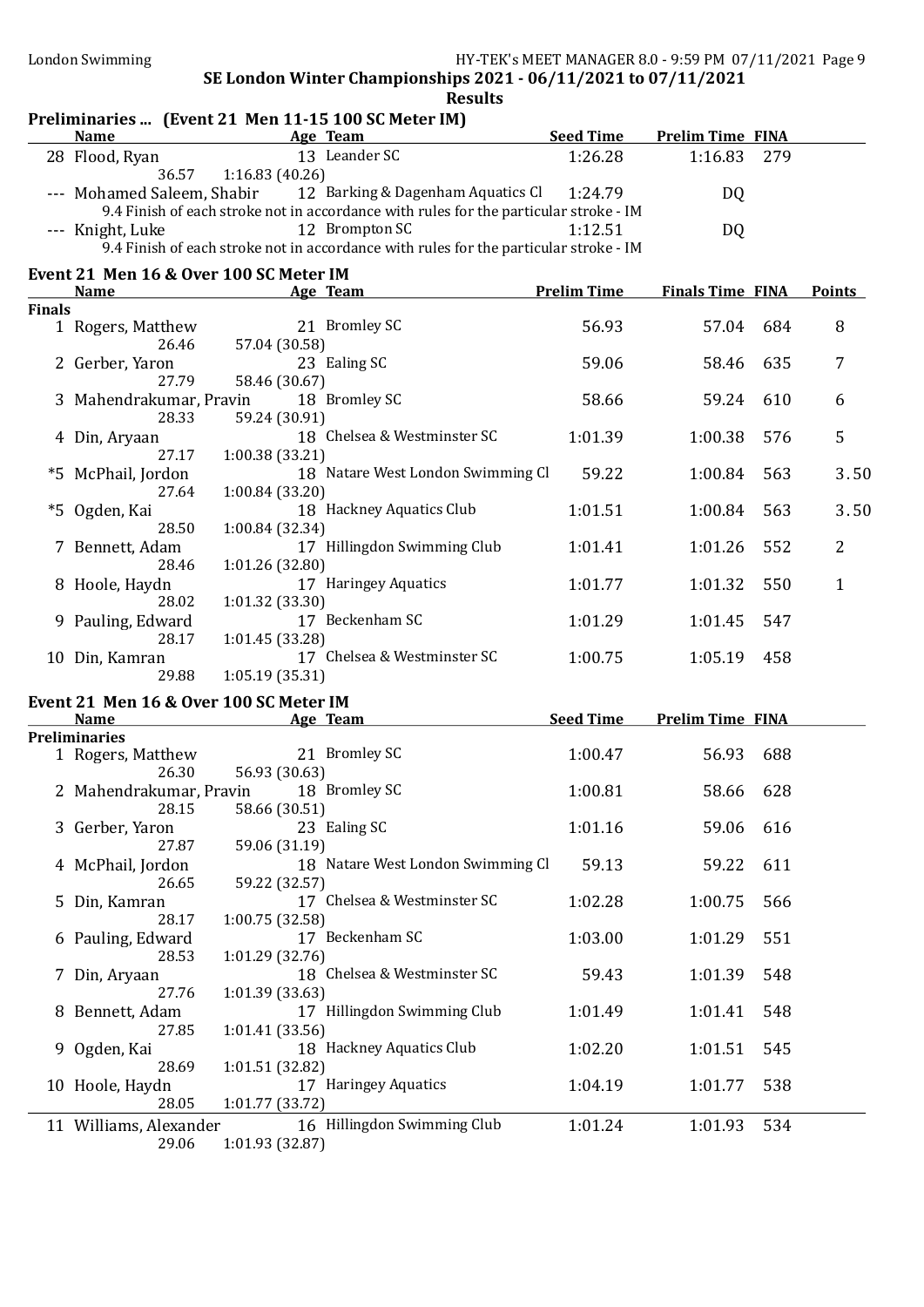# Preliminaries ... (Event 21 Men 16 & Over 100 SC Meter IM)

|               | <u>Name</u>                                                   | <b>Example 2</b> Age Team | aries  [Livent 21 Men 10 & Over 100 Semeter maj | <b>Seed Time</b>   | <b>Prelim Time FINA</b> |     |                |
|---------------|---------------------------------------------------------------|---------------------------|-------------------------------------------------|--------------------|-------------------------|-----|----------------|
|               | 12 Callaway, Jasper<br>28.77                                  | 1:02.36 (33.59)           | 16 Dulwich Dolphins                             | 1:02.31            | 1:02.36                 | 523 |                |
|               | 13 Morgan, Aaron<br>28.37                                     | 1:02.41 (34.04)           | 24 Ealing SC                                    | 1:01.08            | 1:02.41                 | 522 |                |
|               | 14 Austin, Alex<br>29.30                                      | 1:03.72 (34.42)           | 17 Hillingdon Swimming Club                     | 1:01.58            | 1:03.72                 | 490 |                |
|               | 15 Barretta, Luca<br>28.79                                    | 1:03.95(35.16)            | 18 Croydon Amphibians SC                        | 1:04.09            | 1:03.95                 | 485 |                |
|               | 16 Mccarthy, Connor<br>30.16                                  | 1:05.02 (34.86)           | 16 Romford Town SC                              | 1:03.46            | 1:05.02                 | 461 |                |
|               | 17 Kechagias, Ilias<br>33.33                                  | 1:14.34(41.01)            | 16 Dulwich Dolphins                             | 1:16.19            | 1:14.34                 | 309 |                |
|               | Event 21 Men 100 SC Meter IM Multi-Class                      |                           |                                                 |                    |                         |     |                |
|               | Name                                                          | <b>Example 2 Age Team</b> |                                                 | <b>Seed Time</b>   | <b>Prelim Time Para</b> |     |                |
|               | <b>Preliminaries</b>                                          |                           |                                                 |                    |                         |     |                |
|               | 1 Bradford, Kai SM9<br>46.92                                  | 1:37.74 (50.82)           | 12 Romford Town SC                              | 1:48.26            | 1:37.74                 | 221 |                |
|               | Event 22 Women 11-15 100 SC Meter Breaststroke<br><b>Name</b> | <b>Example 2</b> Age Team |                                                 | <b>Prelim Time</b> | <b>Finals Time FINA</b> |     | <b>Points</b>  |
| <b>Finals</b> |                                                               |                           |                                                 |                    |                         |     |                |
|               | 1 Richards, Aaliyah<br>34.67                                  | 1:13.24(38.57)            | 15 Bor of Waltham Forest (Gators)               | 1:14.49            | 1:13.24                 | 617 | 8              |
|               | 2 Leonard, Emily<br>34.79                                     | 1:13.68 (38.89)           | 15 Natare West London Swimming Cl               | 1:15.62            | 1:13.68                 | 606 | $\overline{7}$ |
|               | 3 Kelly, Ava<br>35.45                                         | 1:14.75 (39.30)           | 15 Croydon Amphibians SC                        | 1:14.72            | 1:14.75                 | 580 | 6              |
|               | 4 Shaw, Ava<br>35.46                                          | 1:15.03 (39.57)           | 15 Chelsea & Westminster SC                     | 1:15.23            | 1:15.03                 | 574 | 5              |
|               | 5 Murine, Monika<br>36.36                                     | 1:16.41(40.05)            | 14 Barking & Dagenham Aquatics Cl               | 1:17.51            | 1:16.41                 | 543 | 4              |
|               | 6 Le, Lan<br>35.16                                            | 1:16.70(41.54)            | 14 Bexley SC                                    | 1:18.13            | 1:16.70                 | 537 | 3              |
|               | 7 Stone, Indigo<br>36.77                                      | 1:17.14(40.37)            | 14 Dulwich Dolphins                             | 1:17.83            | 1:17.14                 | 528 | 2              |
|               | 8 Everett, Zoe<br>36.73                                       | 1:17.19 (40.46)           | 15 Greenwich Royals SC                          | 1:17.58            | 1:17.19                 | 527 | $\mathbf{1}$   |
|               | 9 Shchepovskikh, Ksenia<br>37.06                              | 1:17.72(40.66)            | 13 Camden Swiss Cottage SC                      | 1:17.98            | 1:17.72                 | 516 |                |
|               | 10 Long, Charlotte<br>36.28                                   | 1:17.89(41.61)            | 15 Kingston Royals SC                           | 1:18.22            | 1:17.89                 | 513 |                |
|               | Event 22 Women 11-15 100 SC Meter Breaststroke<br><b>Name</b> |                           | Age Team                                        | <b>Seed Time</b>   | <b>Prelim Time FINA</b> |     |                |
|               | <b>Preliminaries</b>                                          |                           |                                                 |                    |                         |     |                |
|               | 1 Richards, Aaliyah<br>33.77                                  | 1:14.49(40.72)            | 15 Bor of Waltham Forest (Gators)               | 1:13.33            | 1:14.49                 | 586 |                |
|               | 2 Kelly, Ava<br>36.29                                         | 1:14.72 (38.43)           | 15 Croydon Amphibians SC                        | 1:16.75            | 1:14.72                 | 581 |                |
|               | 3 Shaw, Ava<br>35.46                                          | 1:15.23 (39.77)           | 15 Chelsea & Westminster SC                     | 1:15.11            | 1:15.23                 | 569 |                |
|               | 4 Leonard, Emily<br>36.87                                     | 1:15.62(38.75)            | 15 Natare West London Swimming Cl               | 1:16.12            | 1:15.62                 | 560 |                |
|               | 5 Murine, Monika<br>36.82                                     | 1:17.51 (40.69)           | 14 Barking & Dagenham Aquatics Cl               | 1:18.98            | 1:17.51                 | 520 |                |
|               | 6 Everett, Zoe<br>36.11                                       | 1:17.58 (41.47)           | 15 Greenwich Royals SC                          | 1:17.46            | 1:17.58                 | 519 |                |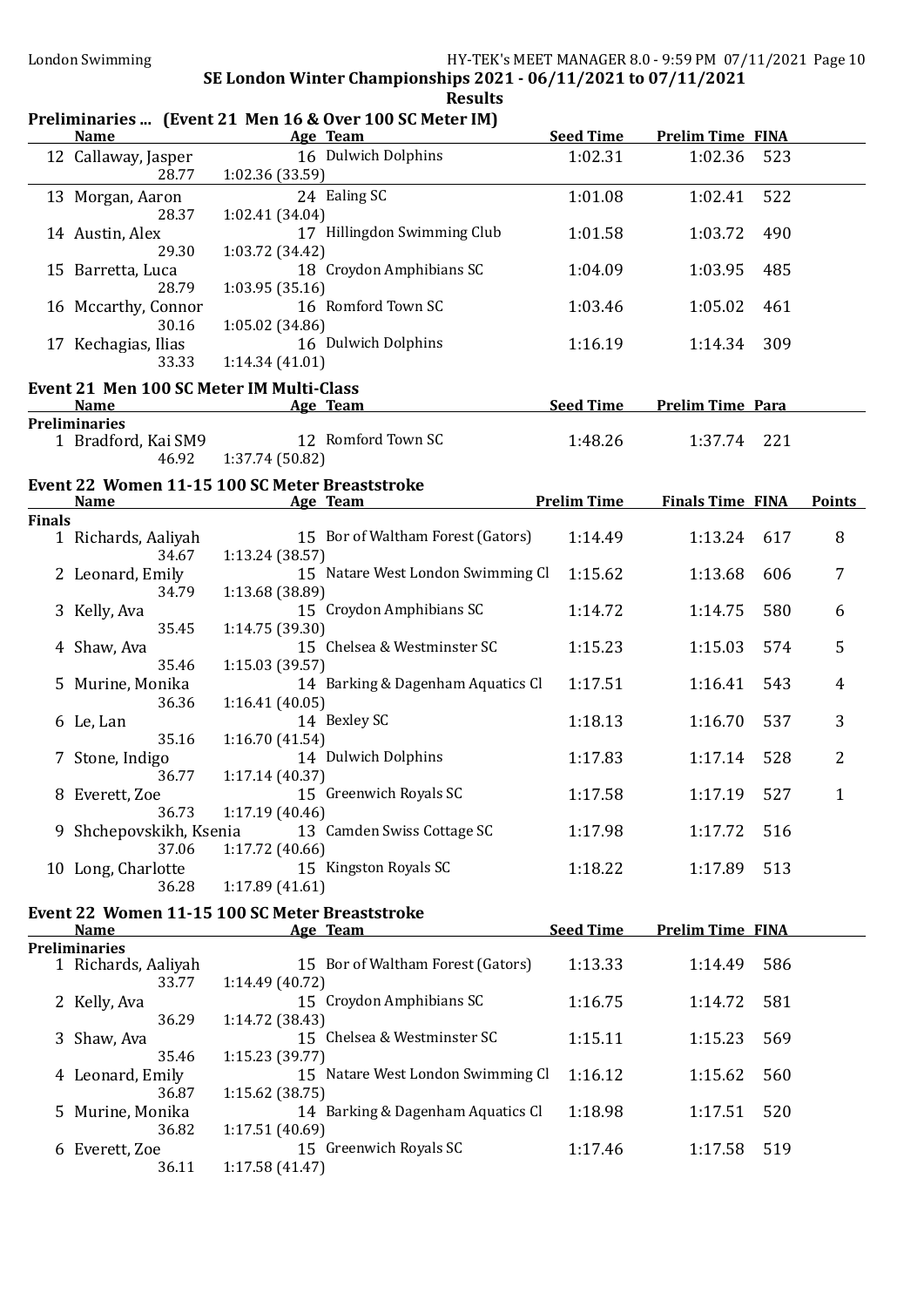| <b>Name</b>                         |                                    | Preliminaries  (Event 22 Women 11-15 100 SC Meter Breaststroke)<br>Age Team | <b>Seed Time</b> | <b>Prelim Time FINA</b> |     |
|-------------------------------------|------------------------------------|-----------------------------------------------------------------------------|------------------|-------------------------|-----|
|                                     |                                    |                                                                             |                  |                         |     |
| 7 Stone, Indigo<br>37.87            | 1:17.83 (39.96)                    | 14 Dulwich Dolphins                                                         | 1:18.14          | 1:17.83                 | 514 |
| 8 Shchepovskikh, Ksenia<br>36.75    | 1:17.98 (41.23)                    | 13 Camden Swiss Cottage SC                                                  | 1:19.66          | 1:17.98                 | 511 |
| 9 Le, Lan<br>36.71                  | 1:18.13(41.42)                     | 14 Bexley SC                                                                | 1:15.74          | 1:18.13                 | 508 |
| 10 Long, Charlotte<br>36.30         | 1:18.22 (41.92)                    | 15 Kingston Royals SC                                                       | 1:18.54          | 1:18.22                 | 506 |
| 11 Dewhurst, Annabel                |                                    | 15 Anaconda SC                                                              | 1:21.75          | 1:18.74                 | 496 |
| 36.87<br>12 Jenkins, Clare<br>36.66 | 1:18.74(41.87)<br>1:18.80(42.14)   | 13 Natare West London Swimming Cl                                           | 1:19.27          | 1:18.80                 | 495 |
| 13 Jeffs, Beatrice<br>37.40         | 1:18.81(41.41)                     | 15 Hillingdon Swimming Club                                                 | 1:21.41          | 1:18.81                 | 495 |
| 14 Pattle, Grace<br>36.79           | 1:18.82 (42.03)                    | 15 Chelsea & Westminster SC                                                 | 1:19.71          | 1:18.82                 | 495 |
| 15 Sanders, Annie<br>36.81          | 1:19.65 (42.84)                    | 14 Greenwich Royals SC                                                      | 1:20.98          | 1:19.65                 | 479 |
| 16 O'Hara, Erin<br>37.48            | 1:20.46 (42.98)                    | 15 Saxon Crown (Lewisham) SC                                                | 1:20.55          | 1:20.46                 | 465 |
| 17 Proudlove, Katie<br>37.37        | 1:21.17(43.80)                     | 15 Brompton SC                                                              | 1:22.44          | 1:21.17                 | 453 |
| 18 Stoimenova, Margarita<br>37.11   | 1:21.61 (44.50)                    | 12 Newham & University of East Lo                                           | 1:21.73          | 1:21.61                 | 446 |
| 19 Wagjiani, Ayla<br>38.52          | 1:21.67(43.15)                     | 13 Hillingdon Swimming Club                                                 | 1:22.41          | 1:21.67                 | 445 |
| 20 Murray, Eva<br>38.14             | 1:22.01 (43.87)                    | 15 Bor of Waltham Forest (Gators)                                           | 1:21.91          | 1:22.01                 | 439 |
| 21 Shao, Charlotte<br>38.49         | 1:22.13(43.64)                     | 11 Camden Swiss Cottage SC                                                  | 1:22.97          | 1:22.13                 | 437 |
| 22 Flynn, Helena<br>39.53           | 1:22.18(42.65)                     | 14 Anaconda SC                                                              | 1:23.66          | 1:22.18                 | 436 |
| 23 Taylor, Louise<br>39.18          | 1:22.26 (43.08)                    | 14 Beckenham SC                                                             | 1:23.01          | 1:22.26                 | 435 |
| 24 Man, Katie<br>38.81              | 1:22.40 (43.59)                    | 14 Natare West London Swimming Cl                                           | 1:22.57          | 1:22.40                 | 433 |
| 25 Brennan, Chloe<br>38.30          | 1:22.41 (44.11)                    | 15 Ealing SC                                                                | 1:20.72          | 1:22.41                 | 433 |
| 26 Doyle, Ella<br>37.95             | 1:22.69 (44.74)                    | 15 Greenwich Royals SC                                                      | 1:21.43          | 1:22.69                 | 428 |
| 27 Hughes, Mia<br>38.98             | 1:22.71 (43.73)                    | 12 Bromley SC                                                               | 1:24.12          | 1:22.71                 | 428 |
| 28 Khan, Evelina<br>40.15           | 1:22.90 (42.75)                    | 14 Newham & University of East Lo                                           | 1:22.02          | 1:22.90                 | 425 |
| 29 Dizdarevic, Sandi<br>38.36       | 1:23.10 (44.74)                    | 15 Dulwich Dolphins                                                         | 1:23.53          | 1:23.10                 | 422 |
| 30 Coogan, Rebecca                  |                                    | 13 Romford Town SC                                                          | 1:25.72          | 1:23.19                 | 421 |
| 31 Karagianni, Anisa                |                                    | 13 London Borough of Hounslow                                               | 1:25.07          | 1:23.20                 | 421 |
| 38.40<br>32 Weaver, Poppy<br>39.55  | 1:23.20 (44.80)<br>1:23.59 (44.04) | 14 Teddington SC                                                            | 1:24.06          | 1:23.59                 | 415 |
| 33 Gomez de Membrillera, S<br>39.57 | 1:23.86 (44.29)                    | 13 Camden Swiss Cottage SC                                                  | 1:23.49          | 1:23.86                 | 411 |
| *34 Pawelkowicz, Matylda<br>40.18   | 1:24.13 (43.95)                    | 14 Sutton & Cheam SC                                                        | 1:22.30          | 1:24.13                 | 407 |
| *34 Field, Charlotte<br>38.45       | 1:24.13 (45.68)                    | 13 Orpington Ojays                                                          | 1:21.58          | 1:24.13                 | 407 |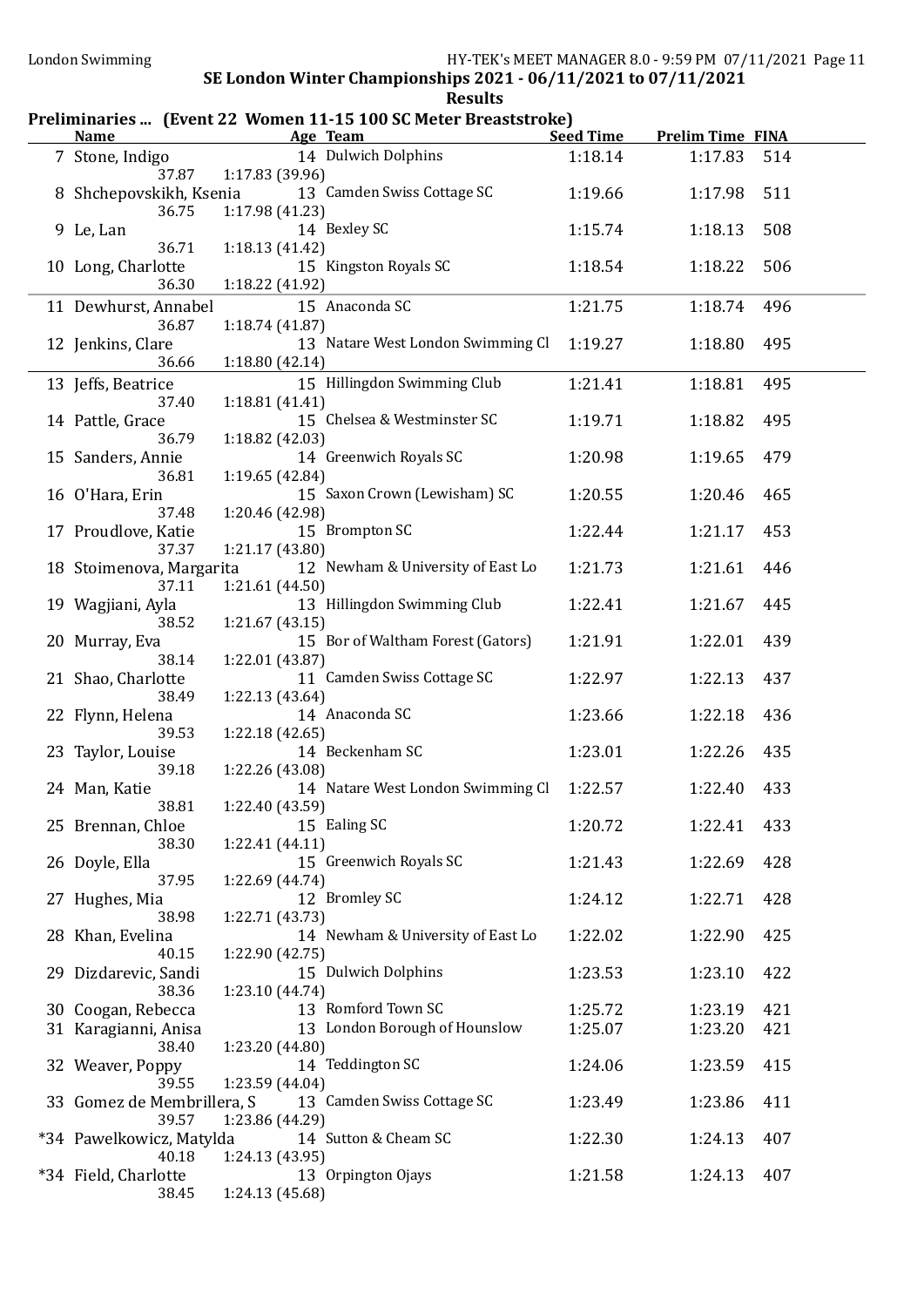#### Preliminaries ... (Event 22 Women 11-15 100 SC Meter Breaststroke)

|        | <b>Name</b>                                              | Age Team                                                              | <b>Seed Time</b>   | <b>Prelim Time FINA</b> |     |                |
|--------|----------------------------------------------------------|-----------------------------------------------------------------------|--------------------|-------------------------|-----|----------------|
|        | 36 Velasquez, Abrielle<br>38.96                          | 13 Havering Dolphins<br>1:24.21 (45.25)                               | 1:24.47            | 1:24.21                 | 406 |                |
|        | 37 Holt, Ava<br>39.67                                    | 14 Teddington SC<br>1:24.28 (44.61)                                   | 1:23.15            | 1:24.28                 | 405 |                |
|        | 38 Jamal, Bianca<br>39.10                                | 13 Camden Swiss Cottage SC<br>1:24.31 (45.21)                         | 1:21.80            | 1:24.31                 | 404 |                |
|        | 39 Bill, Jessica<br>37.93                                | 15 Bexley SC<br>1:24.40(46.47)                                        | 1:25.50            | 1:24.40                 | 403 |                |
|        | 40 Howard, Lisa<br>38.76                                 | 14 Bromley SC<br>1:24.57(45.81)                                       | 1:24.14            | 1:24.57                 | 400 |                |
|        | 41 Jovanov, Lili<br>39.49                                | 13 Dulwich Dolphins<br>1:24.72 (45.23)                                | 1:24.06            | 1:24.72                 | 398 |                |
|        | 42 Zobek, Olivia<br>39.04                                | 12 Chelsea & Westminster SC<br>1:24.83 (45.79)                        | 1:26.34            | 1:24.83                 | 397 |                |
|        | 43 D'Souza, Elisha<br>39.81                              | 13 Hillingdon Swimming Club<br>1:25.28(45.47)                         | 1:24.13            | 1:25.28                 | 391 |                |
|        | 44 Crozet, Vero<br>41.10                                 | 12 Greenwich Royals SC<br>1:25.30(44.20)                              | 1:24.06            | 1:25.30                 | 390 |                |
|        | 45 Dunn, Olivia<br>40.01                                 | 13 Beckenham SC<br>1:25.66 (45.65)                                    | 1:21.97            | 1:25.66                 | 385 |                |
|        | 46 Nurney, Alexandra<br>40.09                            | 11 Camden Swiss Cottage SC<br>1:26.34 (46.25)                         | 1:24.06            | 1:26.34                 | 376 |                |
|        | 47 Andriulaityte, Ausrine<br>41.12                       | 15 Leander SC<br>1:26.70 (45.58)                                      | 1:31.11            | 1:26.70                 | 372 |                |
|        | 48 Hufton, Lucy<br>41.08                                 | 14 Leander SC<br>1:27.24(46.16)                                       | 1:27.67            | 1:27.24                 | 365 |                |
|        | 49 De Jager, Tara<br>41.14                               | 15 Hillingdon Swimming Club<br>1:27.27(46.13)                         | 1:25.62            | 1:27.27                 | 364 |                |
|        | 50 Grzybek, Maja<br>40.77                                | 14 Haringey Aquatics<br>1:27.52 (46.75)                               | 1:26.98            | 1:27.52                 | 361 |                |
|        | 51 Kurati, Kaltra<br>41.86                               | 13 Chelsea & Westminster SC<br>1:29.57 (47.71)                        | 1:32.48            | 1:29.57                 | 337 |                |
|        | 52 Cunniffe, Martha<br>43.17                             | 13 Leander SC<br>1:29.93 (46.76)                                      | 1:32.94            | 1:29.93                 | 333 |                |
|        | 53 Skoplakis, Stephanie<br>42.47                         | 14 Anaconda SC<br>1:30.53 (48.06)                                     | 1:22.90            | 1:30.53                 | 326 |                |
|        | 42.78                                                    | 54 Cardona Zapata, Isabella 12 Greenwich Royals SC<br>1:31.21 (48.43) | 1:35.51            | 1:31.21                 | 319 |                |
|        | 55 Eguakhide, Ruthie<br>42.95                            | 12 Romford Town SC<br>1:34.11(51.16)                                  | 1:30.04            | 1:34.11                 | 290 |                |
|        | --- HarrisBrown, Eva<br>4.4 Start before starting signal | 14 Camden Swiss Cottage SC                                            | 1:18.00            | <b>DQ</b>               |     |                |
|        | --- Cornish, Katie<br>4.4 Start before starting signal   | 15 Enfield Swim Squad                                                 | 1:25.65            | <b>DQ</b>               |     |                |
|        | <b>Name</b>                                              | Event 22 Women 16 & Over 100 SC Meter Breaststroke<br>Age Team        | <b>Prelim Time</b> | <b>Finals Time FINA</b> |     | <b>Points</b>  |
| Finals |                                                          |                                                                       |                    |                         |     |                |
|        | 1 Powell, Eliza<br>34.33                                 | 17 Bromley SC<br>1:12.08 (37.75)                                      | 1:12.59            | 1:12.08                 | 647 | 8              |
|        | 2 Lale-Klasicki, Pixie<br>34.02                          | 25 Brompton SC<br>1:12.80 (38.78)                                     | 1:12.54            | 1:12.80                 | 628 | 7              |
|        | 3 McEver, Ella<br>35.34                                  | 16 Camden Swiss Cottage SC<br>1:14.25 (38.91)                         | 1:14.38            | 1:14.25                 | 592 | 6              |
|        | 4 Brooks, Aoife<br>35.02                                 | 17 Hackney Aquatics Club<br>1:14.57 (39.55)                           | 1:13.96            | 1:14.57                 | 584 | $\overline{5}$ |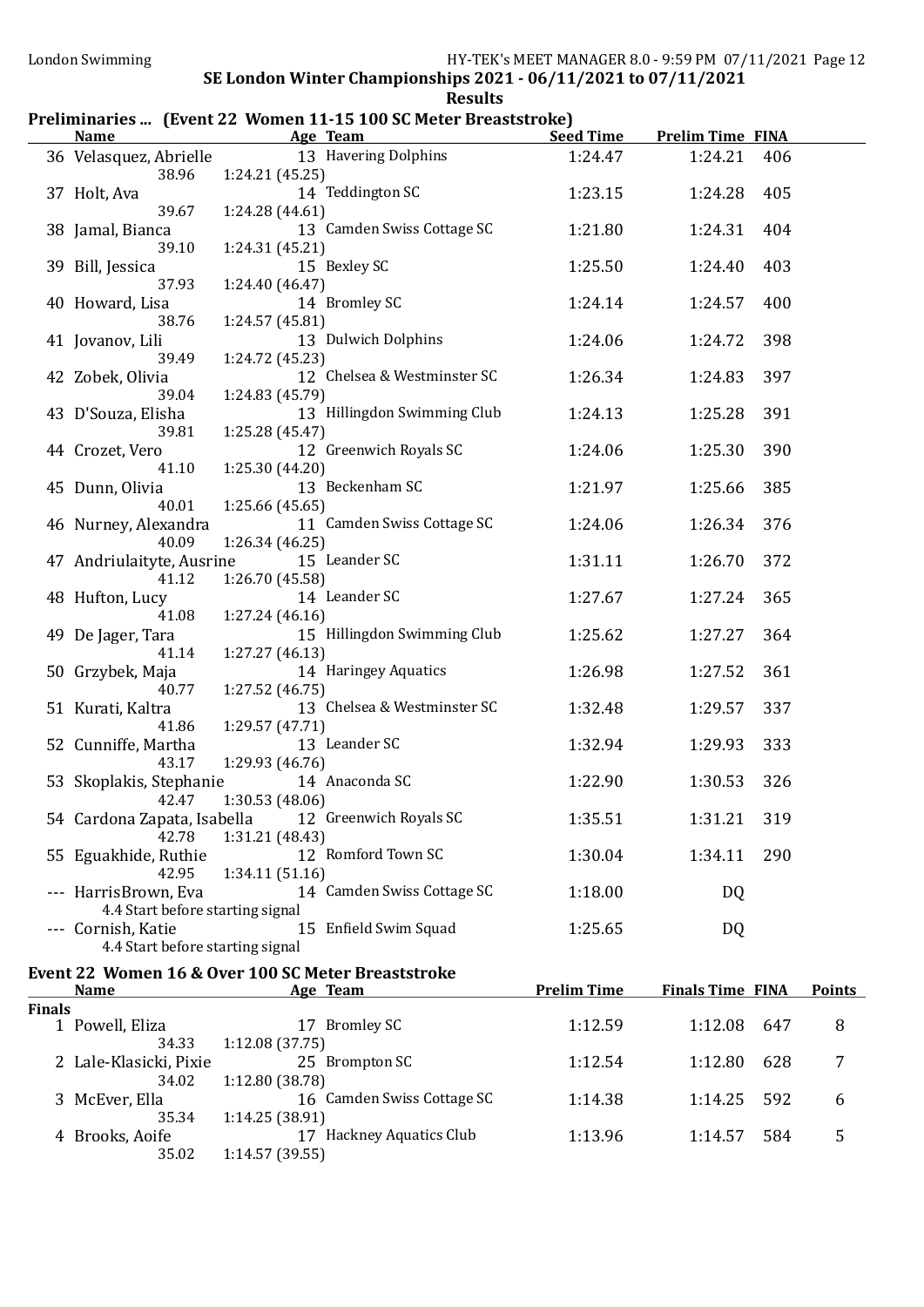### Finals ... (Event 22 Women 16 & Over 100 SC Meter Breaststroke)

| <b>Name</b>                      | <b>Example 2018 Age Team</b>                             |                  | <b>Prelim Time Finals Time FINA</b> | <b>Points</b> |
|----------------------------------|----------------------------------------------------------|------------------|-------------------------------------|---------------|
| 35.48                            | 5 Adams-Howard, Izzie 18 Beckenham SC<br>1:14.86 (39.38) | 1:14.61          | 1:14.86<br>578                      | 4             |
| 6 Kinsler, Teddy<br>36.12        | 17 Dulwich Dolphins<br>1:16.01 (39.89)                   | 1:15.90          | 552<br>1:16.01                      | 3             |
| 7 Hagan, Holly<br>36.01          | 17 Romford Town SC                                       | 1:16.39          | 1:17.15<br>528                      | 2             |
| 8 Wootton, Evie                  | 1:17.15(41.14)<br>16 Haringey Aquatics                   | 1:19.15          | 1:18.33<br>504                      | $\mathbf{1}$  |
| 37.17<br>9 Sargent, Imogen       | 1:18.33(41.16)<br>17 Chelsea & Westminster SC            | 1:18.59          | 1:18.35<br>504                      |               |
| 36.73<br>10 Saeijs, Lilou        | 1:18.35(41.62)<br>16 Bromley SC                          | 1:18.13          | 502<br>1:18.42                      |               |
| 36.81                            | 1:18.42(41.61)                                           |                  |                                     |               |
|                                  | Event 22 Women 16 & Over 100 SC Meter Breaststroke       |                  |                                     |               |
| <b>Name</b>                      | <u>Age Team</u>                                          | <b>Seed Time</b> | <b>Prelim Time FINA</b>             |               |
| <b>Preliminaries</b>             |                                                          |                  |                                     |               |
| 1 Lale-Klasicki, Pixie<br>34.00  | 25 Brompton SC<br>1:12.54 (38.54)                        | 1:10.06          | 1:12.54<br>635                      |               |
| 2 Powell, Eliza<br>33.65         | 17 Bromley SC<br>1:12.59 (38.94)                         | 1:12.02          | 1:12.59<br>633                      |               |
| 3 Brooks, Aoife<br>34.87         | 17 Hackney Aquatics Club<br>1:13.96 (39.09)              | 1:15.65          | 599<br>1:13.96                      |               |
| 4 McEver, Ella<br>35.39          | 16 Camden Swiss Cottage SC<br>1:14.38 (38.99)            | 1:14.57          | 589<br>1:14.38                      |               |
| 5 Adams-Howard, Izzie<br>34.88   | 18 Beckenham SC<br>1:14.61 (39.73)                       | 1:13.35          | 583<br>1:14.61                      |               |
| 6 Kinsler, Teddy                 | 17 Dulwich Dolphins                                      | 1:15.00          | 1:15.90<br>554                      |               |
| 35.34<br>7 Hagan, Holly          | 1:15.90(40.56)<br>17 Romford Town SC                     | 1:14.34          | 1:16.39<br>544                      |               |
| 35.55<br>8 Saeijs, Lilou         | 1:16.39(40.84)<br>16 Bromley SC                          | 1:18.22          | 1:18.13<br>508                      |               |
| 36.67<br>9 Sargent, Imogen       | 1:18.13(41.46)<br>17 Chelsea & Westminster SC            | 1:16.86          | 1:18.59<br>499                      |               |
| 37.12<br>10 Wootton, Evie        | 1:18.59(41.47)<br>16 Haringey Aquatics                   | 1:21.47          | 1:19.15<br>489                      |               |
| 37.38<br>11 Clark, Molly         | 1:19.15(41.77)<br>16 Kingston Royals SC                  | 1:19.19          | 1:19.43<br>483                      |               |
| 37.35<br>12 Blair, Tay           | 1:19.43 (42.08)<br>18 Croydon Amphibians SC              | 1:19.81          | 1:19.70<br>479                      |               |
| 37.48                            | 1:19.70 (42.22)                                          |                  |                                     |               |
| 13 Struc, Cassie<br>37.51        | 16 Hillingdon Swimming Club<br>1:20.28(42.77)            | 1:21.82          | 1:20.28<br>468                      |               |
| 14 Verbaityte, Emilia<br>38.12   | 17 Greenwich Royals SC<br>1:20.43 (42.31)                | 1:18.20          | 1:20.43<br>466                      |               |
| 15 Bhugun, Emma                  | 16 Chelsea & Westminster SC                              | 1:22.24          | 1:20.85<br>458                      |               |
| 38.32<br>*16 Sullivan, Madeleine | 1:20.85 (42.53)<br>16 Bexley SC                          | 1:20.13          | 439<br>1:21.99                      |               |
| 37.27<br>*16 Zafarana, Jemima    | 1:21.99 (44.72)<br>16 Camden Swiss Cottage SC            | 1:22.46          | 1:21.99<br>439                      |               |
| 38.12<br>18 Evans, Olwen         | 1:21.99 (43.87)<br>17 Bexley SC                          | 1:18.77          | 1:22.36<br>434                      |               |
| 37.79<br>19 Mujer, Maegan        | 1:22.36 (44.57)<br>16 Sutton & Cheam SC                  | 1:19.89          | 1:22.76<br>427                      |               |
| 38.79                            | 1:22.76 (43.97)                                          |                  |                                     |               |
| 20 Stewart-Liddon, Hebe<br>37.93 | 18 Brompton SC<br>1:23.13 (45.20)                        | 1:19.39          | 1:23.13<br>422                      |               |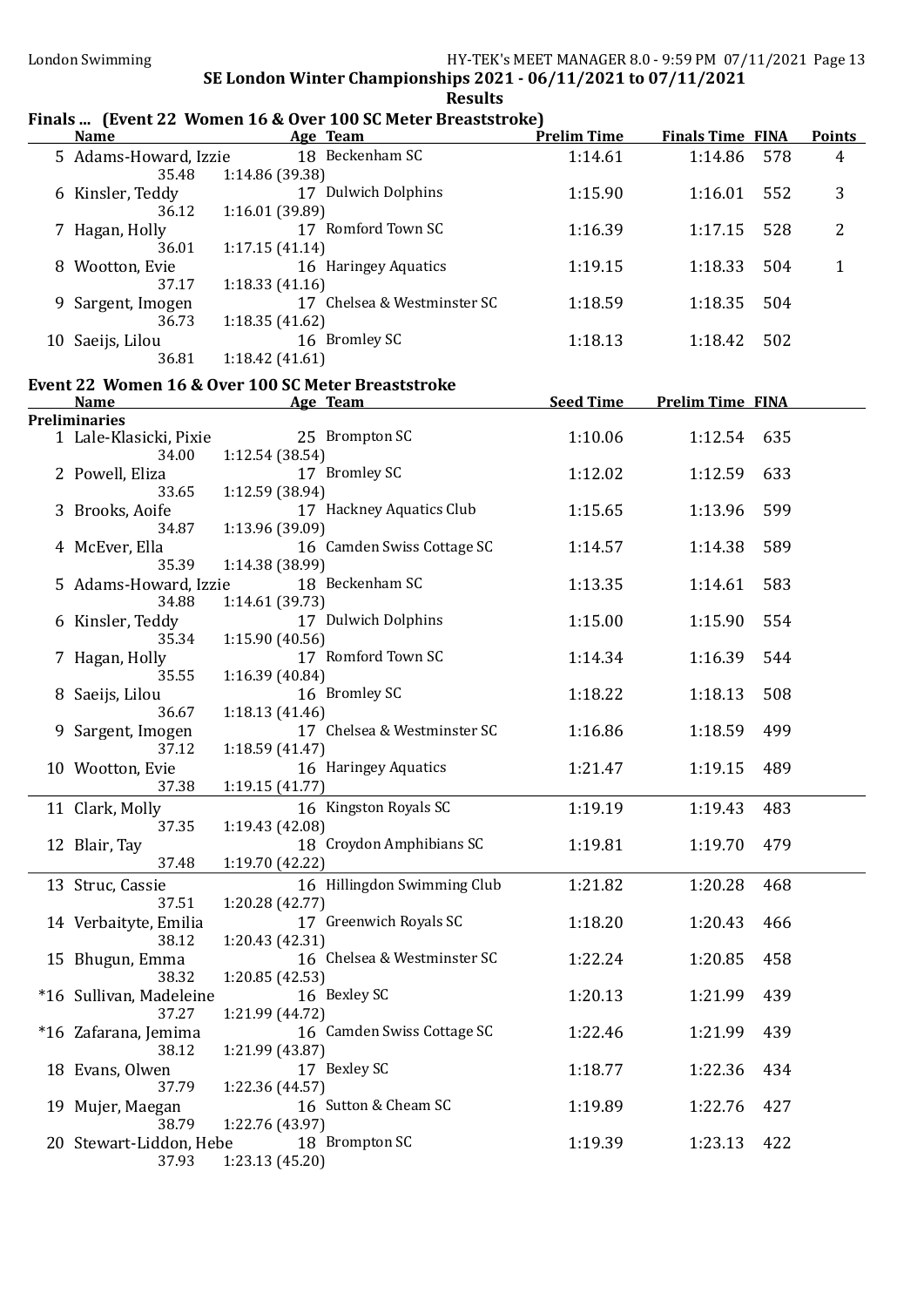|               | London Swimming                      | SE London Winter Championships 2021 - 06/11/2021 to 07/11/2021                                                                                          | HY-TEK's MEET MANAGER 8.0 - 9:59 PM 07/11/2021 Page 14 |                         |     |                |
|---------------|--------------------------------------|---------------------------------------------------------------------------------------------------------------------------------------------------------|--------------------------------------------------------|-------------------------|-----|----------------|
|               | <b>Name</b>                          | <b>Results</b><br>Preliminaries  (Event 22 Women 16 & Over 100 SC Meter Breaststroke)<br><b>Example 20 Age Team Age Team Seed Time Prelim Time FINA</b> |                                                        |                         |     |                |
|               | 21 Wang, Jessica                     | 17 Kingston Royals SC                                                                                                                                   | 1:22.75                                                | 1:23.21 420             |     |                |
|               | 38.27<br>22 Koon, Abigail<br>39.37   | 1:23.21 (44.94)<br>16 Newham & University of East Lo<br>1:24.26 (44.89)                                                                                 | 1:23.67                                                | 1:24.26                 | 405 |                |
|               | 23 Rostein, Emma<br>39.69            | 16 Camden Swiss Cottage SC<br>1:24.70 (45.01)                                                                                                           | 1:23.59                                                | 1:24.70                 | 399 |                |
|               | 40.67                                | 24 Lipsey-Swarbrick, Leah 16 Hackney Aquatics Club<br>1:24.89 (44.22)                                                                                   | 1:21.61                                                | 1:24.89                 | 396 |                |
|               | 39.19                                | 25 Somasundram, Vinammra 17 Borough of Harrow SC<br>1:25.60(46.41)                                                                                      | 1:20.88                                                | 1:25.60                 | 386 |                |
|               | 26 Paduraru, Dina<br>41.46           | 18 Haringey Aquatics<br>1:29.59 (48.13)                                                                                                                 | 1:25.06                                                | 1:29.59                 | 337 |                |
|               | <b>Name</b>                          | Event 22 Women 100 SC Meter Breaststroke Multi-Class<br><b>Example 2</b> Age Team                                                                       | <b>Example 2 Seed Time Prelim Time</b>                 |                         |     |                |
|               | <b>Preliminaries</b>                 | --- Trevor, Caitlin SB14 18 Kingston Royals SC                                                                                                          | 1:58.01                                                | D <sub>Q</sub>          |     |                |
|               |                                      | 7.6 Did not touch at turn or finish with both hands, or touch not simultaneous or hands no                                                              |                                                        |                         |     |                |
|               |                                      | Event 23 Men 11-15 200 SC Meter Butterfly<br>Name <b>Age Team</b> Age Team <b>Prelim Time</b> Finals Time FINA                                          |                                                        |                         |     | <b>Points</b>  |
| <b>Finals</b> |                                      |                                                                                                                                                         |                                                        |                         |     |                |
|               | 1 Mahmood, Raheel                    | 14 Romford Town SC                                                                                                                                      | 2:11.24                                                | 2:08.97                 | 591 | 8              |
|               | 29.17<br>2 Whittles, Edward<br>29.39 | $1:02.31(33.14)$ $1:35.87(33.56)$<br>15 Chelsea & Westminster SC<br>$1:01.56(32.17)$ $1:35.59(34.03)$                                                   | 2:08.97(33.10)<br>2:10.10<br>2:09.40 (33.81)           | 2:09.40                 | 585 | $\overline{7}$ |
|               | 3 Porter, Llewellyn                  | 13 Camden Swiss Cottage SC                                                                                                                              | 2:15.73                                                | 2:10.68                 | 568 | 6              |
|               | 29.70<br>4 Gray, Henry               | $1:03.53(33.83)$ $1:36.69(33.16)$<br>15 Chelsea & Westminster SC                                                                                        | 2:10.68 (33.99)<br>2:14.42                             | 2:15.62                 | 508 | 5              |
|               | 29.18                                | $1:02.29(33.11)$ $1:37.39(35.10)$                                                                                                                       | 2:15.62 (38.23)                                        |                         |     |                |
|               | 5 Ryan, Sam<br>29.84                 | 15 Orpington Ojays<br>1:40.99 (36.53)<br>1:04.46(34.62)                                                                                                 | 2:18.10<br>2:17.27 (36.28)                             | 2:17.27                 | 490 | 4              |
|               | 6 Orpin, Aidan                       | 13 Sutton & Cheam SC                                                                                                                                    | 2:16.34                                                | 2:19.14                 | 470 | 3              |
|               | 30.42<br>7 Sinnott, Dante            | $1:05.16(34.74)$ $1:41.91(36.75)$<br>14 Barnet Copthall SC                                                                                              | 2:19.14(37.23)                                         | 2:20.91 2:19.90 463     |     | $\overline{2}$ |
|               | 31.80                                | $1:07.10(35.30)$ $2:19.90(1:12.80)$                                                                                                                     |                                                        |                         |     |                |
|               | 8 Grant, Ritchie<br>31.41            | 14 Camden Swiss Cottage SC<br>1:07.94(36.53)<br>1:45.87 (37.93)                                                                                         | 2:21.59<br>2:23.19 (37.32)                             | 2:23.19                 | 431 | 1              |
|               | 9 Lawrie, Alexander                  | 14 Leander SC                                                                                                                                           | 2:22.48                                                | 2:24.25                 | 422 |                |
|               | 32.52<br>10 Dinev, Bryan             | $1:08.99(36.47)$ $1:46.48(37.49)$<br>15 Bexley SC                                                                                                       | 2:24.25 (37.77)<br>2:23.98                             | 2:24.92                 | 416 |                |
|               | 29.71                                | $1:05.52(35.81)$ $1:44.75(39.23)$                                                                                                                       | 2:24.92 (40.17)                                        |                         |     |                |
|               | <b>Name</b>                          | Event 23 Men 11-15 200 SC Meter Butterfly<br>Age Team                                                                                                   | <b>Seed Time</b>                                       | <b>Prelim Time FINA</b> |     |                |
|               | <b>Preliminaries</b>                 |                                                                                                                                                         |                                                        |                         |     |                |
|               | 1 Whittles, Edward<br>29.23          | 15 Chelsea & Westminster SC<br>1:35.54(34.04)<br>1:01.50(32.27)                                                                                         | 2:10.13<br>2:10.10(34.56)                              | 2:10.10                 | 575 |                |
|               | 2 Mahmood, Raheel                    | 14 Romford Town SC                                                                                                                                      | 2:12.10                                                | 2:11.24                 | 561 |                |
|               | 28.92<br>3 Gray, Henry               | 1:02.53(33.61)<br>1:37.09 (34.56)<br>15 Chelsea & Westminster SC                                                                                        | 2:11.24(34.15)<br>2:08.95                              | 2:14.42                 | 522 |                |
|               | 29.35<br>4 Porter, Llewellyn         | 1:02.66(33.31)<br>1:38.13(35.47)<br>13 Camden Swiss Cottage SC                                                                                          | 2:14.42 (36.29)<br>2:14.85                             | 2:15.73                 | 507 |                |
|               | 30.76                                | 1:05.58 (34.82)<br>1:40.54 (34.96)                                                                                                                      | 2:15.73 (35.19)                                        |                         |     |                |

5 Orpin, Aidan 13 Sutton & Cheam SC 2:18.45 2:16.34 500

29.94 1:04.79 (34.85) 1:40.06 (35.27) 2:16.34 (36.28)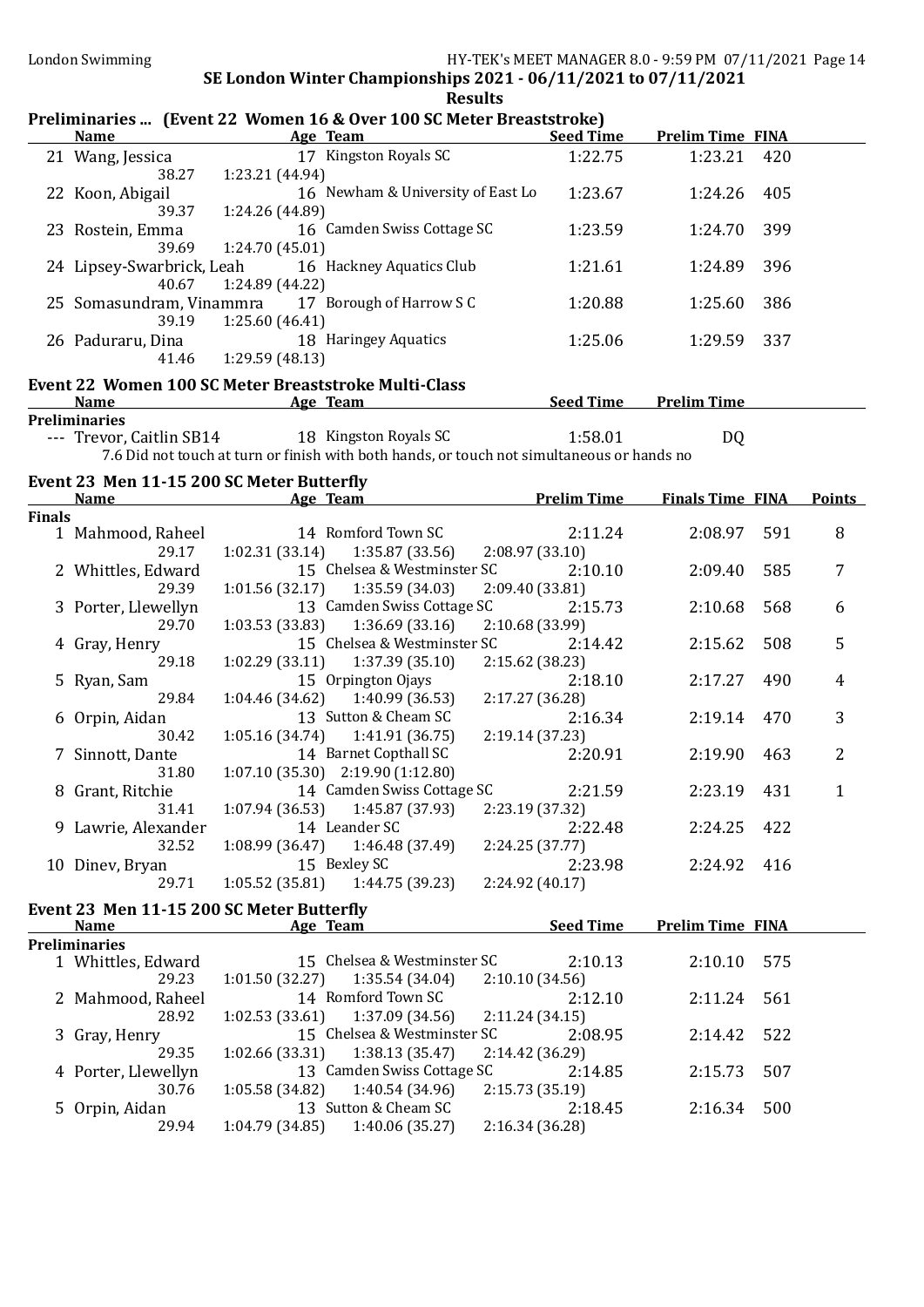| Preliminaries  (Event 23 Men 11-15 200 SC Meter Butterfly) |                                  |                 |                                   |                 |                  |                         |     |
|------------------------------------------------------------|----------------------------------|-----------------|-----------------------------------|-----------------|------------------|-------------------------|-----|
|                                                            | <b>Name</b>                      | Age Team        |                                   |                 | <b>Seed Time</b> | <b>Prelim Time FINA</b> |     |
|                                                            | 6 Tallec-Botos, Kynan            |                 | 15 Brompton SC                    |                 | 2:30.57          | 2:16.84                 | 494 |
|                                                            | 29.53                            | 1:04.00(34.47)  | 1:40.12(36.12)                    | 2:16.84 (36.72) |                  |                         |     |
|                                                            | 7 Ryan, Sam                      |                 | 15 Orpington Ojays                |                 | 2:15.91          | 2:18.10                 | 481 |
|                                                            | 30.00                            | 1:05.54(35.54)  | 1:41.85(36.31)                    | 2:18.10(36.25)  |                  |                         |     |
|                                                            | 8 Sinnott, Dante                 |                 | 14 Barnet Copthall SC             |                 | 2:24.70          | 2:20.91                 | 453 |
|                                                            | 30.29                            | 1:05.12(34.83)  | 1:41.91 (36.79)                   | 2:20.91 (39.00) |                  |                         |     |
|                                                            | 9 Grant, Ritchie                 |                 | 14 Camden Swiss Cottage SC        |                 | 2:21.41          | 2:21.59                 | 446 |
|                                                            | 30.88                            | 1:07.42(36.54)  | 1:45.09 (37.67)                   | 2:21.59 (36.50) |                  |                         |     |
|                                                            | 10 Lawrie, Alexander             |                 | 14 Leander SC                     |                 | 2:24.71          | 2:22.48                 | 438 |
|                                                            | 32.28                            | 1:06.76 (34.48) | 1:45.08 (38.32)                   | 2:22.48 (37.40) |                  |                         |     |
|                                                            | 11 Dinev, Bryan                  |                 | 15 Bexley SC                      |                 | 2:25.13          | 2:23.98                 | 424 |
|                                                            | 30.64                            | 1:06.61(35.97)  | 1:44.45 (37.84)                   | 2:23.98 (39.53) |                  |                         |     |
|                                                            | 12 Kazlauskas, Justinas          |                 | 15 Barking & Dagenham Aquatics Cl |                 | 2:27.74          | 2:24.00                 | 424 |
|                                                            | 30.15                            | 1:06.20(36.05)  | 1:45.48 (39.28)                   | 2:24.00 (38.52) |                  |                         |     |
|                                                            | 13 Salazar, Steven               |                 | 15 Newham & University of East Lo |                 | 2:22.91          | 2:25.06                 | 415 |
|                                                            | 32.48                            | 1:08.20(35.72)  | 1:46.04 (37.84)                   | 2:25.06 (39.02) |                  |                         |     |
|                                                            | 14 Djidetchian, Theodore         |                 | 15 Dulwich Dolphins               |                 | 2:26.69          | 2:25.38                 | 412 |
|                                                            | 31.98                            | 1:09.01(37.03)  | 1:48.14(39.13)                    | 2:25.38 (37.24) |                  |                         |     |
|                                                            | 15 Atotileto, Joshua             |                 | 15 Newham & University of East Lo |                 | 2:22.61          | 2:26.79                 | 400 |
|                                                            | 30.09                            | 1:06.14(36.05)  | 1:44.38 (38.24)                   | 2:26.79 (42.41) |                  |                         |     |
|                                                            | 16 Williams, Seb                 |                 | 14 Beckenham SC                   |                 | 2:31.72          | 2:26.82                 | 400 |
|                                                            | 30.67                            | 1:07.27(36.60)  | 1:46.90 (39.63)                   | 2:26.82 (39.92) |                  |                         |     |
|                                                            | 17 Ellender, Max                 |                 | 14 Dulwich Dolphins               |                 | 2:34.19          | 2:30.41                 | 372 |
|                                                            | 31.80                            | 1:09.45(37.65)  | 1:48.82 (39.37)                   | 2:30.41 (41.59) |                  |                         |     |
|                                                            | 18 Giustiniani, Rocco            |                 | 14 Anaconda SC                    |                 | 2:35.16          | 2:34.00                 | 347 |
|                                                            | 31.40                            | 1:10.25(38.85)  | 1:52.95 (42.70)                   | 2:34.00 (41.05) |                  |                         |     |
|                                                            | 19 Treanor, Liam                 |                 | 14 Hillingdon Swimming Club       |                 | 2:33.93          | 2:34.03                 | 347 |
|                                                            | 34.60                            | 1:13.47(38.87)  | 1:53.76 (40.29)                   | 2:34.03 (40.27) |                  |                         |     |
|                                                            | 20 Munden, Alex                  |                 | 15 Newham & University of East Lo |                 | 2:28.55          | 2:36.05                 | 333 |
|                                                            | 33.44                            | 1:11.64(38.20)  | 1:52.98 (41.34)                   | 2:36.05(43.07)  |                  |                         |     |
|                                                            | 21 Beran, Crosby                 |                 | 13 Hillingdon Swimming Club       |                 | 2:33.76          | 2:38.83                 | 316 |
|                                                            | 33.51                            | 1:12.81(39.30)  | 1:55.16(42.35)                    | 2:38.83(43.67)  |                  |                         |     |
|                                                            | 22 Zare, Arash                   |                 | 14 Barking & Dagenham Aquatics Cl |                 | 3:04.47          | 2:40.42                 | 307 |
|                                                            | 34.82                            | 1:15.43(40.61)  | 1:58.77(43.34)                    | 2:40.42 (41.65) |                  |                         |     |
|                                                            | 23 Keers, Jack                   |                 | 12 Teddington SC                  |                 | 2:45.93          | 2:42.14                 | 297 |
|                                                            | 34.65                            | 1:15.14(40.49)  | 1:59.12 (43.98)                   | 2:42.14 (43.02) |                  |                         |     |
|                                                            | 24 Hitchcock, Malachy            |                 | 13 Camden Swiss Cottage SC        |                 | 3:26.63          | 2:58.86                 | 221 |
|                                                            | 39.86                            | 1:24.56 (44.70) | 2:12.15(47.59)                    | 2:58.86 (46.71) |                  |                         |     |
|                                                            | --- Van Der Merwe, Jason         |                 | 13 Barking & Dagenham Aquatics Cl |                 | 2:36.66          | DQ                      |     |
|                                                            | 4.4 Start before starting signal |                 |                                   |                 |                  |                         |     |

# Event 23 Men 16 & Over 200 SC Meter Butterfly

|               | <b>Name</b>           | Age Team       |                             | <b>Prelim Time</b> | <b>Finals Time FINA</b> |     | <b>Points</b> |
|---------------|-----------------------|----------------|-----------------------------|--------------------|-------------------------|-----|---------------|
| <b>Finals</b> |                       |                |                             |                    |                         |     |               |
|               | 1 Cleaver, James      |                | 16 Bromley SC               | 2:06.13            | 2:06.02                 | 633 | 8             |
|               | 27.46                 | 59.60 (32.14)  | 1:31.52 (31.92)             | 2:06.02(34.50)     |                         |     |               |
|               | 2 Britton, John       |                | 26 Ealing SC                | 2:10.00            | 2:07.67                 | 609 |               |
|               | 27.43                 | 1:00.16(32.73) | 1:34.35 (34.19)             | 2:07.67 (33.32)    |                         |     |               |
|               | 3 Cornish, Sam        |                | 17 Enfield Swim Squad       | 2:09.71            | 2:11.65                 | 555 | 6             |
|               | 27.19                 | 59.35 (32.16)  | 1:33.73 (34.38)             | 2:11.65(37.92)     |                         |     |               |
|               | 4 Kelly, Josh         |                | 18 Hillingdon Swimming Club | 2:12.22            | 2:13.57                 | 532 | 5             |
|               | 28.55                 | 1:01.55(33.00) | 1:36.65(35.10)              | 2:13.57(36.92)     |                         |     |               |
|               | 5 Maunders, Harvey    |                | 17 Greenwich Royals SC      | 2:14.97            | 2:13.81                 | 529 | 4             |
|               | 29.33                 | 1:02.83(33.50) | 1:38.68(35.85)              | 2:13.81(35.13)     |                         |     |               |
|               | 6 Williams, Alexander |                | 16 Hillingdon Swimming Club | 2:15.18            | 2:15.72                 | 507 | 3             |
|               | 29.10                 | 1:03.53(34.43) | 1:38.85 (35.32)             | 2:15.72(36.87)     |                         |     |               |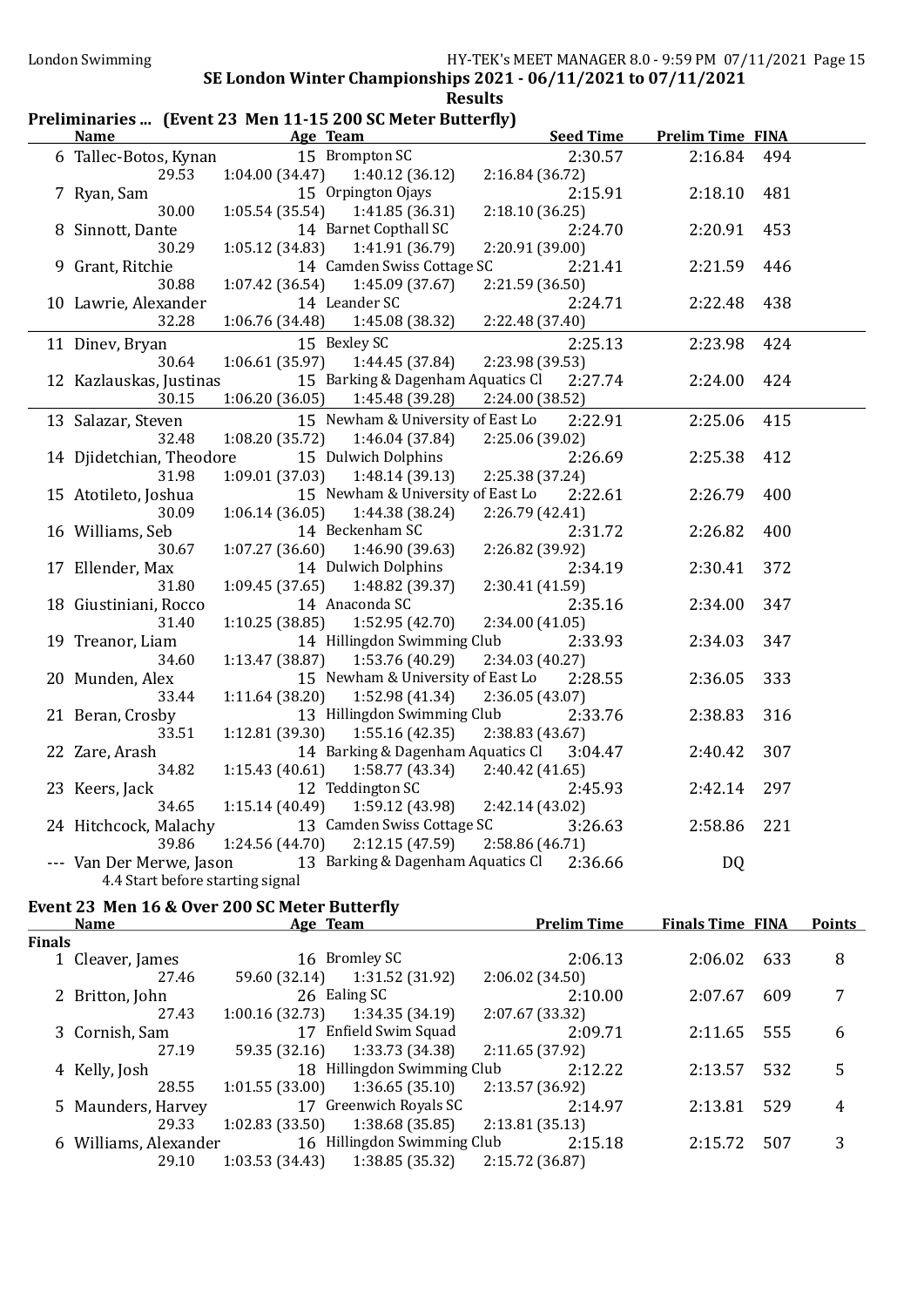#### Finals ... (Event 23 Men 16 & Over 200 SC Meter Butterfly) Name Age Team Prelim Time Finals Time FINA Points 7 Kaye, James 16 Barnet Copthall SC 2:13.26 2:16.47 498 2 29.38 1:02.95 (33.57) 1:39.13 (36.18) 2:16.47 (37.34) 8 Bitton, Liam 18 Sutton & Cheam SC 2:16.00 2:18.55 476 1 29.62 1:04.32 (34.70) 1:41.46 (37.14) 2:18.55 (37.09) 9 Conway, Dylan 21 Kingston Royals SC 2:14.68 2:19.41 468 29.56 1:02.59 (33.03) 1:41.85 (39.26) 2:19.41 (37.56) 10 Tshuma, Daniel 17 Newham & University of East Lo 2:35.94 2:38.40 319<br>32.73 1:11.18 (38.45) 1:54.26 (43.08) 2:38.40 (44.14)  $1:11.18(38.45)$

#### Event 23 Men 16 & Over 200 SC Meter Butterfly

| <b>Name</b>           |                 | Age Team                                  | <b>Seed Time</b> | <b>Prelim Time FINA</b> |     |
|-----------------------|-----------------|-------------------------------------------|------------------|-------------------------|-----|
| <b>Preliminaries</b>  |                 |                                           |                  |                         |     |
| 1 Cleaver, James      |                 | 16 Bromley SC                             | 2:07.16          | 2:06.13 631             |     |
| 28.10                 |                 | $1:00.37(32.27)$ $1:32.79(32.42)$         | 2:06.13(33.34)   |                         |     |
| 2 Cornish, Sam        |                 | 17 Enfield Swim Squad                     | 2:13.77          | 2:09.71 581             |     |
| 28.30                 |                 | $1:01.38(33.08)$ $1:35.38(34.00)$         | 2:09.71 (34.33)  |                         |     |
| 3 Britton, John       |                 | 26 Ealing SC                              | 2:10.63          | 2:10.00 577             |     |
| 28.34                 |                 | $1:00.70(32.36)$ $1:34.89(34.19)$         | 2:10.00(35.11)   |                         |     |
| 4 Kelly, Josh         |                 | 18 Hillingdon Swimming Club               | 2:13.02          | 2:12.22                 | 548 |
| 28.53                 |                 | $1:00.70(32.17)$ $1:35.28(34.58)$         | 2:12.22(36.94)   |                         |     |
| 5 Kaye, James         |                 | 16 Barnet Copthall SC                     | 2:10.10          | 2:13.26                 | 535 |
| 29.25                 |                 | $1:03.30(34.05)$ $1:38.26(34.96)$         | 2:13.26(35.00)   |                         |     |
| 6 Conway, Dylan       |                 | 21 Kingston Royals SC                     | 2:08.63          | 2:14.68 519             |     |
| 28.23                 |                 | $1:01.77(33.54)$ $1:38.40(36.63)$         | 2:14.68(36.28)   |                         |     |
| 7 Maunders, Harvey    |                 | 17 Greenwich Royals SC                    | 2:12.29          | 2:14.97 515             |     |
| 28.88                 |                 | $1:02.69(33.81)$ $1:38.49(35.80)$         | 2:14.97(36.48)   |                         |     |
| 8 Williams, Alexander |                 | 16 Hillingdon Swimming Club               | 2:11.64          | 2:15.18 513             |     |
| 30.26                 |                 | $1:04.87(34.61)$ $1:40.02(35.15)$         | 2:15.18(35.16)   |                         |     |
| 9 Bitton, Liam        |                 | 18 Sutton & Cheam SC                      | 2:17.83          | 2:16.00                 | 504 |
| 29.98                 |                 | $1:04.24(34.26)$ $1:39.56(35.32)$         | 2:16.00 (36.44)  |                         |     |
| 10 Tshuma, Daniel     |                 | 17 Newham & University of East Lo 2:34.29 |                  | 2:35.94                 | 334 |
| 32.58                 | 1:09.95 (37.37) | 1:51.59 (41.64)                           | 2:35.94 (44.35)  |                         |     |
| 11 Baritsch, Stuart   |                 | 17 Wandsworth SC                          | 2:37.21          | 2:42.76                 | 294 |
| 35.36                 |                 | $1:16.69(41.33)$ $1:59.53(42.84)$         | 2:42.76 (43.23)  |                         |     |

#### Event 24 Women 11-15 200 SC Meter Butterfly

|               | Name                   | Age Team |                                                                  |                 | <b>Prelim Time</b> | <b>Finals Time FINA</b> |     | <b>Points</b> |  |
|---------------|------------------------|----------|------------------------------------------------------------------|-----------------|--------------------|-------------------------|-----|---------------|--|
| <b>Finals</b> |                        |          |                                                                  |                 |                    |                         |     |               |  |
|               |                        |          | 1 Pasakinskaite, Erika 15 Barking & Dagenham Aquatics Cl 2:18.96 |                 |                    | 2:17.85                 | 653 | 8             |  |
|               | 30.38                  |          | $1:05.45(35.07)$ $1:41.50(36.05)$ $2:17.85(36.35)$               |                 |                    |                         |     |               |  |
|               |                        |          | 2 Bernholt, Tsala 15 Barnet Copthall SC                          |                 | 2:27.03            | 2:23.76                 | 575 | 7             |  |
|               | 31.29                  |          | $1:07.34(36.05)$ $1:45.73(38.39)$ $2:23.76(38.03)$               |                 |                    |                         |     |               |  |
|               | 3 Bunimovich, Victoria |          | 14 Chelsea & Westminster SC                                      |                 | 2:31.21            | 2:29.83                 | 508 | 6             |  |
|               | 33.52                  |          | $1:10.58(37.06)$ $1:50.32(39.74)$                                | 2:29.83 (39.51) |                    |                         |     |               |  |
|               |                        |          | 4 Guimond-Beetham, Ines 13 Camden Swiss Cottage SC               |                 | 2:32.11            | 2:31.20                 | 495 | 5             |  |
|               | 31.80                  |          | $1:10.54(38.74)$ $1:51.16(40.62)$                                | 2:31.20(40.04)  |                    |                         |     |               |  |
|               | 5 Shaw, Charlotte      |          | 15 Camden Swiss Cottage SC                                       |                 | 2:35.62            | 2:35.87                 | 451 | 4             |  |
|               | 34.04                  |          | $1:12.58(38.54)$ $1:53.05(40.47)$                                | 2:35.87 (42.82) |                    |                         |     |               |  |
|               | 6 Rooney, Tierney      |          | 15 Romford Town SC                                               |                 | 2:38.46            | 2:36.99                 | 442 | 3             |  |
|               | 34.18                  |          | $1:13.59(39.41)$ $1:56.16(42.57)$ $2:36.99(40.83)$               |                 |                    |                         |     |               |  |
|               | 7 Lawrence, Amie       |          | 15 Orpington Ojays                                               |                 | 2:39.91            | 2:37.70                 | 436 | 2             |  |
|               | 33.98                  |          | $1:14.07(40.09)$ $1:55.04(40.97)$ $2:37.70(42.66)$               |                 |                    |                         |     |               |  |
|               | 8 Spence, Indigo       |          | 13 Chelsea & Westminster SC                                      |                 | 2:42.27            | 2:39.64                 | 420 | 1             |  |
|               | 34.49                  |          | $1:15.20(40.71)$ $1:58.30(43.10)$                                | 2:39.64(41.34)  |                    |                         |     |               |  |
|               | 9 Stanley, Livy        |          | 13 Hillingdon Swimming Club                                      |                 | 2:40.82            | 2:40.79 411             |     |               |  |
|               | 34.07                  |          | $1:14.54(40.47)$ $1:57.70(43.16)$ $2:40.79(43.09)$               |                 |                    |                         |     |               |  |
|               | 10 Garner, Bea         |          | 15 Leander SC                                                    |                 | 2:41.56            | 2:41.35                 | 407 |               |  |
|               | 35.79                  |          | $1:16.44(40.65)$ $1:58.63(42.19)$ $2:41.35(42.72)$               |                 |                    |                         |     |               |  |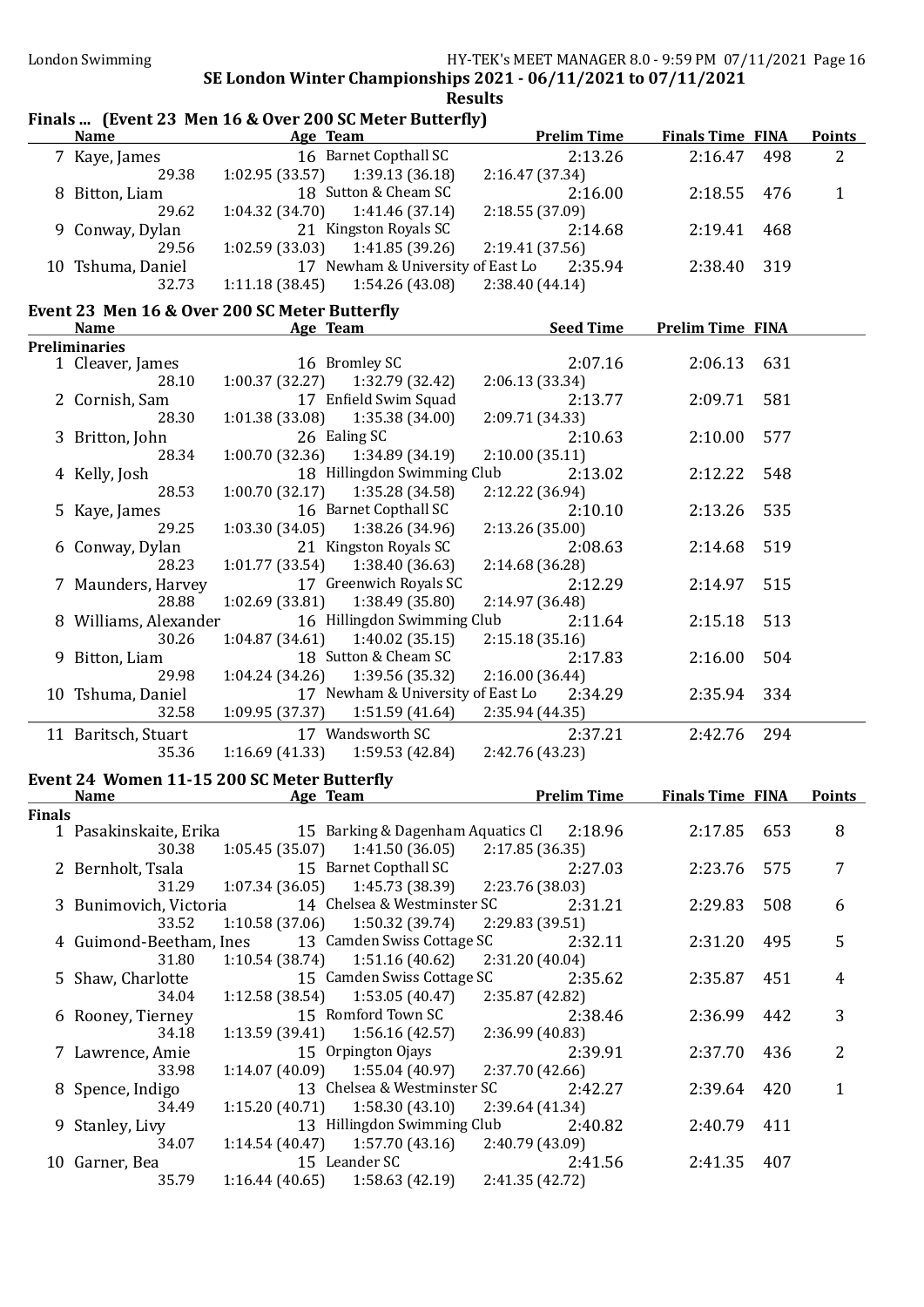| Event 24 Women 11-15 200 SC Meter Butterfly |                                                                                                     |                                   |                |  |  |  |  |
|---------------------------------------------|-----------------------------------------------------------------------------------------------------|-----------------------------------|----------------|--|--|--|--|
| <b>Name</b>                                 | <b>Age Team</b>                                                                                     | <b>Seed Time Prelim Time FINA</b> |                |  |  |  |  |
| <b>Preliminaries</b>                        |                                                                                                     |                                   |                |  |  |  |  |
|                                             | 1 Pasakinskaite, Erika 15 Barking & Dagenham Aquatics Cl 2:17.06                                    |                                   | 2:18.96 637    |  |  |  |  |
| 30.89                                       | $1:06.24(35.35)$ $1:42.54(36.30)$                                                                   | 2:18.96 (36.42)                   |                |  |  |  |  |
| 2 Bernholt, Tsala                           | 15 Barnet Copthall SC                                                                               | 2:20.49                           | 2:27.03<br>538 |  |  |  |  |
| 31.91                                       | $1:08.81(36.90)$ $1:47.67(38.86)$                                                                   | 2:27.03 (39.36)                   |                |  |  |  |  |
| 3 Bunimovich, Victoria                      | 14 Chelsea & Westminster SC                                                                         | 2:29.19                           | 2:31.21<br>494 |  |  |  |  |
| 33.42                                       | $1:10.33(36.91)$ $1:49.00(38.67)$                                                                   | 2:31.21 (42.21)                   |                |  |  |  |  |
| 4 Guimond-Beetham, Ines                     | 13 Camden Swiss Cottage SC                                                                          | 2:34.61                           | 2:32.11<br>486 |  |  |  |  |
| 32.16                                       | $1:11.38(39.22)$ $1:52.00(40.62)$                                                                   | 2:32.11 (40.11)                   |                |  |  |  |  |
| 5 Shaw, Charlotte                           | 15 Camden Swiss Cottage SC                                                                          | 2:40.13                           | 2:35.62<br>454 |  |  |  |  |
| 33.61                                       | $1:12.83(39.22)$ $1:53.43(40.60)$                                                                   | 2:35.62 (42.19)                   |                |  |  |  |  |
| 6 Rooney, Tierney                           | 15 Romford Town SC                                                                                  | 2:31.27                           | 2:38.46<br>430 |  |  |  |  |
| 33.94                                       | $1:14.14(40.20)$ $1:56.82(42.68)$                                                                   | 2:38.46 (41.64)                   |                |  |  |  |  |
| 7 Van Zyl, Kayla                            | 15 Hillingdon Swimming Club                                                                         | 2:34.72                           | 2:38.53<br>429 |  |  |  |  |
| 33.22                                       | $1:14.30(41.08)$ $1:56.30(42.00)$                                                                   | 2:38.53 (42.23)                   |                |  |  |  |  |
| 8 Lawrence, Amie                            | 15 Orpington Ojays                                                                                  | 2:39.58                           | 2:39.91<br>418 |  |  |  |  |
| 33.83                                       | $1:14.70(40.87)$ $1:57.27(42.57)$                                                                   | 2:39.91 (42.64)                   |                |  |  |  |  |
| 9 Stanley, Livy                             | 13 Hillingdon Swimming Club                                                                         | 2:43.48                           | 2:40.82<br>411 |  |  |  |  |
| 34.22                                       | $1:14.62$ (40.40) $1:57.83$ (43.21)                                                                 | 2:40.82 (42.99)                   |                |  |  |  |  |
| 10 Garner, Bea                              | 15 Leander SC                                                                                       | 2:43.59                           | 2:41.56<br>405 |  |  |  |  |
| 35.24                                       | $1:15.67(40.43)$ $1:58.68(43.01)$                                                                   | 2:41.56 (42.88)                   |                |  |  |  |  |
| 11 Spence, Indigo                           | 13 Chelsea & Westminster SC                                                                         | 2:46.60                           | 400<br>2:42.27 |  |  |  |  |
| 35.47                                       | $1:15.52(40.05)$ $1:59.25(43.73)$                                                                   | 2:42.27 (43.02)                   |                |  |  |  |  |
| 12 Keegan, Chloe                            | 14 Killerwhales SC (Havering)                                                                       | 2:47.38                           | 2:46.61<br>369 |  |  |  |  |
| 36.06                                       | $1:17.78(41.72)$ $2:02.50(44.72)$                                                                   | 2:46.61(44.11)                    |                |  |  |  |  |
| 13 Evered, Bella                            | 13 Teddington SC                                                                                    | 2:39.31                           | 2:47.20<br>366 |  |  |  |  |
| 35.80                                       | $1:15.82$ (40.02) $1:59.69$ (43.87)                                                                 | 2:47.20 (47.51)                   |                |  |  |  |  |
| 14 O'Leary, Aoife                           | 15 Hillingdon Swimming Club                                                                         | 2:39.32                           | 2:48.21<br>359 |  |  |  |  |
| 36.54                                       | $1:18.56(42.02)$ $2:03.55(44.99)$                                                                   | 2:48.21 (44.66)                   |                |  |  |  |  |
| 15 Young, Evie                              | 13 Teddington SC                                                                                    | 2:44.89                           | 2:50.11<br>347 |  |  |  |  |
| 35.93                                       | $1:18.80(42.87)$ $2:05.22(46.42)$                                                                   | 2:50.11 (44.89)                   |                |  |  |  |  |
| 16 Mucen, Selin                             | 15 Chelsea & Westminster SC                                                                         | 2:51.40                           | 347<br>2:50.20 |  |  |  |  |
| 34.85                                       | $1:18.32(43.47)$ $2:05.01(46.69)$                                                                   | 2:50.20(45.19)                    |                |  |  |  |  |
| --- Baker, Piper                            | 13 Teddington SC                                                                                    | 2:45.41                           | <b>DQ</b>      |  |  |  |  |
|                                             | 8.3 Movements of the legs not simultaneous or alternating movement of legs or feet                  |                                   |                |  |  |  |  |
|                                             | $F_{t}$ and 24 $M_{t}$ and $A \subseteq 0$ $Q_{t}$ and 200 $CC$ $M_{t}$ best $D_{t}$ , then $D_{t}$ |                                   |                |  |  |  |  |

### Event 24 Women 16 & Over 200 SC Meter Butterfly

|               | Event 24 Women 16 & Over 200 SC Meter Butterfly |          |                                               |                 |                    |                         |     |               |
|---------------|-------------------------------------------------|----------|-----------------------------------------------|-----------------|--------------------|-------------------------|-----|---------------|
|               | <b>Name</b>                                     | Age Team |                                               |                 | <b>Prelim Time</b> | <b>Finals Time FINA</b> |     | <b>Points</b> |
| <b>Finals</b> |                                                 |          |                                               |                 |                    |                         |     |               |
|               | 1 Thornton, Lucy                                |          | 22 Ealing SC                                  |                 | 2:18.07            | 2:16.50                 | 672 | 8             |
|               | 30.62                                           |          | $1:05.11(34.49)$ $1:40.84(35.73)$             | 2:16.50(35.66)  |                    |                         |     |               |
|               | 2 Hobsley, Jo                                   |          | 17 Barnet Copthall SC                         |                 | 2:21.15            | 2:22.71                 | 588 | 7             |
|               | 31.60                                           |          | $1:08.19(36.59)$ $2:53.54(1:45.35)$           |                 | 2:22.71()          |                         |     |               |
|               | 3 Ahmed, Junayna                                |          | 18 Romford Town SC                            |                 | 2:30.71            | 2:31.44                 | 492 | 6             |
|               | 32.93                                           |          | $1:10.96(38.03)$ $1:51.50(40.54)$             | 2:31.44 (39.94) |                    |                         |     |               |
|               | 4 Harris, Rachel                                |          | 16 Natare West London Swimming Cl 2:34.79     |                 |                    | 2:31.45                 | 492 | 5             |
|               | 35.27                                           |          | $1:14.58(39.31)$ $1:53.71(39.13)$             | 2:31.45 (37.74) |                    |                         |     |               |
|               | 5 Wiseman Lee, Holly                            |          | 16 Teddington SC                              |                 | 2:32.39            | 2:32.56                 | 481 | 4             |
|               | 33.11                                           |          | $1:11.39(38.28)$ $1:51.64(40.25)$             | 2:32.56 (40.92) |                    |                         |     |               |
|               | 6 Corver, Alicia                                |          | 17 Bromley SC                                 |                 | 2:33.11            | 2:33.72                 | 471 | 3             |
|               | 32.86                                           |          | $1:11.25(38.39)$ $3:04.19(1:52.94)$ 2:33.72() |                 |                    |                         |     |               |
|               | 7 Pagan, Stephanie                              |          | 16 Bor of Waltham Forest (Gators)             |                 | 2:37.69            | 2:39.38                 | 422 | 2             |
|               | 34.10                                           |          | $1:14.11(40.01)$ $1:56.42(42.31)$             | 2:39.38(42.96)  |                    |                         |     |               |
|               | 8 Berenger-Fleming, Evie                        |          | 16 Bromley SC                                 |                 | 2:38.32            | 2:40.10                 | 416 |               |
|               | 34.73                                           |          | $1:16.63(41.90)$ $2:40.10(1:23.47)$           |                 |                    |                         |     |               |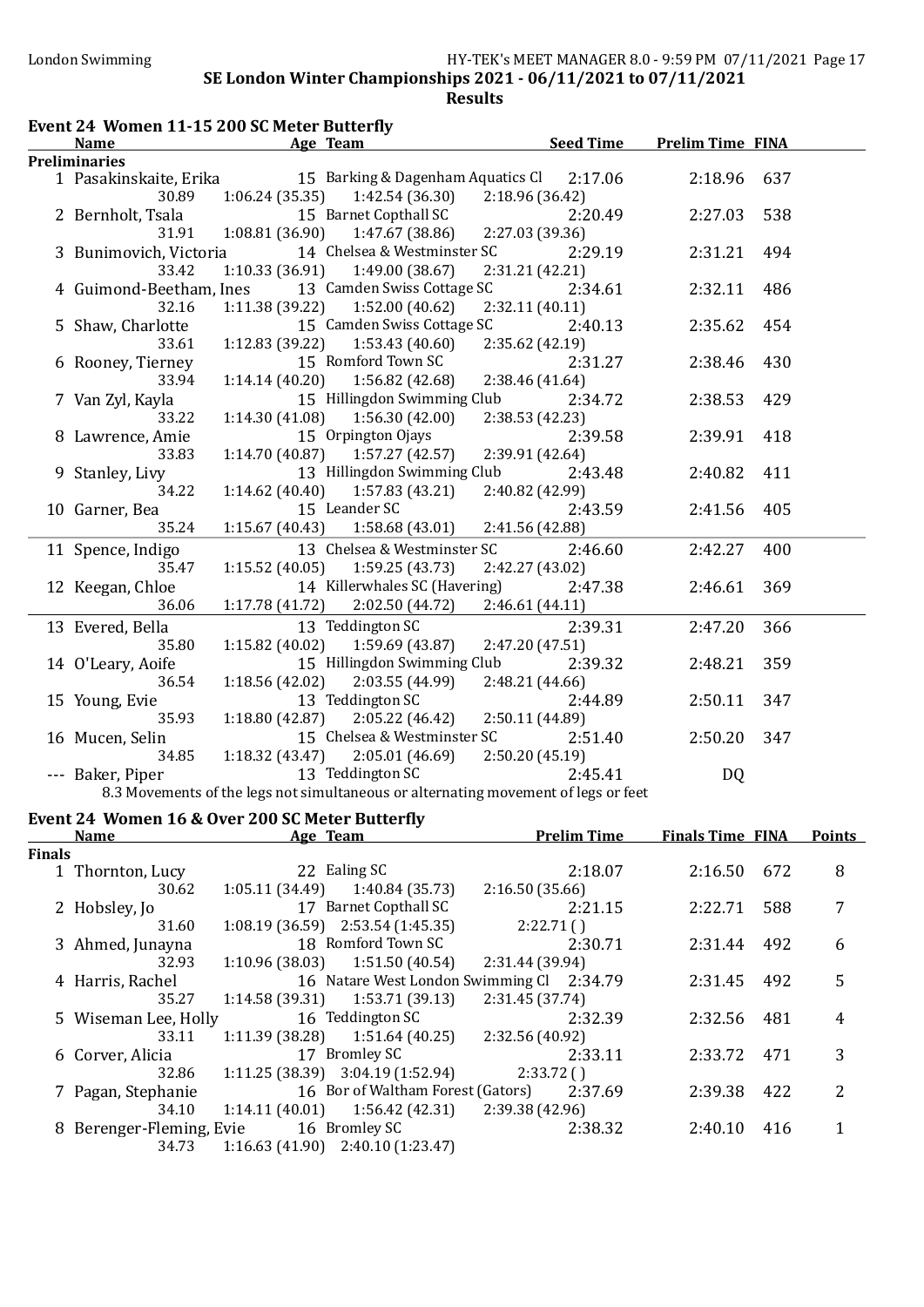#### Results Finals ... (Event 24 Women 16 & Over 200 SC Meter Butterfly) Name Age Team Prelim Time Finals Time FINA Points 9 Barrett, Alex 16 Teddington SC 2:38.17 2:44.57 383 35.63 1:17.19 (41.56) 1:59.88 (42.69) 2:44.57 (44.69) Event 24 Women 16 & Over 200 SC Meter Butterfly Name Age Team Age Team Seed Time Prelim Time FINA Preliminaries 1 Thornton, Lucy 22 Ealing SC 2:12.77 2:18.07 650<br>30.64 1:05.44 (34.80) 1:41.24 (35.80) 2:18.07 (36.83) 30.64 1:05.44 (34.80) 1:41.24 (35.80) 2:18.07 (36.83) 2 Hobsley, Jo 17 Barnet Copthall SC 2:19.42 2:21.15 608 32.81 1:08.86 (36.05) 1:45.72 (36.86) 2:21.15 (35.43) 3 Murray, Sophie 17 Barnet Copthall SC 2:19.74 2:28.71 520 32.03 1:10.26 (38.23) 1:48.81 (38.55) 2:28.71 (39.90) 4 Ahmed, Junayna 18 Romford Town SC 2:31.27 2:30.71 499<br>32.73 1:10.37 (37.64) 1:49.34 (38.97) 2:30.71 (41.37) 32.73 1:10.37 (37.64) 1:49.34 (38.97) 2:30.71 (41.37) 5 Wiseman Lee, Holly 16 Teddington SC 2:37.13 2:32.39 483 33.02 1:11.08 (38.06) 1:52.07 (40.99) 2:32.39 (40.32) 6 Corver, Alicia 17 Bromley SC 2:21.28 2:33.11 476 31.53 1:07.63 (36.10) 1:49.32 (41.69) 2:33.11 (43.79) 7 Harris, Rachel 16 Natare West London Swimming Cl 2:31.33 2:34.79 461 35.59 1:16.46 (40.87) 1:56.53 (40.07) 2:34.79 (38.26) 8 Pagan, Stephanie 16 Bor of Waltham Forest (Gators) 2:34.17 2:37.69 436 33.30 1:13.12 (39.82) 1:55.91 (42.79) 2:37.69 (41.78) 9 Barrett, Alex 16 Teddington SC 2:35.63 2:38.17 432 33.53 1:12.74 (39.21) 1:54.42 (41.68) 2:38.17 (43.75) 10 Berenger-Fleming, Evie 16 Bromley SC 2:33.95 2:38.32 431<br>34.24 1:13.88 (39.64) 1:55.98 (42.10) 2:38.32 (42.34)  $1:13.88$  (39.64)

| .                      | 1.10.00   0.00   1.00.70   12.10   2.00.02   12.01 |                                           |         |             |  |
|------------------------|----------------------------------------------------|-------------------------------------------|---------|-------------|--|
| 11 Allison, Amy        |                                                    | 16 Bor of Waltham Forest (Gators) 2:42.92 |         | 2:39.19 424 |  |
| 33.86                  | $1:13.48(39.62)$ $1:55.48(42.00)$ $2:39.19(43.71)$ |                                           |         |             |  |
| 12 Littlemore, Matilda |                                                    | 16 Chelsea & Westminster SC               | 2:38.45 | 2:44.21 386 |  |
| 34.61                  | $1:15.11(40.50)$ $1:58.82(43.71)$ $2:44.21(45.39)$ |                                           |         |             |  |
| 13 Pepperday, Rose     | 20 Haringey Aquatics                               |                                           | 2:36.42 | 2:55.91 314 |  |
| 36.24                  | $1:20.08(43.84)$ $2:07.81(47.73)$                  | 2:55.91 (48.10)                           |         |             |  |

#### Event 25 Men 11-15 50 SC Meter Breaststroke

|               | <b>Name</b>                                 |    | Age Team                    | <b>Prelim Time</b> | <b>Finals Time FINA</b> |     | <b>Points</b>  |
|---------------|---------------------------------------------|----|-----------------------------|--------------------|-------------------------|-----|----------------|
| <b>Finals</b> |                                             |    |                             |                    |                         |     |                |
|               | 1 Wong, Adam                                |    | 15 Chelsea & Westminster SC | 29.91              | 29.86                   | 604 | 8              |
|               | 2 Corver, Alexander                         | 15 | <b>Bromley SC</b>           | 30.62              | 30.31                   | 578 | 7              |
|               | 3 Lam, Zain                                 | 15 | Croydon Amphibians SC       | 31.20              | 30.92                   | 544 | 6              |
|               | 4 Inglis, Joshua                            | 14 | Bexley SC                   | 31.26              | 31.16                   | 532 | 5              |
|               | 5 Lespiau-Curial, Adrien                    |    | 14 Leander SC               | 32.05              | 31.66                   | 507 | $\overline{4}$ |
| 6             | Morgan, Max                                 | 13 | Wandsworth SC               | 32.50              | 32.02                   | 490 | 3              |
|               | 7 Stafford-Davies, Max                      | 13 | Hounslow Jets               | 32.58              | 32.51                   | 468 | 2              |
|               | 8 Jemmott, Kadeen                           | 15 | Bexley SC                   | 32.31              | 32.54                   | 467 | $\mathbf{1}$   |
| 9             | Dunsmore, Owen                              | 15 | Erith & District SC         | 32.38              | 32.83                   | 454 |                |
|               | 10 Opimo-Fisher, David                      | 14 | Hillingdon Swimming Club    | 32.57              | 32.91                   | 451 |                |
|               | Event 25 Men 11-15 50 SC Meter Breaststroke |    |                             |                    |                         |     |                |
|               | <b>Name</b>                                 |    | Age Team                    | <b>Seed Time</b>   | <b>Prelim Time FINA</b> |     |                |
|               | <b>Preliminaries</b>                        |    |                             |                    |                         |     |                |
|               | 1 Wong, Adam                                |    | 15 Chelsea & Westminster SC | 30.40              | 29.91                   | 601 |                |
|               | 2 Corver, Alexander                         | 15 | <b>Bromley SC</b>           | 30.53              | 30.62                   | 560 |                |
|               | 3 Lam, Zain                                 | 15 | Croydon Amphibians SC       | 33.27              | 31.20                   | 530 |                |
|               | 4 Inglis, Joshua                            | 14 | Bexley SC                   | 32.85              | 31.26                   | 527 |                |
|               | 5 Lespiau-Curial, Adrien                    |    | 14 Leander SC               | 33.84              | 32.05                   | 488 |                |
|               | 6 Jemmott, Kadeen                           | 15 | Bexley SC                   | 33.65              | 32.31                   | 477 |                |
|               | 7 Dunsmore, Owen                            | 15 | Erith & District SC         | 33.57              | 32.38                   | 474 |                |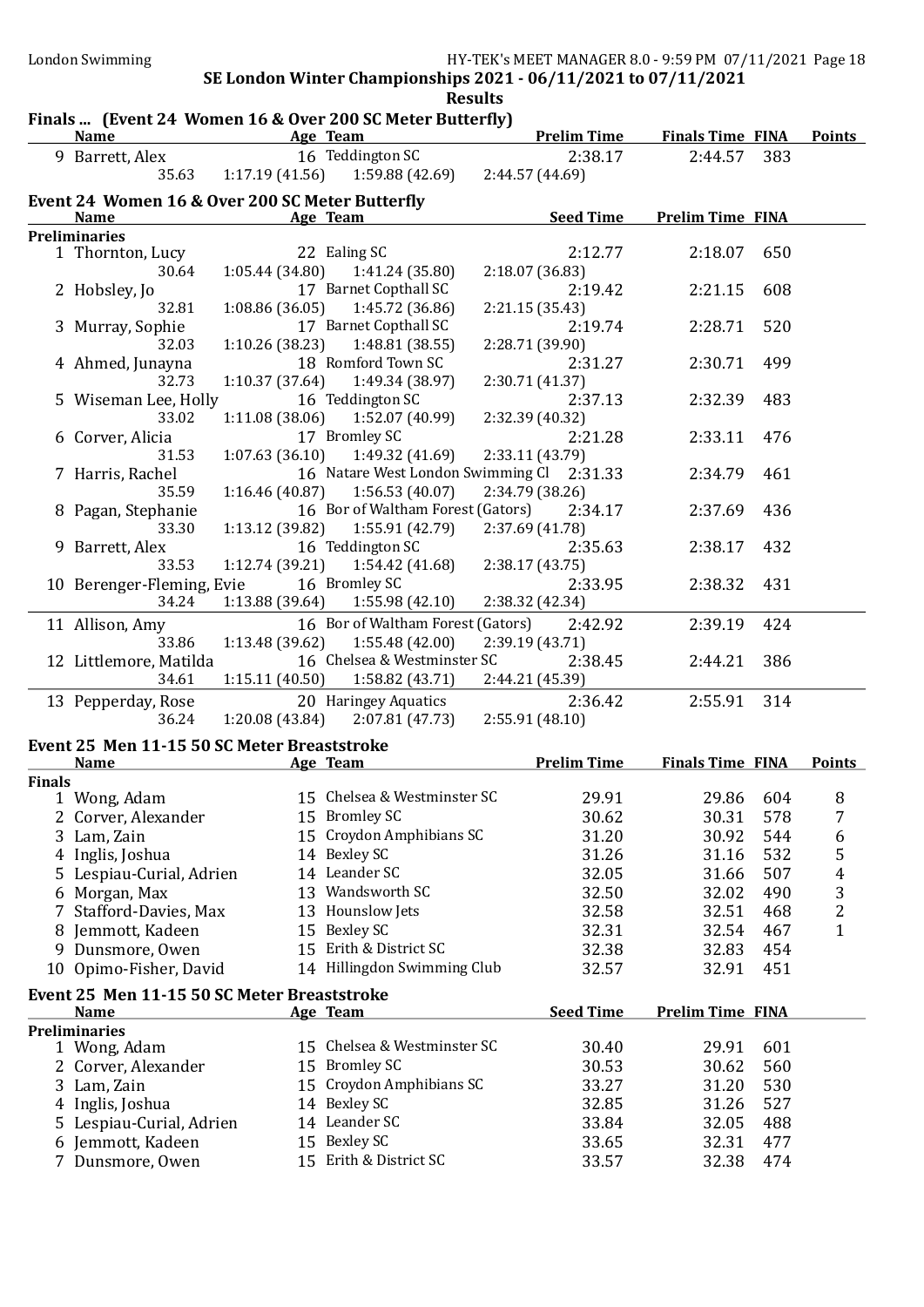### Preliminaries ... (Event 25 Men 11-15 50 SC Meter Breaststroke)

|       | <b>Name</b>                         |    | Age Team                                                         | <b>Seed Time</b> | <b>Prelim Time FINA</b> |
|-------|-------------------------------------|----|------------------------------------------------------------------|------------------|-------------------------|
|       | 8 Morgan, Max                       |    | 13 Wandsworth SC                                                 | 32.79            | 32.50<br>468            |
| 9     | Opimo-Fisher, David                 |    | 14 Hillingdon Swimming Club                                      | 33.43            | 32.57<br>465            |
|       | 10 Stafford-Davies, Max             |    | 13 Hounslow Jets                                                 | 32.62            | 32.58<br>465            |
|       | 11 Bohm, Lucas                      |    | 14 Camden Swiss Cottage SC                                       | 32.50            | 32.72<br>459            |
|       | 12 Ntiamoah, Kal-El                 |    | 13 Beckenham SC                                                  | 34.54            | 32.95<br>450            |
|       | 13 Pauling, Christian               |    | 15 Beckenham SC                                                  | 33.97            | 33.07<br>445            |
|       | 14 Ephigene, Ashton                 |    | 15 Erith & District SC                                           | 34.30            | 441<br>33.17            |
|       | 15 Reder, Gabriel                   |    | 15 London Borough of Hounslow                                    | 35.75            | 440<br>33.18            |
|       |                                     |    | 14 Bromley SC                                                    | 34.60            | 432<br>33.38            |
|       | 16 Bryl, Lucas<br>17 Blanks, Baylan |    | 14 Sutton & Cheam SC                                             | 33.44            | 33.41<br>431            |
|       | 18 Le, Nam                          |    | 14 Bexley SC                                                     | 35.76            | 33.59<br>424            |
|       | 19 Heggenhougen, Storm              |    | 13 Hackney Aquatics Club                                         | 36.58            | 422<br>33.64            |
|       | 20 Dinev, Bryan                     |    | 15 Bexley SC                                                     | 34.88            | 33.67<br>421            |
|       | *21 Kole, Dele                      |    | 15 Camden Swiss Cottage SC                                       | 34.98            | 420<br>33.70            |
|       | *21 Segatta, Luca                   |    | 15 Sutton & Cheam SC                                             | 33.69            | 420<br>33.70            |
|       |                                     |    | 14 Anaconda SC                                                   | 36.66            | 416<br>33.82            |
|       | 23 Mahon, Alexander                 |    | 15 Brompton SC                                                   |                  |                         |
|       | 24 Tallec-Botos, Kynan              |    | 13 Chelsea & Westminster SC                                      | 34.04            | 33.86<br>414<br>413     |
|       | 25 Robinson, Edward                 |    | 15 Barking & Dagenham Aquatics Cl                                | 35.26<br>34.66   | 33.90                   |
|       | 26 Scannell, Danny                  |    | 12 Beckenham SC                                                  |                  | 404<br>34.15            |
|       | *27 Carnegie, Jeremiah              |    | 14 Orpington Ojays                                               | 36.14            | 398<br>34.30<br>398     |
|       | *27 Swarup, Vaatsalya               |    | 14 Beckenham SC                                                  | 35.47            | 34.30<br>34.34<br>397   |
|       | 29 Kokkini, Andreas                 |    | 15 Bexley SC                                                     | 34.63            | 396                     |
|       | 30 Zouali, Adam                     |    | 12 Hillingdon Swimming Club                                      | 35.65            | 34.37<br>34.52<br>391   |
|       | 31 Chirita, Josh                    |    | 14 Camden Swiss Cottage SC                                       | 35.63            |                         |
|       | 32 Barrot, Gabriel                  |    | 15 Romford Town SC                                               | 34.17            | 34.55<br>390            |
|       | 33 Jarrett, Lewis                   |    |                                                                  | 35.19            | 388<br>34.59            |
|       | 34 Sapsed, Bailey                   |    | 14 Hillingdon Swimming Club                                      | 35.18            | 388<br>34.61            |
|       | 35 Atotileto, Joshua                |    | 15 Newham & University of East Lo                                | 34.75            | 387<br>34.64            |
|       | 36 Biggs, Lincoln                   |    | 14 Hillingdon Swimming Club                                      | 36.51            | 386<br>34.67            |
|       | *37 Conde, Romi                     |    | 14 Newham & University of East Lo                                | 35.28            | 385<br>34.68            |
|       | *37 Choinski, Oscar                 |    | 15 Ealing SC                                                     | 34.66            | 385<br>34.68            |
|       | 39 Rayment, Adam                    |    | 15 Hillingdon Swimming Club                                      | 36.29            | 384<br>34.71            |
|       | 40 Remington, Alastair              |    | 15 Ealing SC<br>15 Enfield Swim Squad                            | 35.39            | 382<br>34.77            |
|       | 41 Dawson, Lewis                    |    |                                                                  | 35.43            | 382<br>34.78            |
|       | 42 Selwyn, Alec                     |    | 15 Anaconda SC<br>15 Bromley SC                                  | 36.77            | 381<br>34.80            |
|       | 43 Mahendrakumar, Shoban            |    |                                                                  | 36.66            | 35.00<br>375            |
|       | 44 Miceta, Damian                   |    | 14 Camden Swiss Cottage SC                                       | 37.07            | 35.14<br>371            |
|       | *45 Taylor, Louis                   |    | 14 Orpington Ojays                                               | 35.55            | 35.20<br>369            |
|       | *45 Nowak, Filip                    |    | 15 London Borough of Hounslow<br><b>Dulwich Dolphins</b>         | 36.16            | 35.20<br>369            |
| $*45$ | Roman, Paul                         | 15 |                                                                  | 35.65            | 35.20<br>369            |
| 48    | May, Andrew                         |    | 14 Hillingdon Swimming Club<br>14 Newham & University of East Lo | 36.24            | 35.22<br>368            |
|       | 49 Laniyan, Tarelle                 |    |                                                                  | 35.45            | 35.25<br>367            |
| 50    | Gordon, Josh                        |    | 14 Natare West London Swimming Cl                                | 34.35            | 35.28<br>366            |
|       | 51 Holohan, Thomas                  |    | 15 Dulwich Dolphins                                              | 36.19            | 35.35<br>364            |
|       | 52 Yuen, Marco                      |    | 14 Romford Town SC                                               | 35.41            | 35.36<br>364            |
|       | 53 Baker, Toby                      | 15 | Ealing SC                                                        | 36.95            | 35.45<br>361            |
|       | 54 Dunckley, Jonathan               |    | 15 Brompton SC                                                   | 35.97            | 35.60<br>356            |
|       | 55 Cotorobai, Sebastian             |    | 14 Newham & University of East Lo                                | 35.43            | 35.63<br>355            |
|       | 56 Bowley, Harry                    |    | 14 Hillingdon Swimming Club                                      | 36.05            | 352<br>35.75            |
|       | 57 Panyandee, Rhys                  | 15 | Newham & University of East Lo                                   | 35.76            | 35.89<br>348            |
|       | 58 McCalla, Theo                    | 15 | Newham & University of East Lo                                   | 35.67            | 35.90<br>347            |
|       | 59 Pratt, Lanre                     | 15 | Chelsea & Westminster SC                                         | 35.57            | 343<br>36.04            |
| 60    | Rogers, Charlie                     |    | 14 Romford Town SC                                               | 37.47            | 36.07<br>343            |
|       | 61 Drumond, Jaiden                  |    | 14 Newham & University of East Lo                                | 36.82            | 36.10<br>342            |
|       | 62 Thurlow, Sebastian               |    | 14 Dulwich Dolphins                                              | 36.97            | 36.16<br>340            |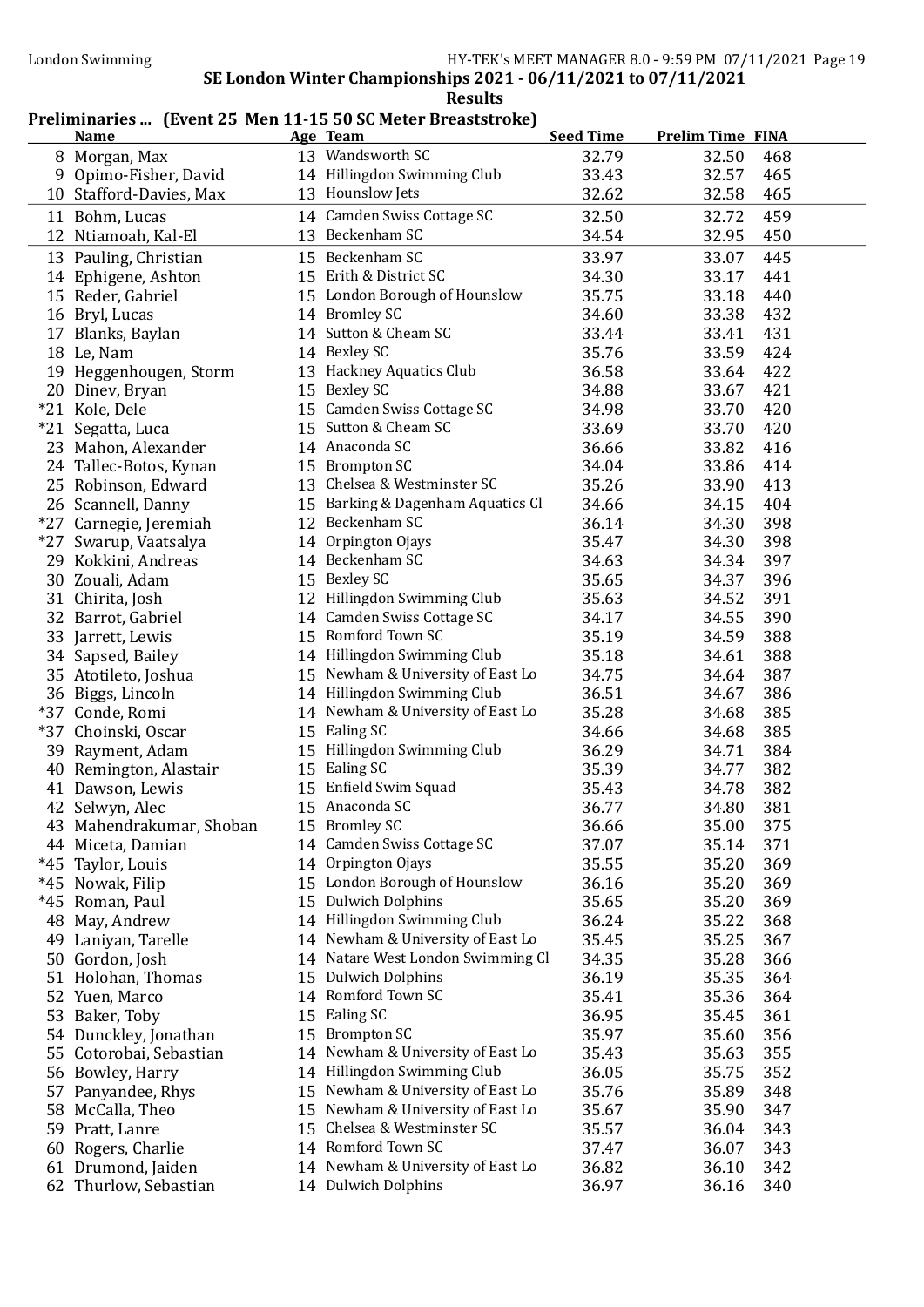### Preliminaries ... (Event 25 Men 11-15 50 SC Meter Breaststroke)

| <b>Name</b>               |    | Age Team                          | <b>Seed Time</b> | <b>Prelim Time FINA</b> |     |
|---------------------------|----|-----------------------------------|------------------|-------------------------|-----|
| 63 Chittock, Thomas       |    | 14 Bor of Waltham Forest (Gators) | 35.18            | 36.19                   | 339 |
| 64 Birlouez-Lee, Edgar    |    | 12 Ealing SC                      | 36.60            | 36.24                   | 338 |
| 65 Nnaji, Angelo          |    | 14 Hillingdon Swimming Club       | 36.34            | 36.77                   | 323 |
| 66 Mathews, Joseph        |    | 13 Brompton SC                    | 36.81            | 37.62                   | 302 |
| 67 Knight, Luke           |    | 12 Brompton SC                    | 36.68            | 37.68                   | 300 |
| 68 Flood, Ryan            |    | 13 Leander SC                     | 41.12            | 37.82                   | 297 |
| 69 Gould, Victor          |    | 12 Camden Swiss Cottage SC        | 36.50            | 37.93                   | 295 |
| 70 Zare, Arash            |    | 14 Barking & Dagenham Aquatics Cl | 40.01            | 37.97                   | 294 |
| 71 Lagzouli, Adam         |    | 13 Dulwich Dolphins               | 39.21            | 38.11                   | 290 |
| 72 Blackburn, Xavier      |    | 13 Dulwich Dolphins               | 47.94            | 38.65                   | 278 |
| 73 Orrock, Sam            |    | 13 Teddington SC                  | 41.86            | 40.06                   | 250 |
| 74 Roberts, Thomas        |    | 13 Hackney Aquatics Club          | 41.01            | 40.99                   | 233 |
| 75 Eler, Aslan            | 13 | Chelsea & Westminster SC          | 43.39            | 41.35                   | 227 |
| 76 Kwok, Aidan            |    | 13 Dulwich Dolphins               | 45.90            | 43.34                   | 197 |
| 77 Mohamed Saleem, Shabir |    | 12 Barking & Dagenham Aquatics Cl | 44.58            | 45.40                   | 172 |
| --- Van Der Merwe, Jason  |    | 13 Barking & Dagenham Aquatics Cl | 36.60            | DQ                      |     |
|                           |    | $\blacksquare$                    |                  |                         |     |

7.1 After the start or after each turn single butterfly kick not performed before the 1st

# Event 25 Men 16 & Over 50 SC Meter Breaststroke

|               | <b>Name</b>                                     |    | Age Team                    | <b>Prelim Time</b> | <b>Finals Time FINA</b> | <b>Points</b>  |
|---------------|-------------------------------------------------|----|-----------------------------|--------------------|-------------------------|----------------|
| <b>Finals</b> |                                                 |    |                             |                    |                         |                |
|               | 1 Rogers, Matthew                               |    | 21 Bromley SC               | 28.81              | 28.56<br>691            | 8              |
|               | 2 Mahendrakumar, Pravin                         | 18 | <b>Bromley SC</b>           | 28.90              | 28.93<br>664            | 7              |
| 3             | Barnes, George                                  |    | 20 Brompton SC              | 29.94              | 29.03<br>658            | 6              |
| 4             | Gerber, Yaron                                   |    | 23 Ealing SC                | 29.25              | 29.09<br>653            | 5              |
| 5.            | Woolfenden, Callum                              |    | 16 Beckenham SC             | 29.28              | 29.32<br>638            | $\overline{4}$ |
| 6             | Pickering, Sebastian                            | 16 | <b>Bromley SC</b>           | 30.39              | 594<br>30.03            | 3              |
|               | Zawada, Isaac                                   | 16 | <b>Teddington SC</b>        | 30.35              | 30.23<br>582            | $\overline{2}$ |
| 8             | Podmore, Tyler                                  |    | 23 Dulwich Dolphins         | 30.53              | 30.57<br>563            | $\mathbf{1}$   |
| 9             | Cornish, Sam                                    |    | 17 Enfield Swim Squad       | 30.34              | 560<br>30.63            |                |
| 10            | Din, Kamran                                     |    | 17 Chelsea & Westminster SC | 30.58              | 553<br>30.76            |                |
|               | Event 25 Men 16 & Over 50 SC Meter Breaststroke |    |                             |                    |                         |                |
|               | <b>Name</b>                                     |    | Age Team                    | <b>Seed Time</b>   | <b>Prelim Time FINA</b> |                |
|               | <b>Preliminaries</b>                            |    |                             |                    |                         |                |
|               | 1 Rogers, Matthew                               |    | 21 Bromley SC               | 29.55              | 28.81<br>673            |                |
|               | 2 Mahendrakumar, Pravin                         | 18 | <b>Bromley SC</b>           | 29.98              | 28.90<br>666            |                |
| 3             | Gerber, Yaron                                   |    | 23 Ealing SC                | 29.53              | 29.25<br>643            |                |
| 4             | Woolfenden, Callum                              |    | 16 Beckenham SC             | 30.47              | 29.28<br>641            |                |
| 5             | Barnes, George                                  |    | 20 Brompton SC              | 29.87              | 599<br>29.94            |                |
| 6             | Mahmutoglu, Jason                               | 17 | Chelsea & Westminster SC    | 30.07              | 592<br>30.06            |                |
|               | Cornish, Sam                                    | 17 | Enfield Swim Squad          | 30.09              | 576<br>30.34            |                |
| 8             | Zawada, Isaac                                   | 16 | <b>Teddington SC</b>        | 32.12              | 575<br>30.35            |                |
| 9             | Pickering, Sebastian                            | 16 | <b>Bromley SC</b>           | 30.84              | 573<br>30.39            |                |
|               | 10 Podmore, Tyler                               |    | 23 Dulwich Dolphins         | 33.56              | 565<br>30.53            |                |
|               | 11 Din, Kamran                                  | 17 | Chelsea & Westminster SC    | 30.60              | 562<br>30.58            |                |
|               | 12 Oladele-ajose, Luke                          |    | 16 Bromley SC               | 31.80              | 550<br>30.81            |                |
|               | 13 Ito, Ley                                     |    | 16 Hackney Aquatics Club    | 31.45              | 549<br>30.83            |                |
|               | 14 Chou, Nevan                                  | 16 | <b>Bromley SC</b>           | 32.59              | 540<br>31.00            |                |
| 15            | Samy, Oliver                                    | 31 | Croydon Amphibians SC       | 31.12              | 535<br>31.10            |                |
|               | 16 Williams, Alexander                          | 16 | Hillingdon Swimming Club    | 32.18              | 530<br>31.19            |                |
|               | *17 Tubilewicz, Philip                          | 16 | Ealing SC                   | 31.00              | 523<br>31.33            |                |
|               | *17 Pauling, Edward                             | 17 | Beckenham SC                | 31.54              | 523<br>31.33            |                |
|               | 19 Wright, Oliver                               |    | 16 Camden Swiss Cottage SC  | 32.44              | 521<br>31.36            |                |
|               | 20 Callaway, Jasper                             |    | 16 Dulwich Dolphins         | 32.11              | 514<br>31.52            |                |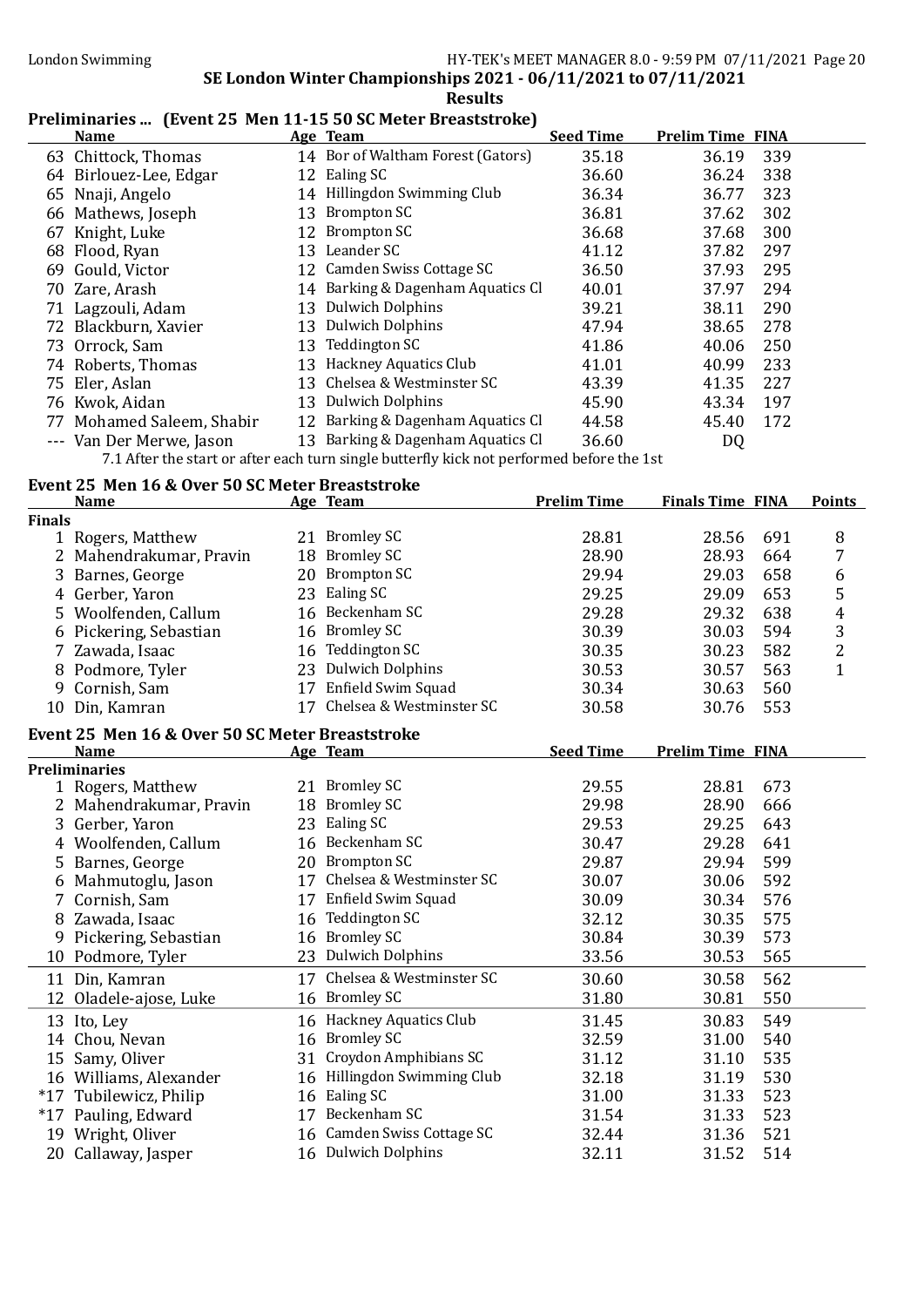### Preliminaries ... (Event 25 Men 16 & Over 50 SC Meter Breaststroke)

| <b>Name</b>                      |    | Age Team                          | <b>Seed Time</b> | <b>Prelim Time FINA</b> |     |
|----------------------------------|----|-----------------------------------|------------------|-------------------------|-----|
| 21 Din, Aryaan                   |    | 18 Chelsea & Westminster SC       | 30.47            | 31.57                   | 511 |
| 22 Gencas, Daniel                |    | 18 Barking & Dagenham Aquatics Cl | 31.75            | 31.70                   | 505 |
| 23 Roberts, Marco                |    | 16 Hackney Aquatics Club          | 31.97            | 31.73                   | 503 |
| 24 Hoole, Haydn                  |    | 17 Haringey Aquatics              | 32.28            | 31.90                   | 495 |
| *25 Langdown, Ben                |    | 17 Orpington Ojays                | 32.43            | 31.99                   | 491 |
| *25 Stringer, Ben                |    | 16 Romford Town SC                | 32.46            | 31.99                   | 491 |
| 27 Addington, Sam                |    | 16 Camden Swiss Cottage SC        | 31.98            | 32.26                   | 479 |
| 28 Haywood Crouch, Jackson       |    | 17 Borough of Harrow S C          | 34.14            | 32.30                   | 477 |
| *29 Green, Joe                   | 17 | Sutton & Cheam SC                 | 32.61            | 32.40                   | 473 |
| *29 Vickers, Joe                 |    | 16 Brompton SC                    | 33.75            | 32.40                   | 473 |
| 31 Bushby-Knight, Harvey         |    | 16 Orpington Ojays                | 33.42            | 32.43                   | 472 |
| 32 Barretta, Luca                |    | 18 Croydon Amphibians SC          | 32.76            | 32.45                   | 471 |
| 33 Alaran, Kaiye                 |    | 16 Greenwich Royals SC            | 33.10            | 32.54                   | 467 |
| 34 Elesin, Tolu                  |    | 19 Chelsea & Westminster SC       | 31.68            | 32.55                   | 466 |
| 35 Matloub, Adam                 |    | 18 Romford Town SC                | 33.56            | 32.58                   | 465 |
| 36 Khadraoui, Sami               |    | 16 Enfield Swim Squad             | 33.75            | 32.65                   | 462 |
| 37 Vencatachellum, Brandon-N     |    | 18 South Croydon SC               | 34.37            | 32.97                   | 449 |
| 38 Walker, Jacob                 |    | 16 Greenwich Royals SC            | 33.26            | 33.02                   | 447 |
| 39 Ellingham, Luke               |    | 17 Haringey Aquatics              | 33.67            | 33.05                   | 445 |
| 40 Golden, Jared                 |    | 36 Greenwich Royals SC            | 32.85            | 33.09                   | 444 |
| *41 Dakin, Jimmy                 |    | 17 Leander SC                     | 33.52            | 33.14                   | 442 |
| *41 English, Goerge              |    | 17 Chelsea & Westminster SC       | 34.15            | 33.14                   | 442 |
| 43 Mason, Jacob                  |    | 22 Leander SC                     | 35.44            | 33.45                   | 430 |
| 44 Mccarthy, Connor              |    | 16 Romford Town SC                | 33.27            | 33.71                   | 420 |
| 45 Irvine, William               |    | 16 Sutton & Cheam SC              | 34.12            | 33.78                   | 417 |
| 46 Street, Thomas                |    | 16 Wandsworth SC                  | 34.53            | 33.91                   | 412 |
| 47 Borak, Yuriy                  |    | 16 Chelsea & Westminster SC       | 34.52            | 34.04                   | 408 |
| 48 Roberts, Daniel               |    | 17 Kingston Royals SC             | 34.31            | 34.14                   | 404 |
| 49 Nimoh, Pharell                |    | 17 Bexley SC                      | 35.81            | 34.16                   | 403 |
| *50 Dufour, Lorenzo              |    | 17 Brompton SC                    | 34.06            | 34.28                   | 399 |
| *50 Yoruk, Can                   |    | 16 Sutton & Cheam SC              | 34.92            | 34.28                   | 399 |
| 52 Gamble, Isaac                 |    | 16 Wandsworth SC                  | 34.30            | 34.36                   | 396 |
| 53 Boico-Hands, Phillip          |    | 16 Chelsea & Westminster SC       | 34.71            | 34.52                   | 391 |
| *54 Mahendrakumar, Sachin        |    | 17 Bromley SC                     | 34.44            | 34.69                   | 385 |
| *54 Hall, Samuel                 |    | 16 Teddington SC                  | 35.86            | 34.69                   | 385 |
| 56 Nowak, Kacper                 |    | 17 London Borough of Hounslow     | 35.67            | 34.82                   | 381 |
| 57 Rudd, Jonathan                |    | 16 Chelsea & Westminster SC       | 34.91            | 35.22                   | 368 |
| 58 Palmer, Ben                   |    | 17 Killerwhales SC (Havering)     | 35.38            | 35.61                   | 356 |
| 59 Kechagias, Ilias              |    | 16 Dulwich Dolphins               | 37.58            | 37.72                   | 299 |
| --- Matloub, Sami                |    | 16 Killerwhales SC (Havering)     | 33.54            | DQ                      |     |
| 4.4 Start before starting signal |    |                                   |                  |                         |     |

### Event 25 Men 50 SC Meter Breaststroke Multi-Class

|                                             | <b>Name</b>                                 |     | Age Team                    | <b>Seed Time</b>   | <b>Prelim Time Para</b> |               |
|---------------------------------------------|---------------------------------------------|-----|-----------------------------|--------------------|-------------------------|---------------|
|                                             | <b>Preliminaries</b><br>1 Bradford, Kai SB8 |     | 12 Romford Town SC          | 52.45              | 232<br>51.99            |               |
| Event 26 Women 11-15 50 SC Meter Backstroke |                                             |     |                             |                    |                         |               |
|                                             | <b>Name</b>                                 |     | Age Team                    | <b>Prelim Time</b> | <b>Finals Time FINA</b> | <b>Points</b> |
| <b>Finals</b>                               |                                             |     |                             |                    |                         |               |
|                                             | 1 Cottrell, Annabella                       |     | 15 Greenwich Royals SC      | 30.65              | 602<br>30.40            | 8             |
|                                             | 2 Titterton, Kasia                          | 15. | <b>Bromley SC</b>           | 30.46              | 30.41<br>601            |               |
|                                             | 3 Adelaja, Toluwani                         |     | 15 Barnet Copthall SC       | 30.30              | 30.57<br>592            | 6             |
|                                             | 4 Hayes, Mabel                              |     | 15 Anaconda SC              | 31.21              | 30.87<br>574            | 5             |
|                                             | 5 Grove, Thomasina                          |     | 15 Chelsea & Westminster SC | 31.26              | 30.96<br>569            | 4             |
|                                             | 6 Serafini, Emily                           |     | 14 Bromley SC               | 31.13              | 31.04<br>565            | 3             |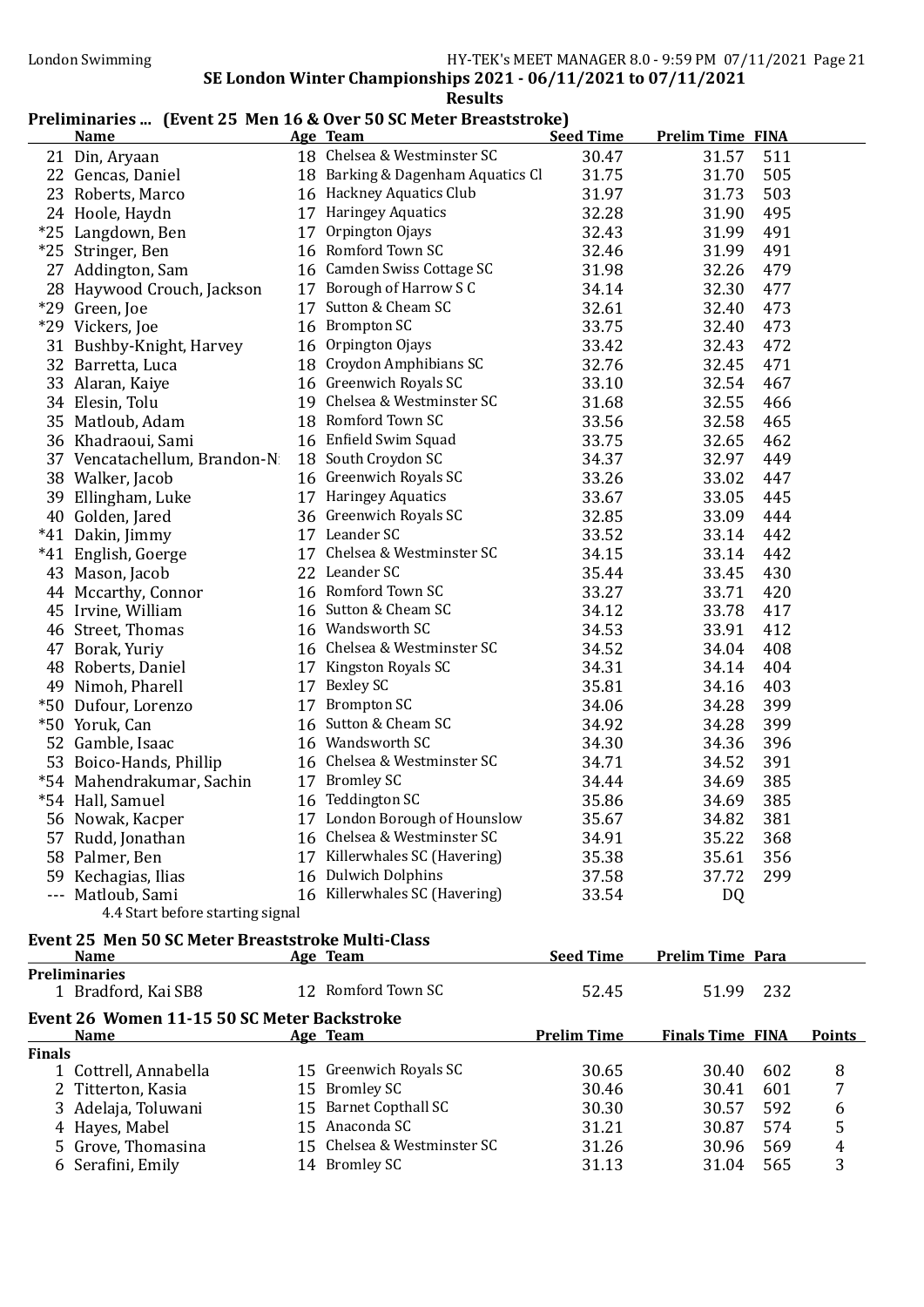# Finals ... (Event 26 Women 11-15 50 SC Meter Backstroke)

|    | <b>Name</b>                                 |    | $\frac{1}{2}$<br>Age Team         | <b>Prelim Time</b> | <b>Finals Time FINA</b> |     | <b>Points</b>  |
|----|---------------------------------------------|----|-----------------------------------|--------------------|-------------------------|-----|----------------|
|    | 7 Chadwick, Elinor                          |    | 14 Barnet Copthall SC             | 30.97              | 31.05                   | 565 | $\overline{2}$ |
|    | 8 Pawlik, Julia                             |    | 15 Hillingdon Swimming Club       | 31.42              | 31.17                   | 558 | 1              |
|    | 9 Pickering, Beatrice                       |    | 14 Bromley SC                     | 31.03              | 31.29                   | 552 |                |
|    | 10 Ogden, Mika                              |    | 15 Hackney Aquatics Club          | 31.54              | 33.01                   | 470 |                |
|    | Event 26 Women 11-15 50 SC Meter Backstroke |    |                                   |                    |                         |     |                |
|    | <b>Name</b>                                 |    | Age Team                          | <b>Seed Time</b>   | <b>Prelim Time FINA</b> |     |                |
|    | <b>Preliminaries</b>                        |    |                                   |                    |                         |     |                |
|    | 1 Adelaja, Toluwani                         |    | 15 Barnet Copthall SC             | 31.09              | 30.30                   | 608 |                |
|    | 2 Titterton, Kasia                          |    | 15 Bromley SC                     | 31.46              | 30.46                   | 598 |                |
|    | 3 Cottrell, Annabella                       |    | 15 Greenwich Royals SC            | 30.48              | 30.65                   | 587 |                |
|    | 4 Chadwick, Elinor                          |    | 14 Barnet Copthall SC             | 30.76              | 30.97                   | 569 |                |
|    | 5 Pickering, Beatrice                       |    | 14 Bromley SC                     | 31.91              | 31.03                   | 566 |                |
|    | 6 Serafini, Emily                           |    | 14 Bromley SC                     | 32.05              | 31.13                   | 560 |                |
|    | 7 Hayes, Mabel                              |    | 15 Anaconda SC                    | 32.91              | 31.21                   | 556 |                |
|    | 8 Grove, Thomasina                          |    | 15 Chelsea & Westminster SC       | 30.95              | 31.26                   | 553 |                |
|    | 9 Pawlik, Julia                             |    | 15 Hillingdon Swimming Club       | 32.23              | 31.42                   | 545 |                |
|    | 10 Ogden, Mika                              |    | 15 Hackney Aquatics Club          | 30.84              | 31.54                   | 539 |                |
|    | 11 Sanders, Annie                           |    | 14 Greenwich Royals SC            | 33.27              | 31.89                   | 521 |                |
|    | 12 Doring, Lucy                             |    | 15 Dulwich Dolphins               | 32.86              | 31.95                   | 518 |                |
|    | 13 Facius, Astrid                           |    | 12 Wandsworth SC                  | 33.19              | 31.97                   | 517 |                |
|    | 14 Van Zyl, Kayla                           |    | 15 Hillingdon Swimming Club       | 32.68              | 32.07                   | 512 |                |
|    | 15 O'Neill, Sophia                          |    | 15 Orpington Ojays                | 32.50              | 32.20                   | 506 |                |
|    | 16 Moule, Sophia                            |    | 14 Romford Town SC                | 33.46              | 32.35                   | 499 |                |
|    | 17 Venuti, Veronica                         |    | 13 Chelsea & Westminster SC       | 32.42              | 32.41                   | 496 |                |
|    | 18 Pattle, Grace                            |    | 15 Chelsea & Westminster SC       | 32.63              | 32.42                   | 496 |                |
|    | 19 Karabacz, Martyna                        |    | 13 Greenwich Royals SC            | 31.98              | 32.44                   | 495 |                |
|    | 20 Shaw, Ava                                |    | 15 Chelsea & Westminster SC       | 33.10              | 32.66                   | 485 |                |
|    | 21 Berkett, Tia                             |    | 15 Teddington SC                  | 33.21              | 32.67                   | 485 |                |
|    | 22 Kelly, Ava                               |    | 15 Croydon Amphibians SC          | 33.19              | 32.81                   | 478 |                |
|    | 23 Mcglinchey, Erica                        |    | 15 Greenwich Royals SC            | 33.78              | 32.83                   | 478 |                |
|    | 24 De Alwis, Malika                         |    | 15 Hillingdon Swimming Club       | 33.09              | 32.99                   | 471 |                |
|    | 25 Murray, Eva                              |    | 15 Bor of Waltham Forest (Gators) | 33.16              | 33.08                   | 467 |                |
|    | 26 Weekly, Katie                            |    | 15 Beckenham SC                   | 32.51              | 33.12                   | 465 |                |
|    | 27 Pama, Charlotte                          |    | 15 Camden Swiss Cottage SC        | 33.22              | 33.13                   | 465 |                |
|    | 28 Stone, Lara                              |    | 12 Bromley SC                     | 33.80              | 33.21                   | 461 |                |
|    | 29 Zarkovic, Mia                            |    | 14 Brompton SC                    | 33.65              | 33.42                   | 453 |                |
|    | 30 Nash, Anabelle                           |    | 14 Brompton SC                    | 33.47              | 33.84                   | 436 |                |
|    | 31 Jamal, Bianca                            |    | 13 Camden Swiss Cottage SC        | 34.53              | 33.91                   | 433 |                |
|    | 32 Holt, Ava                                |    | 14 Teddington SC                  | 33.78              | 34.08                   | 427 |                |
|    | 33 Nurney, Alexandra                        | 11 | Camden Swiss Cottage SC           | 33.77              | 34.14                   | 425 |                |
|    | 34 Sleap, Sophie                            | 13 | <b>Teddington SC</b>              | 34.96              | 34.25                   | 421 |                |
|    | 35 Crider, Eleanor                          | 15 | <b>Brompton SC</b>                | 33.62              | 34.47                   | 413 |                |
|    | 36 Hughes, Mia                              | 12 | <b>Bromley SC</b>                 | 34.80              | 34.55                   | 410 |                |
| 37 | Butler, Ethel                               | 12 | <b>Dulwich Dolphins</b>           | 35.35              | 34.63                   | 407 |                |
|    | 38 Mucen, Selin                             | 15 | Chelsea & Westminster SC          | 34.59              | 34.64                   | 406 |                |
| 39 | Garner, Bea                                 |    | 15 Leander SC                     | 35.96              | 34.66                   | 406 |                |
| 40 | Man, Katie                                  |    | 14 Natare West London Swimming Cl | 33.99              | 34.69                   | 405 |                |
|    | 41 Hufton, Lucy                             |    | 14 Leander SC                     | 37.06              | 34.88                   | 398 |                |
| 42 | Rogers, Anabel                              |    | 14 Teddington SC                  | 35.50              | 34.99                   | 394 |                |
|    | 43 Morris, Lucy                             | 14 | Croydon Amphibians SC             | 35.82              | 35.33                   | 383 |                |
|    | 44 Hernandez Taylor, Ivy                    |    | 12 Hackney Aquatics Club          | 36.24              | 35.63                   | 373 |                |
|    | 45 Berry, Leilani                           | 13 | Croydon Amphibians SC             | 34.81              | 36.42                   | 350 |                |
|    | 46 Beament, Sophia                          |    | 12 Bromley SC                     | 36.89              | 36.59                   | 345 |                |
|    | 47 Andriulaityte, Ausrine                   |    | 15 Leander SC                     | 37.11              | 36.89                   | 336 |                |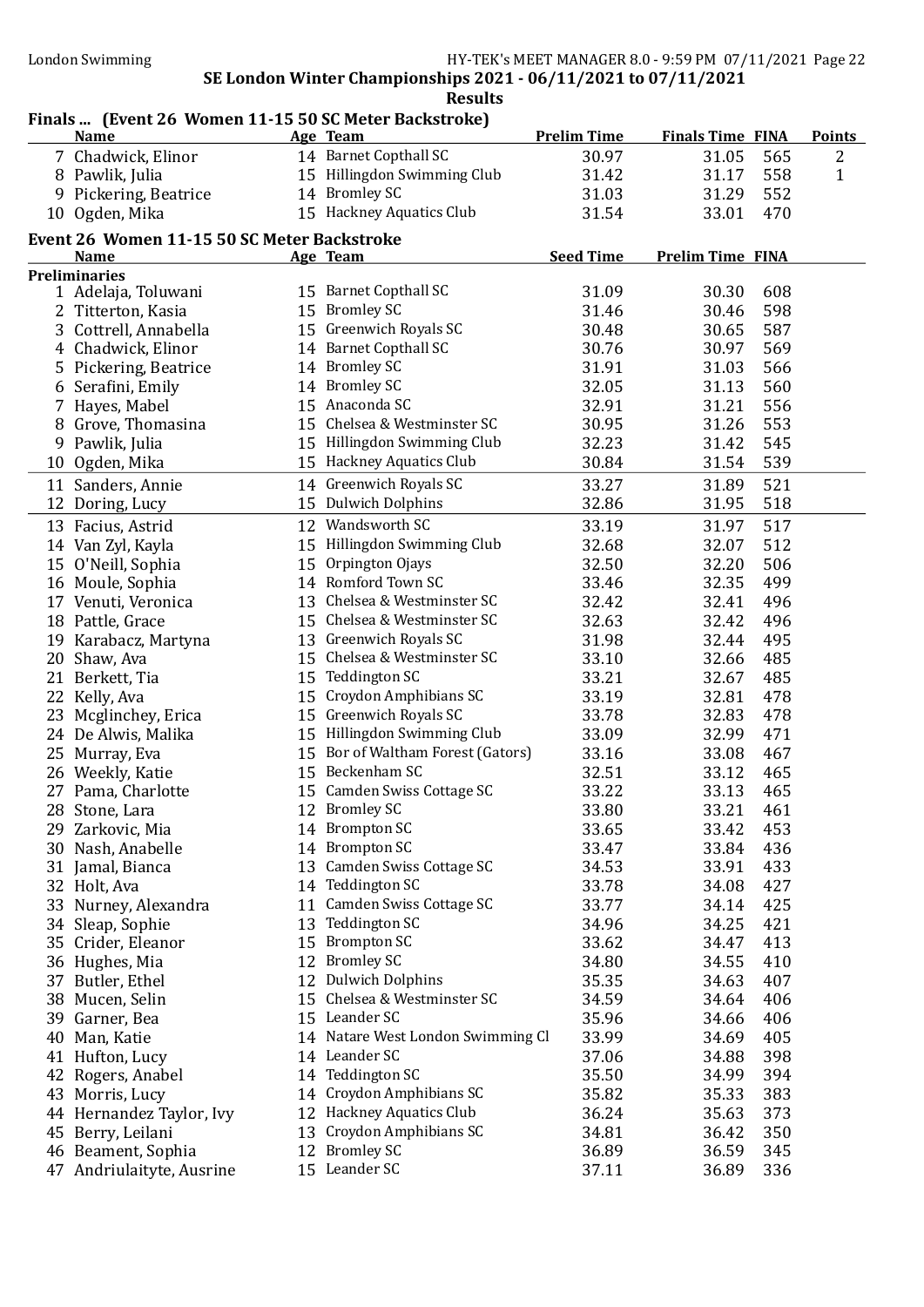|               |                                                 |    | Preliminaries  (Event 26 Women 11-15 50 SC Meter Backstroke) |                    |                         |                |
|---------------|-------------------------------------------------|----|--------------------------------------------------------------|--------------------|-------------------------|----------------|
|               | <b>Name</b>                                     |    | Age Team                                                     | <b>Seed Time</b>   | <b>Prelim Time FINA</b> |                |
|               | 48 Higgs-Smith, Amber                           |    | 13 Hackney Aquatics Club                                     | 39.18              | 37.30<br>325            |                |
|               | 49 Wavamuno, Chantelle                          |    | 13 London Borough of Hounslow                                | 37.48              | 37.78<br>313            |                |
|               | 50 Kurati, Kaltra                               |    | 13 Chelsea & Westminster SC                                  | 39.38              | 37.85<br>311            |                |
|               | 51 Cardona Zapata, Isabella                     |    | 12 Greenwich Royals SC                                       | 38.64              | 274<br>39.52            |                |
|               | 52 Cunniffe, Martha                             |    | 13 Leander SC                                                | 41.59              | 40.11<br>262            |                |
|               | 53 Denman, Ava                                  |    | 12 Hackney Aquatics Club                                     | 51.89              | 250<br>40.73            |                |
|               | Event 26 Women 16 & Over 50 SC Meter Backstroke |    |                                                              |                    |                         |                |
|               | <b>Name</b>                                     |    | Age Team                                                     | <b>Prelim Time</b> | <b>Finals Time FINA</b> | <b>Points</b>  |
| <b>Finals</b> |                                                 |    |                                                              |                    |                         |                |
|               | 1 Latham, Katie                                 |    | 24 Bromley SC                                                | 28.42              | 28.45<br>734            | 8              |
|               | 2 Magliocco, Emilia                             |    | 16 Camden Swiss Cottage SC                                   | 29.15              | 697<br>28.95            | 7              |
|               | 3 Iley, Isabel                                  |    | 16 Hackney Aquatics Club                                     | 30.06              | 635<br>29.86            | 6              |
|               | 4 O'Toole, Cara                                 |    | 18 Ealing SC                                                 | 30.38              | 30.24<br>611            | 5              |
|               | 5 Gilder, Daisy                                 |    | 18 Croydon Amphibians SC                                     | 30.69              | 576<br>30.85            | $\overline{4}$ |
|               | 6 Medcalf, Lucy Jane                            |    | 16 Sutton & Cheam SC                                         | 31.46              | 31.03<br>566            | 3              |
|               | 7 Paisley, Tallulah                             |    | 17 Natare West London Swimming Cl                            | 31.09              | 560<br>31.14            | $\overline{2}$ |
|               | 8 McArdle, Kiera                                |    | 17 Leander SC                                                | 31.61              | 559<br>31.16            | $\mathbf{1}$   |
| 9             | Cole, Marion                                    |    | 16 Dulwich Dolphins                                          | 31.34              | 552<br>31.29            |                |
| 10            | Sargent, Imogen                                 |    | 17 Chelsea & Westminster SC                                  | 31.43              | 521<br>31.89            |                |
|               | Event 26 Women 16 & Over 50 SC Meter Backstroke |    |                                                              |                    |                         |                |
|               | <b>Name</b>                                     |    | Age Team                                                     | <b>Seed Time</b>   | <b>Prelim Time FINA</b> |                |
|               | <b>Preliminaries</b>                            |    |                                                              |                    |                         |                |
|               | 1 Latham, Katie                                 |    | 24 Bromley SC                                                | 29.19              | 736<br>28.42            |                |
|               | 2 Magliocco, Emilia                             |    | 16 Camden Swiss Cottage SC                                   | 29.31              | 29.15<br>682            |                |
|               | 3 Iley, Isabel                                  |    | 16 Hackney Aquatics Club                                     | 30.33              | 622<br>30.06            |                |
|               | 4 O'Toole, Cara                                 |    | 18 Ealing SC                                                 | 29.93              | 603<br>30.38            |                |
|               | 5 Gilder, Daisy                                 |    | 18 Croydon Amphibians SC                                     | 30.63              | 585<br>30.69            |                |
|               | 6 Judge, Brodie                                 |    | 20 Ealing SC                                                 | 28.79              | 573<br>30.90            |                |
|               | 7 Paisley, Tallulah                             |    | 17 Natare West London Swimming Cl                            | 30.91              | 562<br>31.09            |                |
| 8             | Cole, Marion                                    |    | 16 Dulwich Dolphins                                          | 31.52              | 549<br>31.34            |                |
| 9             | Sargent, Imogen                                 |    | 17 Chelsea & Westminster SC                                  | 30.72              | 544<br>31.43            |                |
|               | 10 Medcalf, Lucy Jane                           |    | 16 Sutton & Cheam SC                                         | 31.59              | 543<br>31.46            |                |
|               | 11 McArdle, Kiera                               |    | 17 Leander SC                                                | 30.94              | 535<br>31.61            |                |
|               | 12 Bureau, Scarlet                              |    | 17 Camden Swiss Cottage SC                                   | 31.40              | 535<br>31.62            |                |
|               |                                                 |    |                                                              |                    |                         |                |
|               | 13 Cole, Evelyn                                 |    | 16 Anaconda SC                                               | 32.61              | 31.98<br>517            |                |
|               | 14 Brown, Amy                                   |    | 17 Croydon Amphibians SC                                     | 31.62              | 514<br>32.04            |                |
|               | 15 McEver, Ella                                 |    | 16 Camden Swiss Cottage SC                                   | 31.97              | 32.20<br>506            |                |
|               | 16 Brown, Victoria                              |    | 19 Camden Swiss Cottage SC                                   | 32.92              | 32.79<br>479            |                |
|               | 17 Wang, Jessica                                | 17 | Kingston Royals SC                                           | 32.80              | 32.82<br>478            |                |
|               | 18 Caswell, Priya                               |    | 18 Brompton SC                                               | 32.53              | 32.84<br>477            |                |
|               | 19 Billings, Katie                              |    | 16 Beckenham SC                                              | 33.57              | 32.91<br>474            |                |
|               | 20 Berenger-Fleming, Evie                       |    | 16 Bromley SC                                                | 32.14              | 32.96<br>472            |                |
|               | 21 Benidir, Dina                                |    | 16 Newham & University of East Lo                            | 32.58              | 32.99<br>471            |                |
|               | 22 Remyn, Ella                                  | 17 | Bor of Waltham Forest (Gators)                               | 33.74              | 33.18<br>463            |                |
|               | 23 Whiteman, Gabriella                          | 16 | <b>Brompton SC</b>                                           | 32.56              | 33.53<br>448            |                |
|               | 24 Sullivan, Madeleine                          |    | 16 Bexley SC                                                 | 33.73              | 33.93<br>433            |                |
|               | 25 Mujer, Maegan                                |    | 16 Sutton & Cheam SC                                         | 33.27              | 34.19<br>423            |                |
|               | 26 Ellender, Olivia                             | 16 | <b>Dulwich Dolphins</b>                                      | 33.35              | 34.34<br>417            |                |
|               | 27 Blair, Tay                                   | 18 | Croydon Amphibians SC                                        | 33.42              | 34.46<br>413            |                |
|               | 28 Beletskaya, Anastassia                       | 16 | Enfield Swim Squad                                           | 32.97              | 34.48<br>412            |                |
|               | 29 Harden, Ellie                                | 19 | Orpington Ojays                                              | 33.67              | 405<br>34.68            |                |
|               | 30 Somasundram, Vinammra                        | 17 | Borough of Harrow S C                                        | 33.53              | 34.86<br>399            |                |
|               | 31 Strover, Hannah                              |    | 16 Orpington Ojays                                           | 33.21              | 34.88<br>398            |                |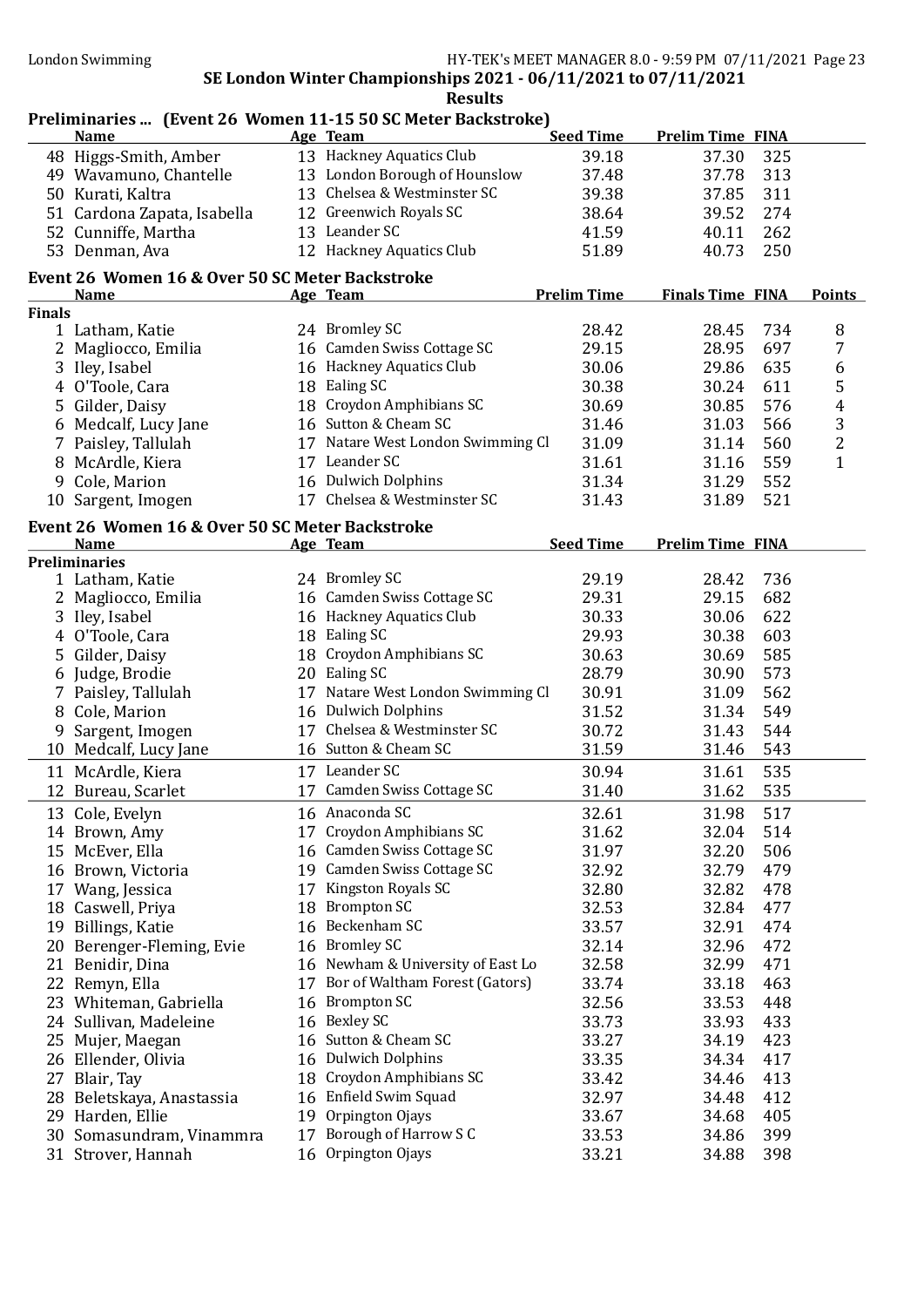#### London Swimming HY-TEK's MEET MANAGER 8.0 - 9:59 PM 07/11/2021 Page 24 SE London Winter Championships 2021 - 06/11/2021 to 07/11/2021 Results

Event 27 Men 11-15 1500 SC Meter Freestyle<br>Name Age Team Name **Age Team** Age Team Seed Time Finals Time FINA Points 1 Tomkins, Jake 15 Barnet Copthall SC 16:29.07 16:13.38 661 8 28.93 1:00.38 (31.45) 1:33.01 (32.63) 2:05.60 (32.59) 2:38.12 (32.52) 3:10.76 (32.64) 3:43.32 (32.56) 4:15.82 (32.50) 4:48.59 (32.77) 5:21.20 (32.61) 5:53.80 (32.60) 6:26.83 (33.03) 6:59.59 (32.76) 7:32.10 (32.51) 8:04.97 (32.87) 8:37.62 (32.65) 9:10.36 (32.74) 9:43.21 (32.85) 10:16.03 (32.82) 10:49.11 (33.08) 11:22.15 (33.04) 11:54.76 (32.61) 12:27.52 (32.76) 13:00.07 (32.55) 13:32.59 (32.52) 14:05.69 (33.10) 14:38.06 (32.37) 15:10.84 (32.78) 15:43.55 (32.71) 16:13.38 (29.83) 2 Hawkins, Tom 14 Bexley SC 17:47.95 16:42.79 604 7 27.90 59.59 (31.69) 1:32.37 (32.78) 2:05.70 (33.33) 2:39.25 (33.55) 3:12.36 (33.11) 3:45.66 (33.30) 4:18.89 (33.23) 4:52.48 (33.59) 5:26.05 (33.57) 5:59.93 (33.88) 6:33.63 (33.70) 7:07.45 (33.82) 7:41.75 (34.30) 8:15.59 (33.84) 8:49.38 (33.79) 9:23.31 (33.93) 9:57.50 (34.19) 10:31.59 (34.09) 11:05.48 (33.89) 11:38.75 (33.27) 12:12.56 (33.81) 12:46.73 (34.17) 13:20.70 (33.97) 13:55.14 (34.44) 14:29.43 (34.29) 15:03.12 (33.69) 15:37.08 (33.96) 16:10.57 (33.49) 16:42.79 (32.22) 3 Cinpoes, Pip 14 Kingston Royals SC 17:44.84 16:54.36 584 6 28.43 1:00.01 (31.58) 1:32.92 (32.91) 2:06.35 (33.43) 2:40.06 (33.71) 3:13.48 (33.42) 3:47.15 (33.67) 4:21.00 (33.85) 4:54.84 (33.84) 5:28.81 (33.97) 6:02.44 (33.63) 6:36.41 (33.97) 7:10.34 (33.93) 7:44.44 (34.10) 8:18.28 (33.84) 9:26.02 (33.84) 9:59.83 (33.81) 10:34.42 (34.59) 11:08.86 (34.44) 11:43.18 (34.32) 12:17.65 (34.47) 12:52.44 (34.79) 13:27.11 (34.67) 14:01.96 (34.85) 14:36.67 (34.71) 15:11.43 (34.76) 15:46.42 (34.99) 16:20.85 (34.43) 16:54.36 (33.51) 4 Mclaren, Jamieson 15 Romford Town SC 18:14.46 17:03.62 568 5 29.89 1:02.39 (32.50) 1:35.83 (33.44) 2:09.78 (33.95) 2:44.06 (34.28) 3:18.32 (34.26) 3:52.61 (34.29) 4:27.58 (34.97) 5:02.61 (35.03) 5:37.24 (34.63) 6:11.77 (34.53) 6:46.24 (34.47) 7:20.57 (34.33) 7:55.53 (34.96) 8:29.96 (34.43) 9:38.81 (34.50) 10:13.41 (34.60) 10:47.86 (34.45) 11:22.28 (34.42) 11:57.30 (35.02) 12:31.95 (34.65) 13:06.63 (34.68) 13:41.03 (34.40) 14:15.44 (34.41) 14:50.03 (34.59) 15:24.43 (34.40) 15:58.78 (34.35) 16:32.44 (33.66) 17:03.62 (31.18) 5 Evans, Tommy 15 Teddington SC 17:13.25 17:05.59 565 4 29.59 1:02.87 (33.28) 1:37.16 (34.29) 2:11.12 (33.96) 2:45.25 (34.13) 3:19.41 (34.16) 3:53.46 (34.05) 4:27.71 (34.25) 5:01.99 (34.28) 5:36.58 (34.59) 6:11.04 (34.46) 6:45.89 (34.85) 7:20.55 (34.66) 7:55.18 (34.63) 8:30.11 (34.93) 9:04.93 (34.82) 9:39.65 (34.72) 10:14.15 (34.50) 10:48.37 (34.22) 11:23.45 (35.08) 11:57.89 (34.44) 12:32.40 (34.51) 13:06.73 (34.33) 13:40.91 (34.18) 14:15.57 (34.66) 14:49.82 (34.25) 15:24.83 (35.01) 15:58.84 (34.01) 16:33.43 (34.59) 17:05.59 (32.16) 6 Daryanani, Jai 14 Barnet Copthall SC 17:42.37 17:05.92 564 3 30.01 1:03.35 (33.34) 1:37.21 (33.86) 2:11.55 (34.34) 2:45.83 (34.28) 3:20.03 (34.20) 3:54.51 (34.48) 4:28.95 (34.44) 5:03.58 (34.63) 5:38.14 (34.56) 6:12.95 (34.81) 6:47.79 (34.84) 7:22.23 (34.44) 7:56.96 (34.73) 8:31.72 (34.76) 9:06.42 (34.70) 9:40.99 (34.57) 10:15.83 (34.84) 10:50.02 (34.19) 11:24.41 (34.39) 11:58.91 (34.50) 12:33.75 (34.84) 13:07.94 (34.19) 13:42.58 (34.64) 14:16.93 (34.35) 14:50.92 (33.99) 15:25.47 (34.55) 15:59.87 (34.40) 16:34.41 (34.54) 17:05.92 (31.51)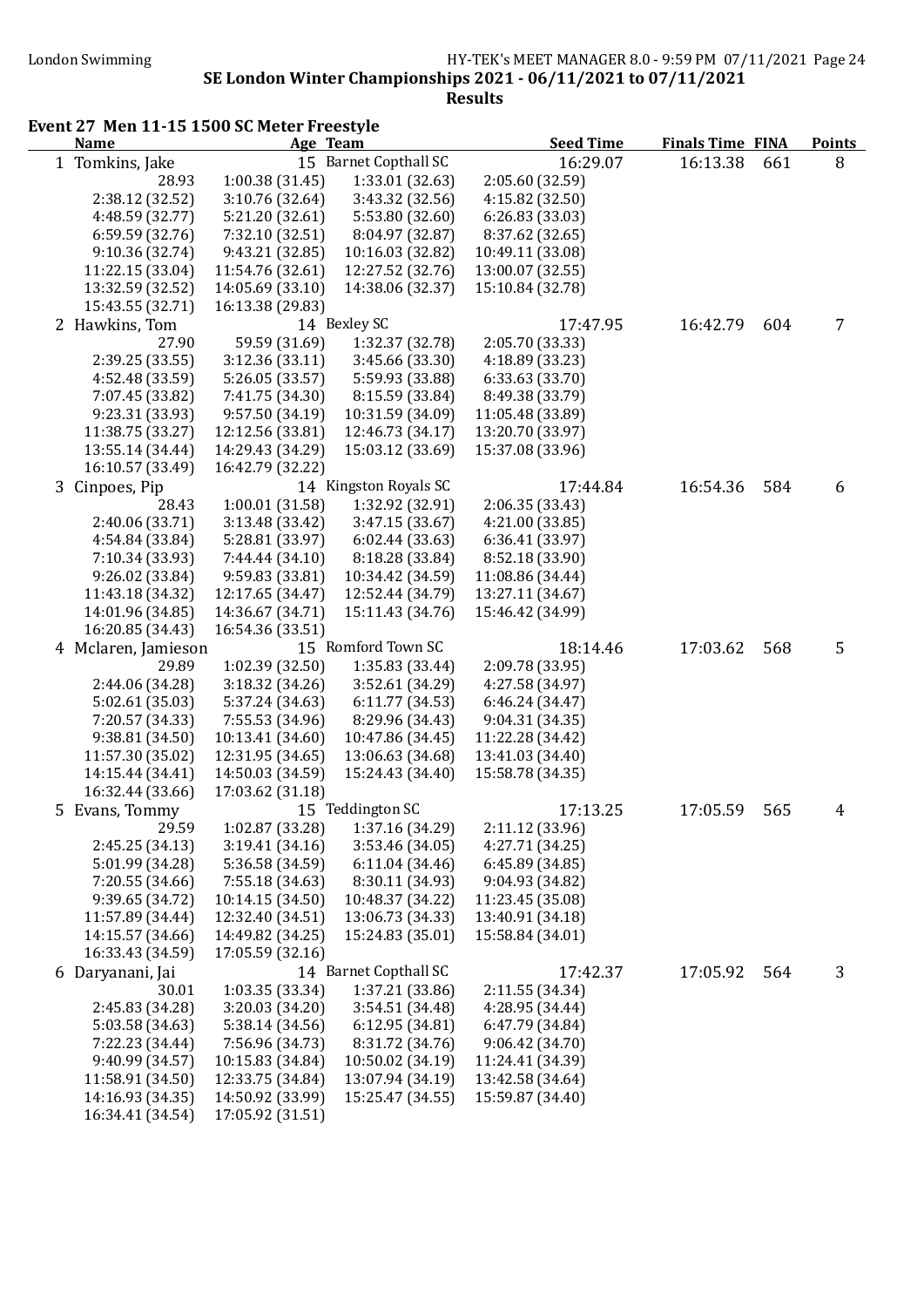| (Event 27 Men 11-15 1500 SC Meter Freestyle)   |                  |                       |                  |                         |     |                |
|------------------------------------------------|------------------|-----------------------|------------------|-------------------------|-----|----------------|
| <b>Name</b>                                    |                  | Age Team              | <b>Seed Time</b> | <b>Finals Time FINA</b> |     | <b>Points</b>  |
| 7 Bainbridge, Billy                            |                  | 15 Teddington SC      | 18:07.74         | 17:31.86                | 524 | $\overline{2}$ |
| 29.65                                          | 1:02.94 (33.29)  | 1:37.27 (34.33)       | 2:11.91 (34.64)  |                         |     |                |
| 2:46.80 (34.89)                                | 3:21.80 (35.00)  | 3:57.04 (35.24)       | 4:32.34 (35.30)  |                         |     |                |
| 5:07.42 (35.08)                                | 5:42.47 (35.05)  | 6:17.82(35.35)        | 6:52.87(35.05)   |                         |     |                |
| 7:28.40 (35.53)                                | 8:03.88 (35.48)  | 8:39.17 (35.29)       | 9:14.63(35.46)   |                         |     |                |
| 9:50.28(35.65)                                 | 10:25.60 (35.32) | 11:01.37 (35.77)      | 11:37.09 (35.72) |                         |     |                |
| 12:12.36 (35.27)                               | 12:48.19 (35.83) | 13:23.38 (35.19)      | 13:59.07 (35.69) |                         |     |                |
| 14:34.62 (35.55)                               | 15:10.33 (35.71) | 15:45.89 (35.56)      | 16:21.73 (35.84) |                         |     |                |
| 16:57.31 (35.58)                               | 17:31.86 (34.55) |                       |                  |                         |     |                |
| 8 Sennis, Jacob                                |                  | 15 Ealing SC          | 17:54.67         | 17:46.55                | 502 | $\mathbf{1}$   |
| 30.23                                          | 1:04.33(34.10)   | 1:38.87 (34.54)       | 2:14.18 (35.31)  |                         |     |                |
| 2:49.47 (35.29)                                | 3:24.98 (35.51)  | 4:01.10(36.12)        | 4:37.03 (35.93)  |                         |     |                |
| 5:12.53 (35.50)                                | 5:48.84 (36.31)  | 6:25.57(36.73)        | 7:01.29 (35.72)  |                         |     |                |
| 7:37.43 (36.14)                                | 8:13.39 (35.96)  | 8:49.66 (36.27)       | 9:25.71(36.05)   |                         |     |                |
| 10:02.25 (36.54)                               | 10:38.13 (35.88) | 11:14.34 (36.21)      | 11:50.24 (35.90) |                         |     |                |
| 12:26.79 (36.55)                               | 13:02.72 (35.93) | 13:38.50 (35.78)      | 14:14.01 (35.51) |                         |     |                |
| 14:50.20 (36.19)                               | 15:26.19 (35.99) | 16:01.45 (35.26)      | 16:37.03 (35.58) |                         |     |                |
| 17:12.74 (35.71)                               | 17:46.55 (33.81) |                       |                  |                         |     |                |
| 9 Thomas, Sonny                                |                  | 15 Leander SC         | 18:20.62         | 17:52.97                | 493 |                |
| 30.37                                          | 1:05.17 (34.80)  | 1:40.49 (35.32)       | 2:15.62(35.13)   |                         |     |                |
| 2:51.88 (36.26)                                | 3:27.61 (35.73)  | 4:03.23 (35.62)       | 4:39.58 (36.35)  |                         |     |                |
| 5:15.35 (35.77)                                | 5:51.99 (36.64)  | 6:28.70 (36.71)       | 7:05.07 (36.37)  |                         |     |                |
| 7:41.36 (36.29)                                | 8:16.67 (35.31)  | 8:53.39 (36.72)       | 9:30.09 (36.70)  |                         |     |                |
| 10:06.86 (36.77)                               | 10:43.35 (36.49) | 11:19.97 (36.62)      | 11:55.31 (35.34) |                         |     |                |
| 12:31.55 (36.24)                               | 13:08.16 (36.61) | 13:44.70 (36.54)      | 14:21.16 (36.46) |                         |     |                |
| 14:57.84 (36.68)                               | 15:33.84 (36.00) | 16:09.82 (35.98)      | 16:44.82 (35.00) |                         |     |                |
| 17:19.72 (34.90)                               | 17:52.97 (33.25) |                       |                  |                         |     |                |
|                                                |                  | 14 Teddington SC      | 18:34.86         | 18:32.01                | 443 |                |
| 10 Flack, Oliver                               |                  |                       | 2:21.54 (37.39)  |                         |     |                |
| 31.47                                          | 1:07.12(35.65)   | 1:44.15 (37.03)       |                  |                         |     |                |
| 2:58.14(36.60)                                 | 3:36.34 (38.20)  | 4:13.68 (37.34)       | 4:51.04 (37.36)  |                         |     |                |
| 5:28.73 (37.69)                                | 6:06.79(38.06)   | 6:44.11 (37.32)       | 7:21.49 (37.38)  |                         |     |                |
| 7:58.60 (37.11)                                | 8:36.49 (37.89)  | 9:13.98 (37.49)       | 9:52.76 (38.78)  |                         |     |                |
| 10:31.57 (38.81)                               | 11:07.74 (36.17) | 11:45.62 (37.88)      | 12:22.92 (37.30) |                         |     |                |
| 13:00.32 (37.40)                               | 13:39.03 (38.71) | 14:17.07 (38.04)      | 14:54.51 (37.44) |                         |     |                |
| 15:32.19 (37.68)                               | 16:10.02 (37.83) | 16:46.27 (36.25)      | 17:22.12 (35.85) |                         |     |                |
| 17:58.23 (36.11)                               | 18:32.01 (33.78) |                       |                  |                         |     |                |
| Event 27 Men 16 & Over 1500 SC Meter Freestyle |                  |                       |                  |                         |     |                |
| <b>Name</b>                                    | Age Team         |                       | <b>Seed Time</b> | <b>Finals Time FINA</b> |     | <b>Points</b>  |
| 1 Leberl, Timothy                              |                  | 19 Beckenham SC       | 16:22.09         | 16:02.56                | 683 | 8              |
| 28.57                                          | 59.66 (31.09)    | 1:31.55 (31.89)       | 2:03.53 (31.98)  |                         |     |                |
| 2:35.56 (32.03)                                | 3:07.87 (32.31)  | 3:40.29 (32.42)       | 4:12.74(32.45)   |                         |     |                |
| 4:44.96 (32.22)                                | 5:17.38 (32.42)  | 5:49.74 (32.36)       | 6:22.26 (32.52)  |                         |     |                |
| 6:54.45(32.19)                                 | 7:26.60 (32.15)  | 7:58.87 (32.27)       | 8:31.10 (32.23)  |                         |     |                |
| 9:03.64(32.54)                                 | 9:36.04 (32.40)  | 10:08.62 (32.58)      | 10:41.03 (32.41) |                         |     |                |
| 11:13.51 (32.48)                               | 11:45.79 (32.28) | 12:18.49 (32.70)      | 12:50.77 (32.28) |                         |     |                |
| 13:23.21 (32.44)                               | 13:55.50 (32.29) | 14:27.74 (32.24)      | 14:59.95 (32.21) |                         |     |                |
| 15:32.09 (32.14)                               | 16:02.56 (30.47) |                       |                  |                         |     |                |
| 2 Carlos, Cameron                              |                  | 16 Barnet Copthall SC | 16:13.74         | 16:10.09                | 668 | 7              |
| 28.50                                          | 59.59 (31.09)    | 1:31.32 (31.73)       | 2:03.49 (32.17)  |                         |     |                |
| 2:35.70 (32.21)                                | 3:08.17 (32.47)  | 3:40.80 (32.63)       | 4:13.64 (32.84)  |                         |     |                |
| 4:46.12 (32.48)                                | 5:18.81 (32.69)  | 5:51.50 (32.69)       | 6:24.12 (32.62)  |                         |     |                |
| 6:56.78(32.66)                                 | 7:29.59 (32.81)  | 8:01.96 (32.37)       | 8:34.48 (32.52)  |                         |     |                |
| 9:07.16 (32.68)                                | 9:39.93 (32.77)  | 10:12.55 (32.62)      | 10:45.31 (32.76) |                         |     |                |
| 11:17.32 (32.01)                               | 11:49.83 (32.51) | 12:22.43 (32.60)      | 12:55.10 (32.67) |                         |     |                |
| 13:27.85 (32.75)                               | 14:00.70 (32.85) | 14:33.24 (32.54)      | 15:06.08 (32.84) |                         |     |                |
| 15:38.12 (32.04)                               | 16:10.09 (31.97) |                       |                  |                         |     |                |